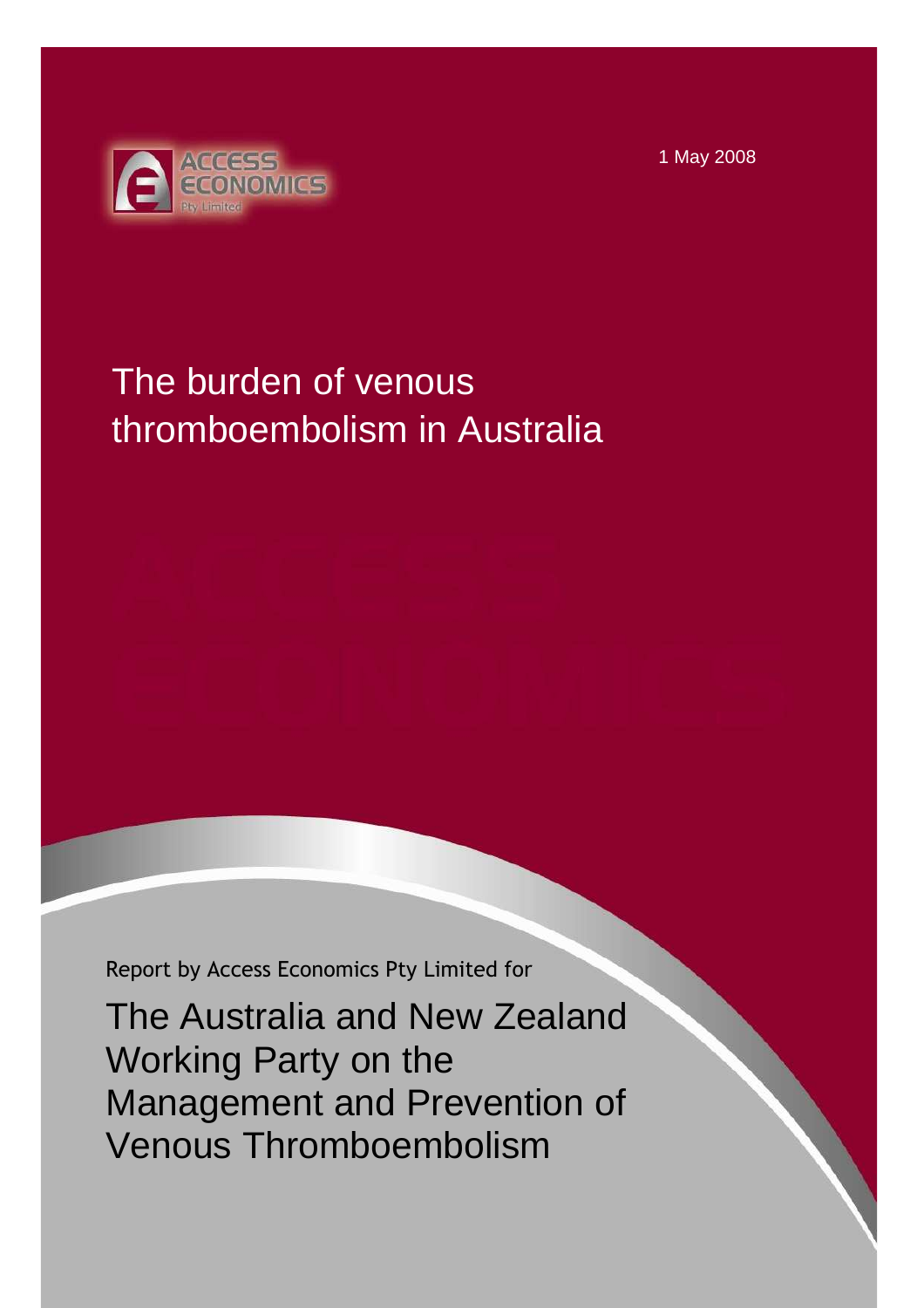## **CONTENTS**

| 1. |       |       |  |
|----|-------|-------|--|
|    | 1.1   |       |  |
|    | 1.2   |       |  |
|    |       | 1.2.1 |  |
|    |       | 1.2.2 |  |
| 2. |       |       |  |
|    | 2.1   |       |  |
|    | 2.2   |       |  |
|    | 2.3   |       |  |
|    |       | 2.3.1 |  |
|    |       | 2.3.2 |  |
|    |       | 2.3.3 |  |
|    | 2.4   |       |  |
|    |       | 2.4.1 |  |
|    |       | 2.4.2 |  |
|    |       | 2.4.3 |  |
|    | 2.5   |       |  |
| 3. |       |       |  |
|    | 3.1   |       |  |
|    | 3.2   |       |  |
|    | 3.3   |       |  |
| 4. |       |       |  |
|    | 4.1   |       |  |
|    |       | 4.1.1 |  |
|    |       | 4.1.2 |  |
|    |       | 4.1.3 |  |
|    | 4.2   |       |  |
|    | 4.2.1 |       |  |
|    | 4.2.2 |       |  |
|    | 4.3   |       |  |
|    | 4.4   |       |  |
|    | 4.5   |       |  |
|    | 4.6   |       |  |

While every effort has been made to ensure the accuracy of this document, the uncertain nature of economic data, forecasting and analysis means that Access Economics Pty Limited is unable to make any warranties in relation to the information contained herein. Access Economics Pty Limited, its employees and agents disclaim liability for any loss or damage which may arise as a consequence of any person relying on the information contained in this document.

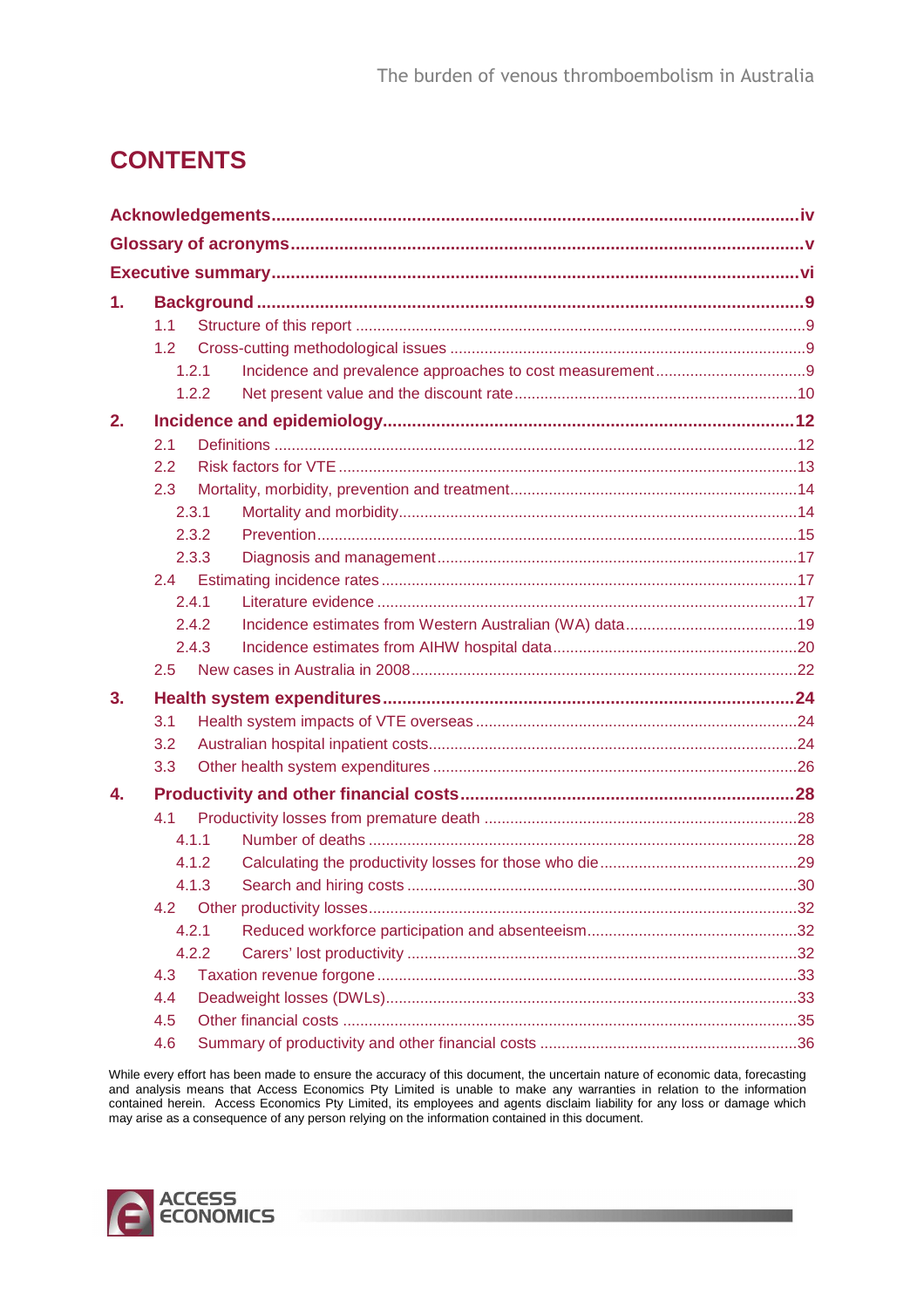| 5. |       |  |
|----|-------|--|
|    | 5.1   |  |
|    | 5.1.1 |  |
|    | 5.1.2 |  |
|    | 5.1.3 |  |
|    | 5.2   |  |
|    | 5.2.1 |  |
|    | 5.2.2 |  |
|    | 5.2.3 |  |
| 6. |       |  |
|    | 6.1   |  |
|    | 6.2   |  |
|    | 6.2.1 |  |
|    | 6.2.2 |  |
|    |       |  |

## **FIGURES**

| Figure 1-1: Prevalence and incidence approaches to cost measurement       | 10              |
|---------------------------------------------------------------------------|-----------------|
| Figure 1-2: 10-year government bond yields (daily)                        | 10              |
| Figure 2-1: Formation of DVT and PE                                       | 12 <sup>°</sup> |
| Figure 2-2: Individual patient-related risk factors for VTE               | 14              |
| Figure 2-3: Cases of DVT, PE and VTE, by age and gender, 2008             | 23              |
| Figure 3-1: Health system expenditure on VTE, 2008 (% total)              | 27              |
| Figure 4-1: DWL of raising taxation revenue                               | 34              |
| Figure 5-1: Loss of wellbeing due to VTE (DALYs), by age and gender, 2008 | 38              |
| Figure 6-1: Financial costs of VTE, by type of cost (% total)             | 43              |
| Figure 6-2: Financial costs of VTE, by bearer (% total)                   | 44              |
| Figure 6-3: Comparison of deaths by selected causes, 2003                 | 45              |

## **TABLES**

| Table 2-1: Survival and mortality after VTE (%)                                | 15 |
|--------------------------------------------------------------------------------|----|
| Table 2-2: Incidence of first-time VTE (PE and DVT) per 100,000 people, by age | 18 |
| Table 2-3: VTE recurrence and cumulative recurrence                            | 19 |
| Table 2-4: VTE & PE incidence, WA 1999-2001, by age & gender (per 100,000 & %  |    |
| total)                                                                         | 20 |
| Table 2-5: ICD codes for VTE events                                            | 20 |

**THE REPORT OF STREET** 

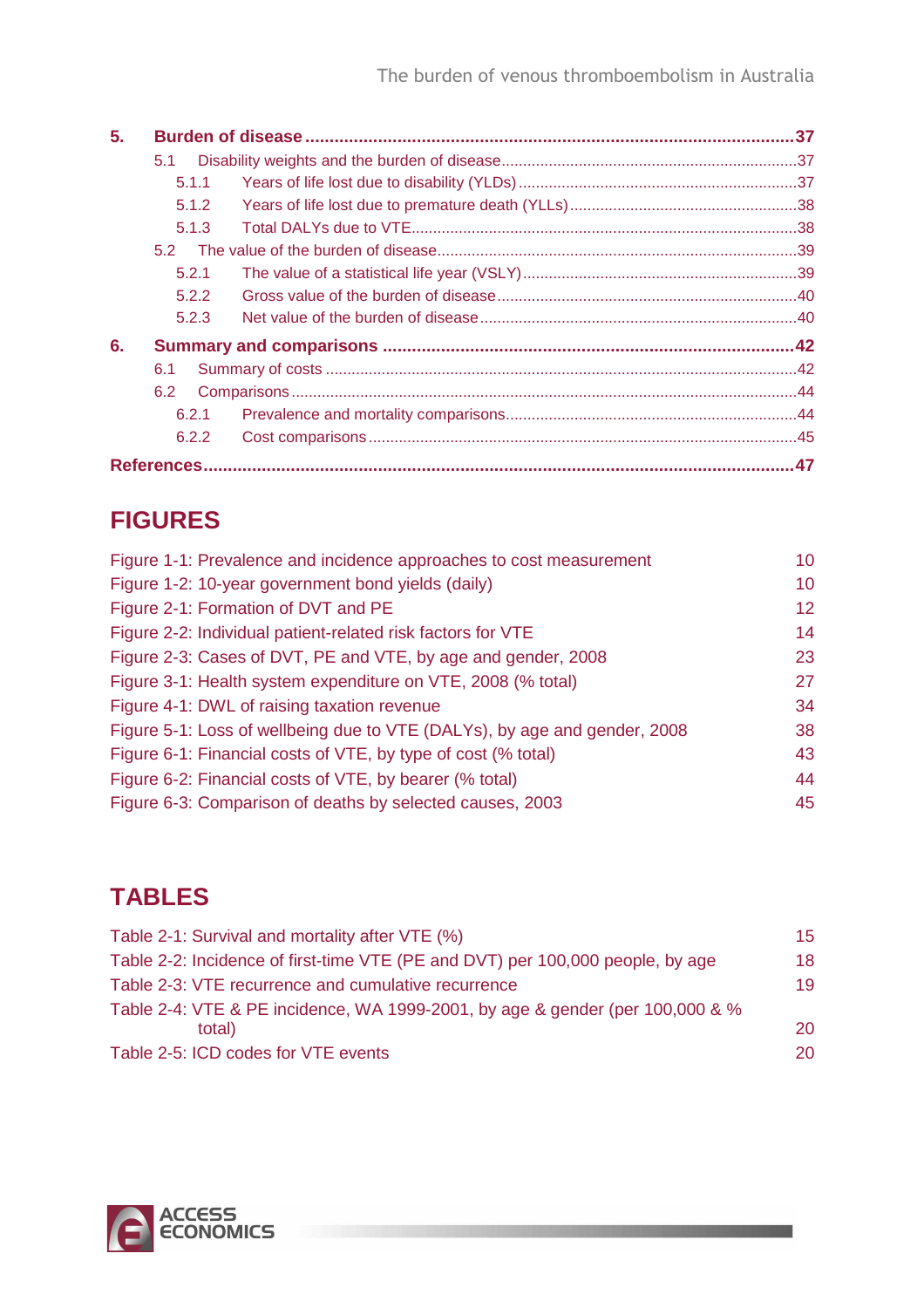**The Committee of the Committee** 

| Table 2-6: AIHW VTE separations by age and gender, rate per 100,000 and % PE         | 21 |
|--------------------------------------------------------------------------------------|----|
| Table 2-7: Cases of DVT, PE and VTE, by age and gender, 2008                         | 23 |
| Table 3-1: Hospital inpatient expenditure on VTE, 2004-05 (\$)                       | 25 |
| Table 3-2: Health expenditure per case on VTE, by age and gender, 2008 (\$)          | 27 |
| Table 4-1: Remaining lifetime earnings, 2008                                         | 31 |
| Table 4–2: Taxation requirement and DWL due to VTE, 2008                             | 35 |
| Table 4-3: Summary of other financial costs of VTE, 2008                             | 36 |
| Table 5-1: Estimated YLDs lost due to VTE, 2008 (DALYs)                              | 37 |
| Table 5-2: Estimated YLLs lost due to VTE, 2008 (DALYs)                              | 38 |
| Table 5-3: Net cost of lost wellbeing, \$ million, 2008                              | 41 |
| Table 6–1: VTE, total costs by type of cost and bearer, Australia, 2008 (\$ million) | 42 |
| Table 6–2: VTE, costs by type of cost and bearer, Australia, 2008 (\$ per capita)    | 43 |
| Table 6-3: VTE, prevalence comparisons with other conditions                         | 44 |
| Table 6–4: VTE, total cost comparisons with other conditions (\$ billion, \$/capita) | 46 |
|                                                                                      |    |

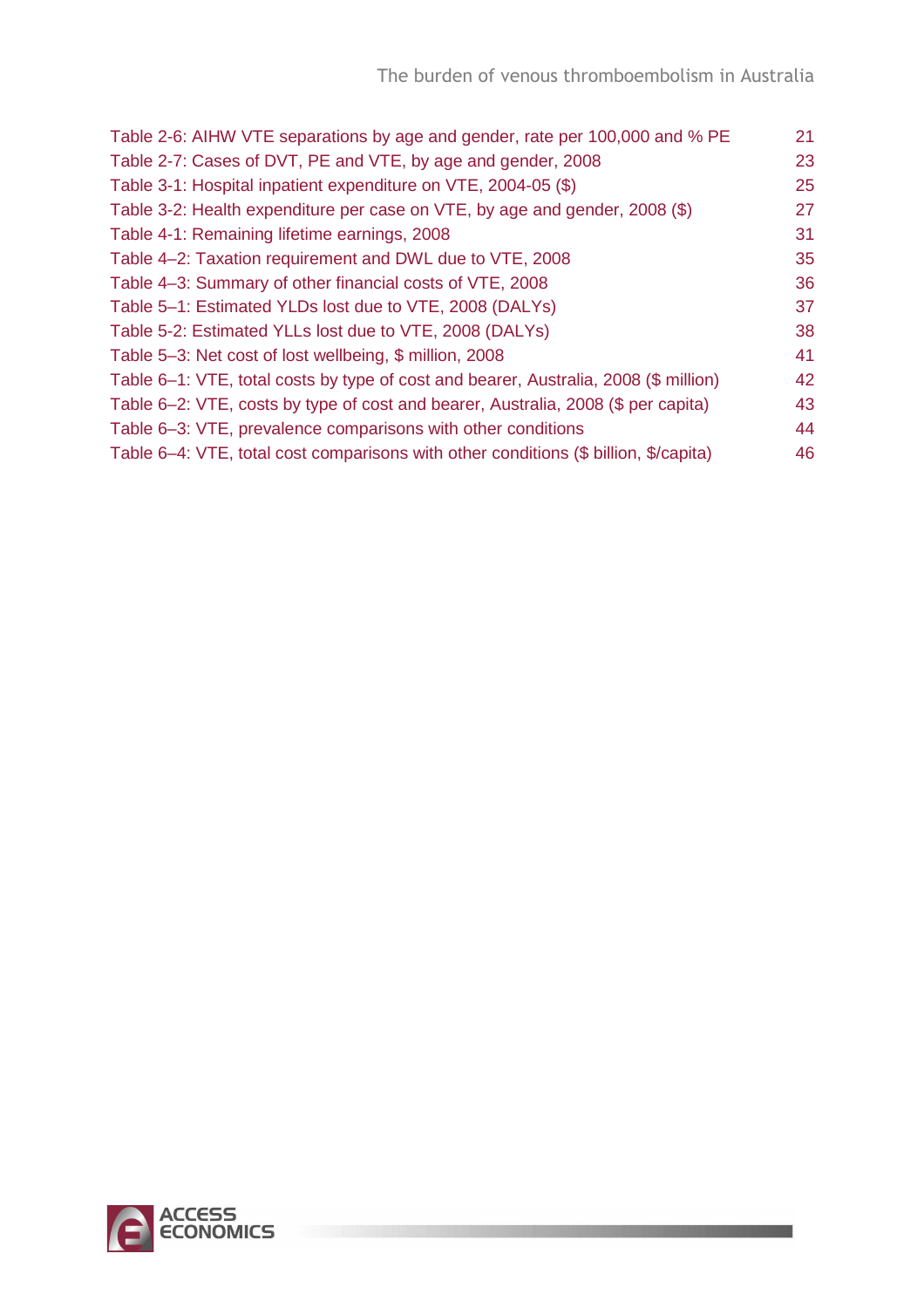## **ACKNOWLEDGEMENTS**

Access Economics would like to acknowledge with gratitude the inputs, prior research and comments from the Australia and New Zealand Working Party on the Management and Prevention of Venous Thromboembolism (VTE). Over the past 14 years, Working Party members have produced four editions of the VTE Best Practice Prevention Guidelines in a pocket book size and, this year, the Working Party has accompanied the booklets with both surgical and medical posters summarising the recommendations. These booklets have been well accepted by clinicians and have been used by the National Institute of Clinical Studies (NICS) as well as New South Wales Health and other jurisdictions. Working Party members now assist NICS and the National Health and Medical Research Council in their ongoing work in improving VTE prevention into the future. Taskforce members are listed below.

Professor John Fletcher (Chairman) Professor of Surgery, University of Sydney, Westmead Hospital Sydney

Associate Professor Ross Baker Consultant Haematologist, University of Western Australia, Royal Perth Hospital, Perth

Dr Charles Fisher Vascular Surgeon, Royal North Shore Hospital, Sydney

Professor Alex Gallus Professor of Haematology, Flinders Hospital, Adelaide

Dr Geoff Matthews Vascular Physician, Austin and Repatriation Medical Centre, Melbourne

Professor Michael Stacey Professor of Surgery, University of Western Australia, Fremantle Hospital Fremantle

Professor Donald MacLellan Director of Surgery, NSW Health, North Sydney

Professor Beng Chong Professor of Medicine, University of NSW, St George Hospital, Sydney

Dr Damian Flanagan General Practitioner, Mornington Peninsula, Victoria

Associate Professor Harry Gibbs Vascular Physician, Princess Alexandra Hospital, Brisbane

Professor Hatem Salem Professor of Medicine, Monash University, Alfred Hospital, Melbourne

Professor Andre Van Rij Professor of Surgery, University of Otago Medical School, Dunedin, New Zealand

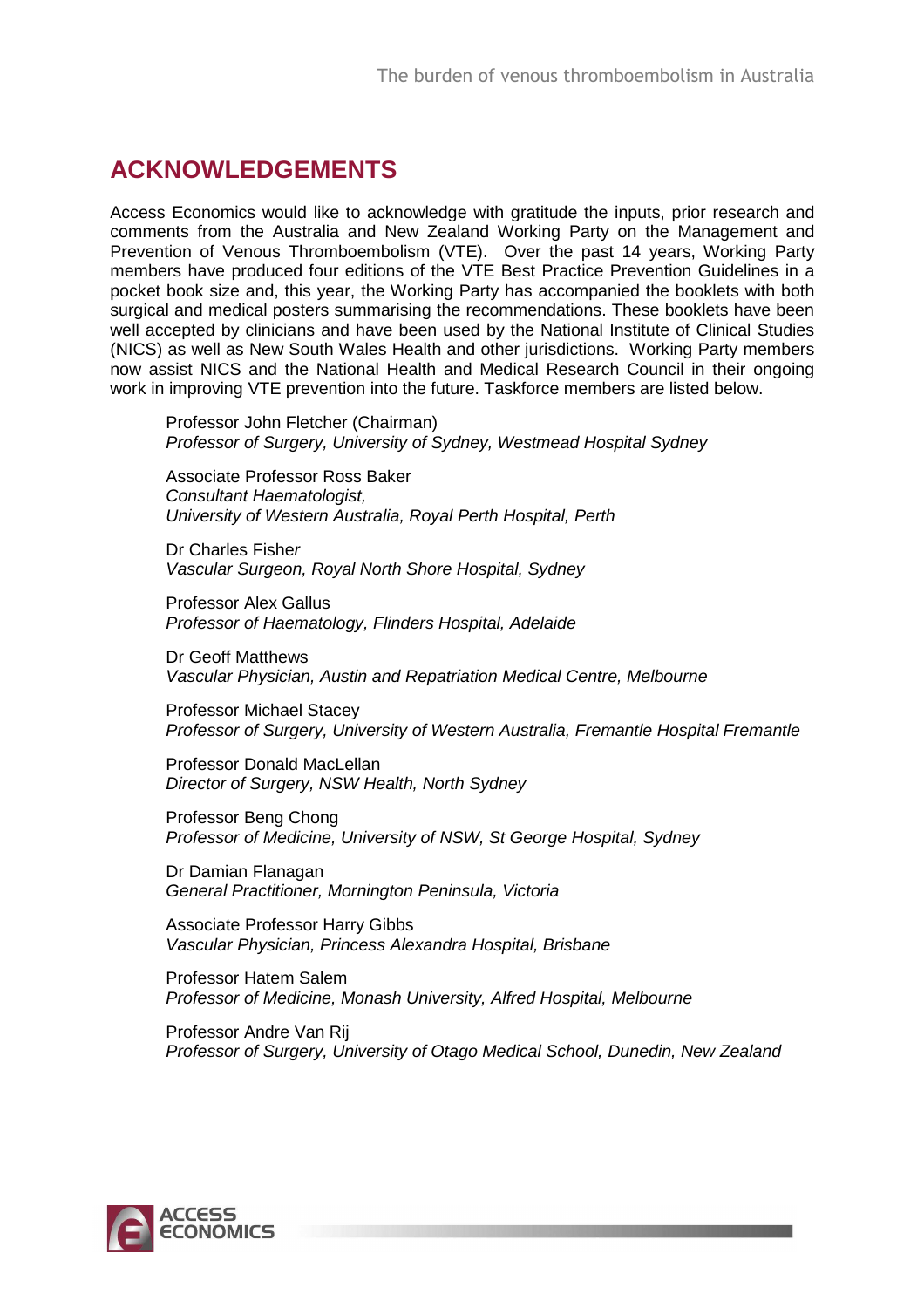<u> 1999 - John Brand, amerikansk politiker og det</u>

## **GLOSSARY OF ACRONYMS**

| <b>ABS</b>  | <b>Australian Bureau of Statistics</b>                   |
|-------------|----------------------------------------------------------|
| <b>AIHW</b> | Australian Institute of Health and Welfare               |
| <b>AWE</b>  | Average Weekly Earnings                                  |
| <b>DALY</b> | Disability Adjusted Life Year                            |
| <b>DCIS</b> | Disease Costs and Impacts Study (AIHW)                   |
| <b>GDP</b>  | <b>Gross Domestic Product</b>                            |
| $ICD(-10)$  | International Classification of Disease (tenth revision) |
| <b>IPC</b>  | intermittent pneumatic compression                       |
| LMWH        | low molecular weight heparin                             |
| <b>NHPA</b> | National Health Priority Area                            |
| <b>NICS</b> | National Institute of Clinical Studies                   |
| <b>NPV</b>  | net present value                                        |
| OR.         | odds ratio                                               |
| <b>PE</b>   | pulmonary embolism                                       |
| <b>PVD</b>  | peripheral vascular disease                              |
| QALY        | <b>Quality Adjusted Life Year</b>                        |
| RR.         | relative risk                                            |
| <b>UK</b>   | United Kingdom                                           |
| <b>US</b>   | United States (of America)                               |
| VSL(Y)      | Value of a Statistical Life (Year)                       |
| <b>VTE</b>  | venous thromboembolism                                   |
| <b>WA</b>   | Western Australia                                        |
| <b>WTP</b>  | willingness to pay                                       |
| <b>YLD</b>  | Year of healthy life Lost due to Disability              |
| YLL         | Year of Life Lost due to premature mortality             |

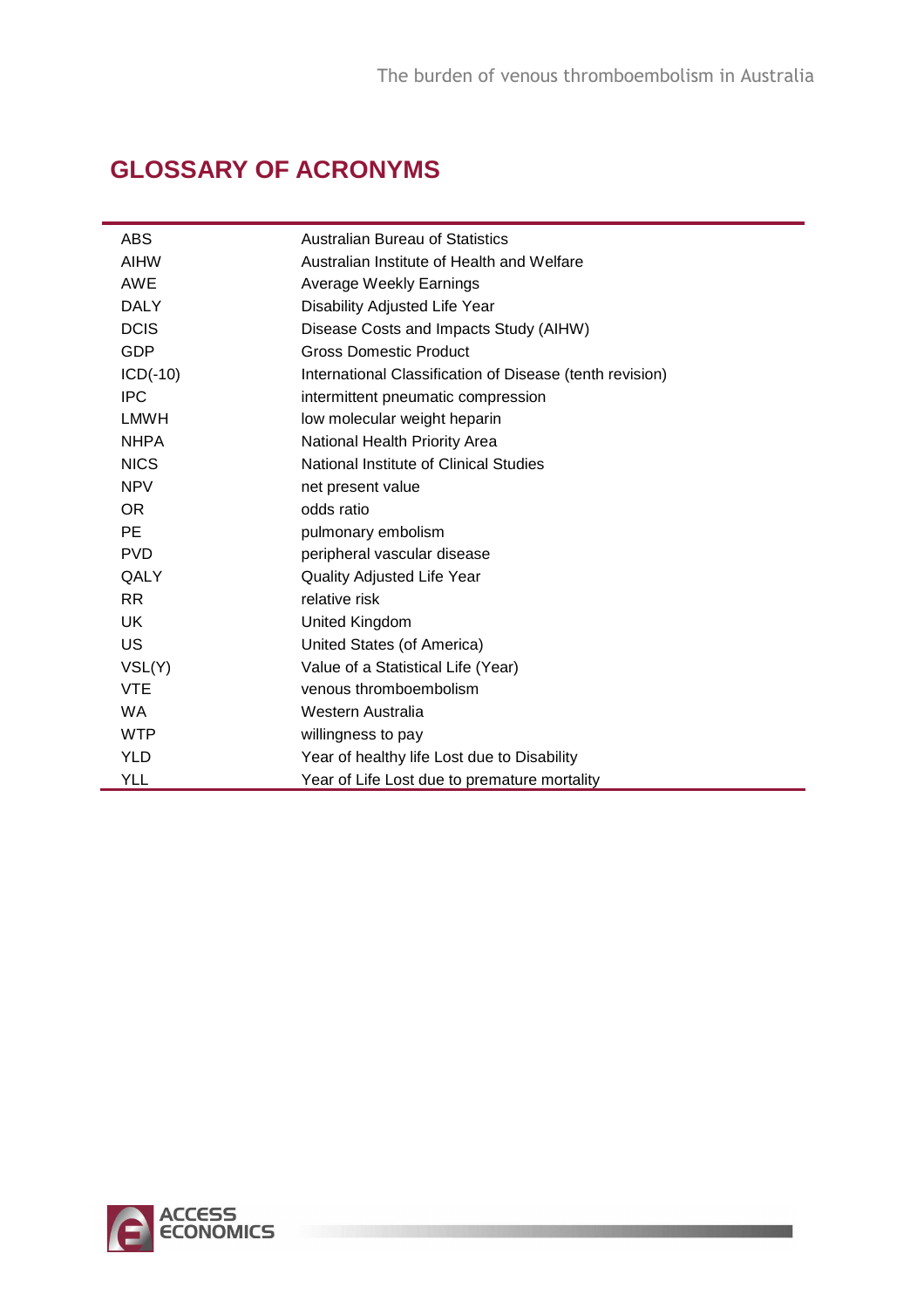## **EXECUTIVE SUMMARY**

### **Incident cases of venous thromboembolism (VTE)**

- In **2008 there were an estimated 14,716 cases of VTE** 5,466 males and 9,250 females – in Australia, based on Australian Institute of Health and Welfare (AIHW) hospital separations data, triangulated against Western Australian (WA) and overseas data.
- This represents a rate of **70 separations for VTE per 100,000 Australians** for all ages – 52 per 100,000 for males and 87 per 100,000 for females.
	- The rate has increased by 2 per 100,000 since 2004-05 due to demographic ageing.
- Of these cases, **8,253 (56%) were estimated for pulmonary embolism (PE) and 6,462 for deep vein thrombosis (DVT)** and:
	- 6,335 (43.0%) were people of working age (15-64 years);
	- 30 (0.2%) were children aged up to 15 years;
	- 3,232 (22.0%) were aged 65-74; 3,544 (24.1%) were aged 75-84 and 1,575 (10.7%) were aged 85+.



### **CASES OF DVT, PE AND VTE, BY AGE AND GENDER, 2008**

Source: Access Economics estimates based on AIHW hospital separations and ABS demographic data.

 The AIHW data thus suggest somewhat unusually that **females have a higher rate of VTE at each age** (except 0-4 years) than males, and Australia's **share of PE is relatively high** compared to other countries and compared to WA, suggesting there may be more prophylactic avoidance of PE that can be realised in the eastern states, South Australia and the Northern Territory.

### **Costs**

In 2008, the **financial cost of VTE was \$1.72 billion** (0.15% of GDP) (Table 6–1). Of this:

 1.38 billion (80.0%) was productivity lost primarily due to premature death of Australians with VTE;

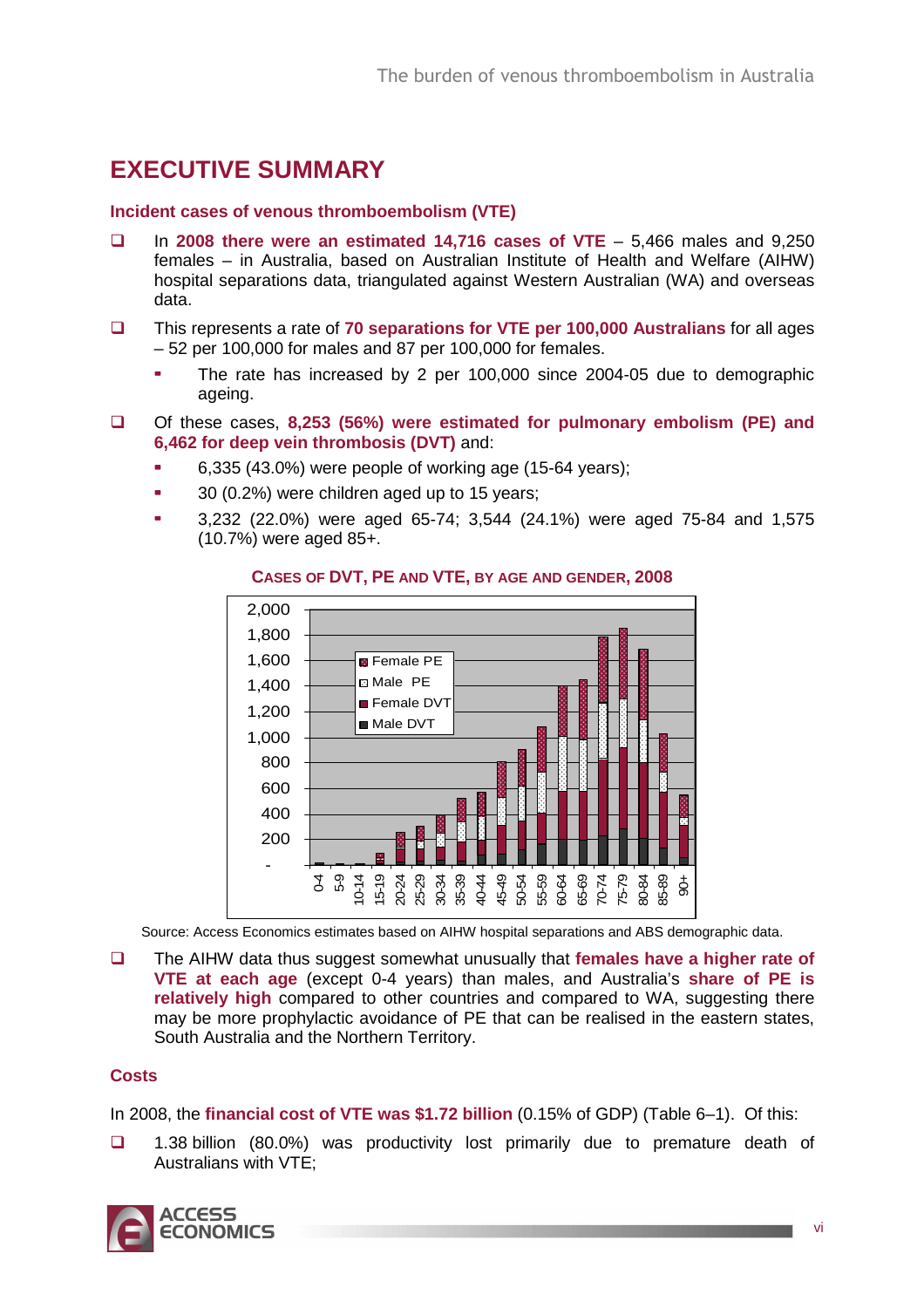- $\Box$  162 million (9.4%) was the efficiency loss (DWL) from taxation forgone and government health expenditures;
- $\Box$  148 million (8.6%) was direct health system expenditure
- 22 million (1.3%) was bring-forward of funeral costs; and
- $\Box$  12 million (0.7%) was the value of the informal care for people with VTE.

Additionally, **the value of the lost wellbeing (disability and premature death) was a further \$19.99 billion (\$11.97-27.31 billion)**. Sensitivity analysis surrounds this estimate due to the uncertainty involved in estimating the value of a statistical life year (VSLY) on which it is based.

| <b>Cost item</b>             | Indi-<br>viduals | Family/<br><b>Friends</b> | Federal<br><b>Government</b> | <b>State</b><br><b>Government</b> | <b>Employers</b> | Society/<br><b>Other</b> | Total  |
|------------------------------|------------------|---------------------------|------------------------------|-----------------------------------|------------------|--------------------------|--------|
| <b>Burden of disease</b>     | 19,986           | 0                         | 0                            | 0                                 | 0                | 0                        | 19,986 |
| Health system                | 25               | 0                         | 63                           | 37                                | 0                | 22                       | 148    |
| Productivity                 | 911              | 0                         | 460                          | 0                                 | 6                | 0                        | 1,377  |
| Informal carers              | 0                | 8                         | 4                            | 0                                 | 0                | 0                        | 12     |
| Other indirect               | 0                | 22                        | $\Omega$                     | 0                                 | 0                | 0                        | 22     |
| <b>DWLs</b>                  | 0                | 0                         |                              | 0                                 | 0                | 162                      | 162    |
| <b>Total financial costs</b> | 936              | 31                        | 527                          | 37                                | 6                | 184                      | 1,721  |
| <b>Total</b>                 | 20.923           | 31                        | 527                          | 37                                | 6                | 184                      | 21,708 |

In per capita terms, this amounts to a **financial cost of \$116,970 per person with VTE** in 2008. Including the value of lost wellbeing, the cost approaches \$1.5 million per person.



### **FINANCIAL COSTS OF VTE (% TOTAL), BY TYPE OF COST (LEFT) AND BEARER (RIGHT)**

Individuals with VTE bear 54% of the financial costs, and their families and friends bear a further 2%. Federal government bears around one third (31%) of the financial costs (mainly through taxation revenues forgone). State governments bear 2% of the costs, while employers bear less than 1% and the rest of society bears the remaining 11%. If the burden of disease (lost wellbeing) is included, individuals bear 96% of the costs and Federal government bears 2%, with other entities in society together sharing the remaining 2%.

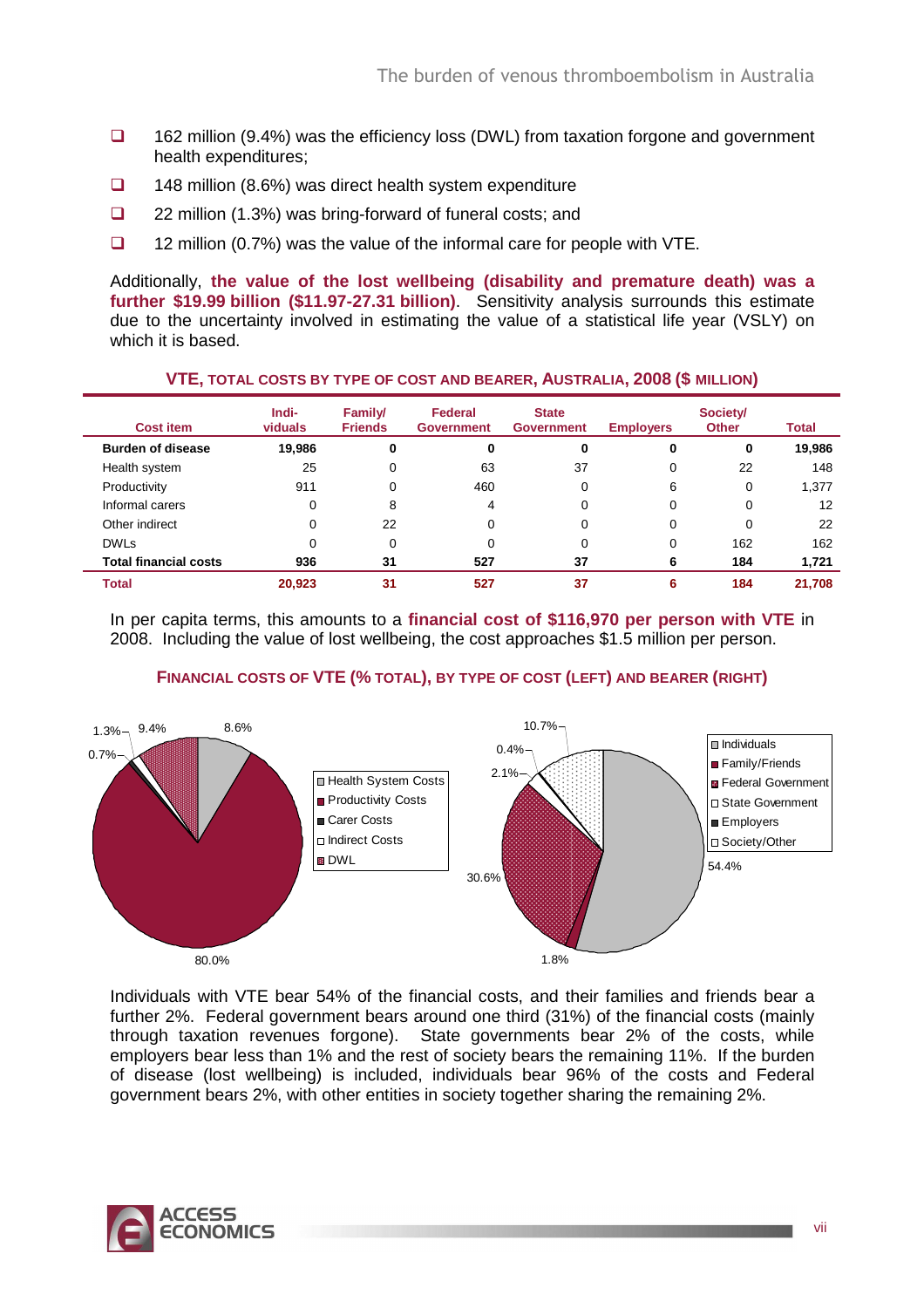### **Conclusions**

The very high cost of VTE arises due to its substantial mortality burden. Based on epidemiological evidence, VTE was estimated to be responsible for **5,285 deaths** in Australia in 2008. While this is higher than previously estimated, it is conservative compared to recent per capita estimates 50% higher in the UK and 4 times higher in the US.

VTE is part of cardiovascular disease, a national health priority, albeit a relatively underrecognised component, unlike coronary heart disease, stroke or heart failure.

- $\Box$  VTE is more common than the most common types of cancer and nearly as common as multiple sclerosis, stroke and road traffic accidents.
- $\Box$  In terms of mortality, VTE causes more deaths than all transport accidents and falls combined. It is a bigger killer than bowel or breast cancer and over 40 times more deadly than AIDS. VTE deaths represent some 7% of all deaths in Australian hospitals (compared to 0.2% of total hospital separations).



#### **COMPARISON OF DEATHS BY SELECTED CAUSES, 2003**

Source: Begg et al (2007) except for VTE (this report) for 2008. \*=NHPAs.

Compared to other conditions costed by Access Economics, VTE is second only to muscular dystrophy on a financial cost per case basis. If the heavy dollar value of the burden of disease cost from premature mortality is included, VTE ranks most costly overall.

**Access Economics 1 May 2008** 

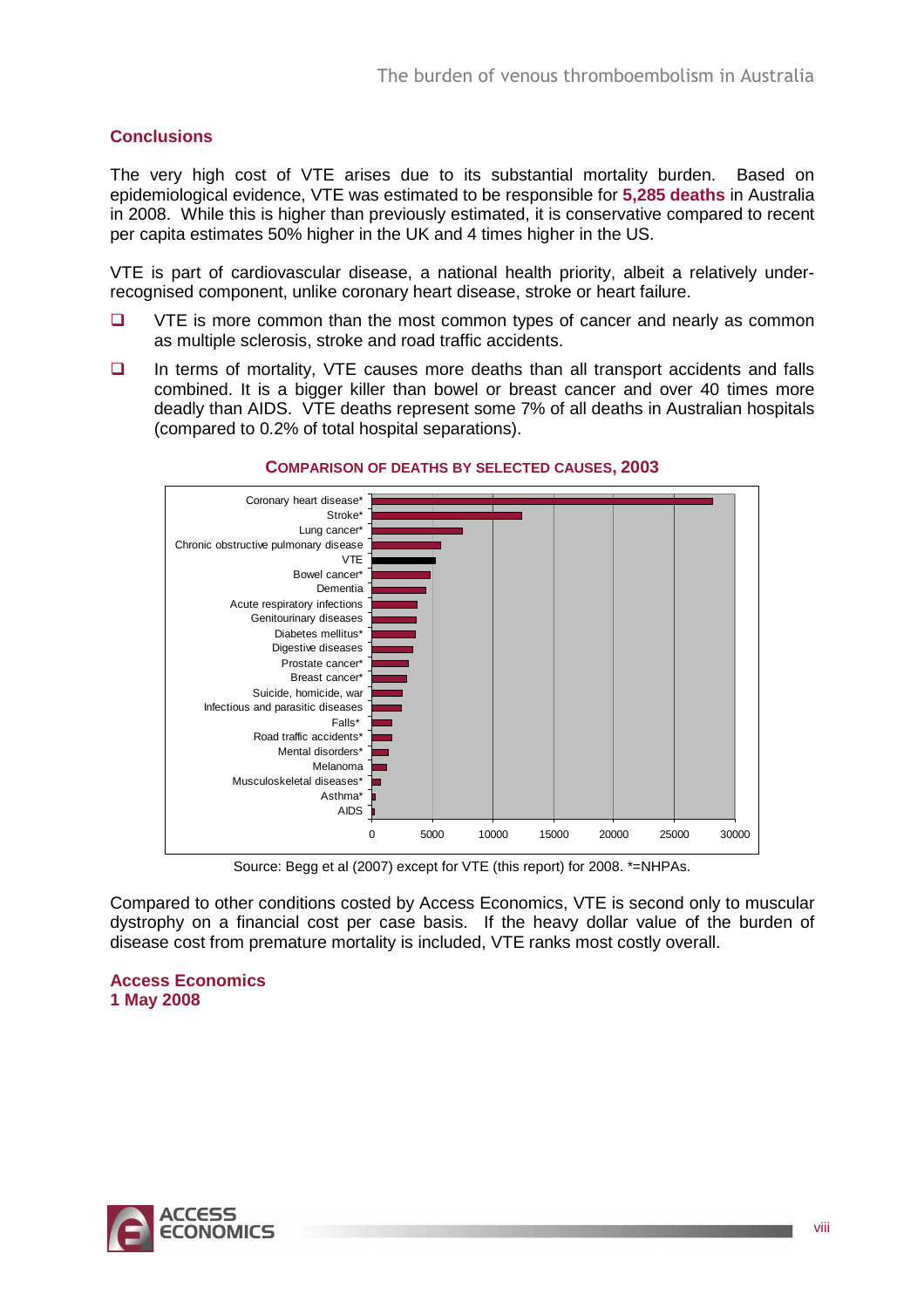## **1. BACKGROUND**

Access Economics was commissioned by the VTE Taskforce in February 2008 to estimate the incidence, financial impact and burden of disease from VTE in Australia for the year 2008, to raise awareness of the impact of VTE.

## **1.1 STRUCTURE OF THIS REPORT**

The rest of this chapter addresses cross-cutting methodological issues.

- □ Chapter 2 provides background information on the epidemiology (definitions, risk factors, mortality, morbidity), management and incidence of VTE in Australia by age and gender, categorised as Deep Vein Thrombosis (DVT) and Pulmonary Embolism  $(PE)$ .
- □ Chapter 3 estimates the direct health system costs of VTE in Australia, categorised as hospital inpatient costs and other costs.
- □ Chapter 4 estimates lost productivity due to VTE in Australia and associated reductions in taxation revenue that, in turn, lead to efficiency losses.
- $\Box$  Chapter 5 estimates the burden of disease, measured in terms of disability adjusted life years (DALYs), of VTE in Australia, disaggregated by the mortality component (years of life lost due to premature death – YLL) and the morbidity component (years of life lost due to disability – YLD), converted into a reasonable monetary equivalent.
- □ Chapter 6 provides a comparison of VTE costs relative to other diseases considered priorities for the Government.

### **1.2 CROSS-CUTTING METHODOLOGICAL ISSUES**

### **1.2.1 INCIDENCE AND PREVALENCE APPROACHES TO COST MEASUREMENT**

The costing methodology is based on an incidence approach to cost measurement, since VTEs are acute events and the data sources lend themselves to utilisation of such an approach. Incidence approaches measure the number of new cases of a given condition (in this case VTE) in a base period (in this case calendar year 2008) and the costs associated with treating them, as well as other financial and non-financial costs (eg, productivity losses, loss of quality of life) over the person's lifetime, due to the condition. The total costs represent the net present value (NPV) of current and future costs incurred due to new cases in the year in question.

In contrast, prevalence approaches measure the number of people with a given condition in a base period and the costs associated with treating them as well as other financial and nonfinancial costs (productivity losses, loss of quality of life) in that year, due to the condition. Prevalence approaches can be more suitable for chronic conditions and for a snapshot of total economy-wide costs that will be borne in a given year.

Figure 1-1 depicts the difference between an incidence approach, estimating the present value of the lifetime costs of new cases of VTE in 2008 (area C plus the present value of C\*) and a prevalence approach (areas A+B+C). Consider person A, who experienced VTE in 2000 and continued to experience its impacts until death in 2008. This person would be included in a prevalence approach (but not in an incidence approach), although only the costs incurred in 2008 would be included (ie, A but not A\*, where A includes the present value of premature mortality costs if the death was premature). Person B developed VTE in

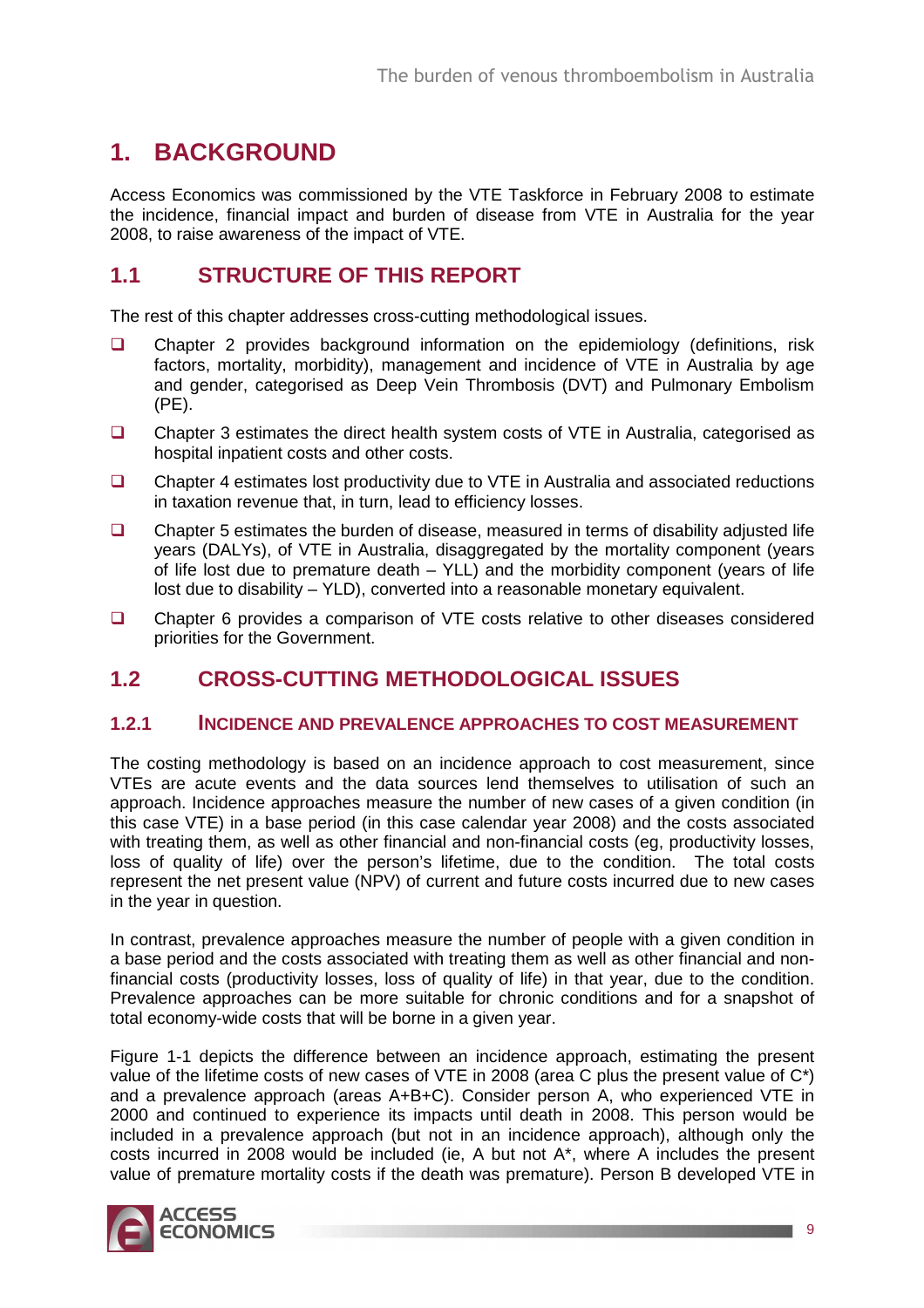2004 and experiences its impacts through to 2011 (with costs of B+B\*+B\*\*); she also would be counted (but only costs of B) using a prevalence approach, but not using an incidence approach. Person C (shaded in grey dots) is newly diagnosed with VTE in 2008 and his costs in 2008 (C) would be included in a prevalence approach but not future costs (C\*). In an incidence approach, only person C is included, with total costs being C plus the present value of C\*.

**FIGURE 1-1: PREVALENCE AND INCIDENCE APPROACHES TO COST MEASUREMENT**

| 2000  | 2008                                                                                                                  |             | 2016 |
|-------|-----------------------------------------------------------------------------------------------------------------------|-------------|------|
| $A^*$ |                                                                                                                       |             |      |
|       |                                                                                                                       | <b>D</b> ** |      |
|       | <b>La dia kaominina mpikambana mpikambana mpikambana mpikambana mpikambana mpikambana mpikambana mpikambana mpika</b> |             |      |

Incidence costs =  $C$  + present value of  $C^*$ . Prevalence costs =  $A + B + C$ 

### **1.2.2 NET PRESENT VALUE AND THE DISCOUNT RATE**

Where future costs are ascribed to the year 2008 throughout the report the formula for calculating the NPV of those cost streams is provided below.

$$
NPV = \Sigma C_i/(1+r)^{i}
$$
 where  $i=0,1,2,...n$  where

 $C_i$  = cost in year i,  $n$  = years that costs are incurred and  $r$  = discount rate.

Choosing an appropriate discount rate is a subject of some debate, as it varies depending on what type of future income or cost stream is being considered. The discount rate needs to appropriately take into account risks, inflation and positive time preference.

 **Risk and positive time preference**: The minimum option that one can adopt in discounting future expected healthy life streams and other costs is to set future values on the basis of a risk free assessment about the future ie, assume the future flows are similar to the certain flows attaching to a long-term Government bond. From recent history, the long-term nominal bond rate has averaged 5.8% per annum (Figure 1-2). If there were no positive time preference, people would be indifferent between having something now or a long way off in the future, which applies to all goods and services.



Source: Bloomberg e-statistics, Reserve Bank of Australia.

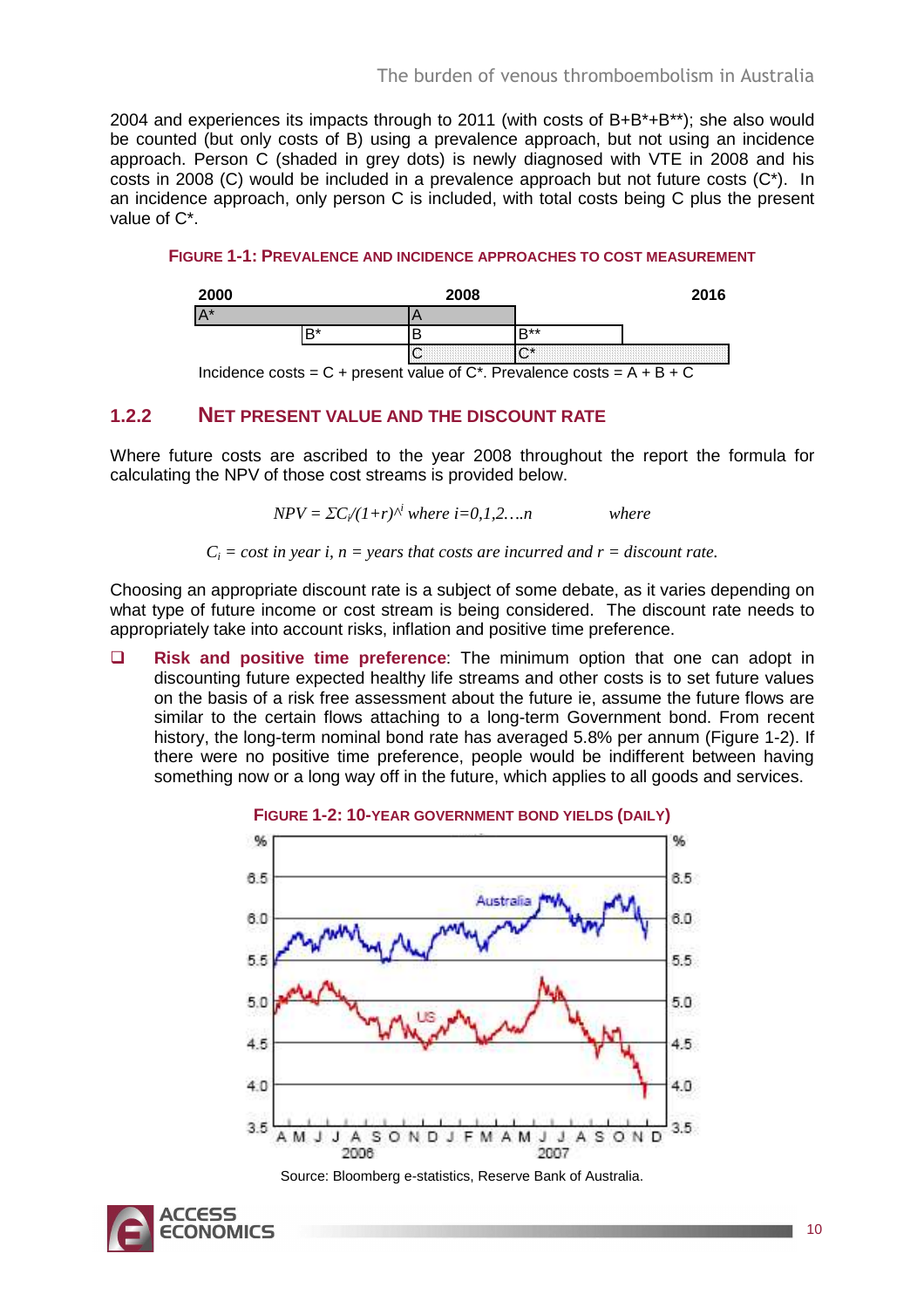**Inflation**: The Reserve Bank has a clear mandate to pursue a monetary policy that delivers 2% to 3% inflation over the course of the economic cycle. This is a realistic longer run goal and an inflation rate in this range (2.8%) is used in arriving at the discount rate for healthy life below. It is important to allow for inflation in order to derive a real rather than nominal rate.

**In discounting healthy life and other costs in this report, a real discount rate for Australia is thus used of (5.8 – 2.8 =) 3%.** 

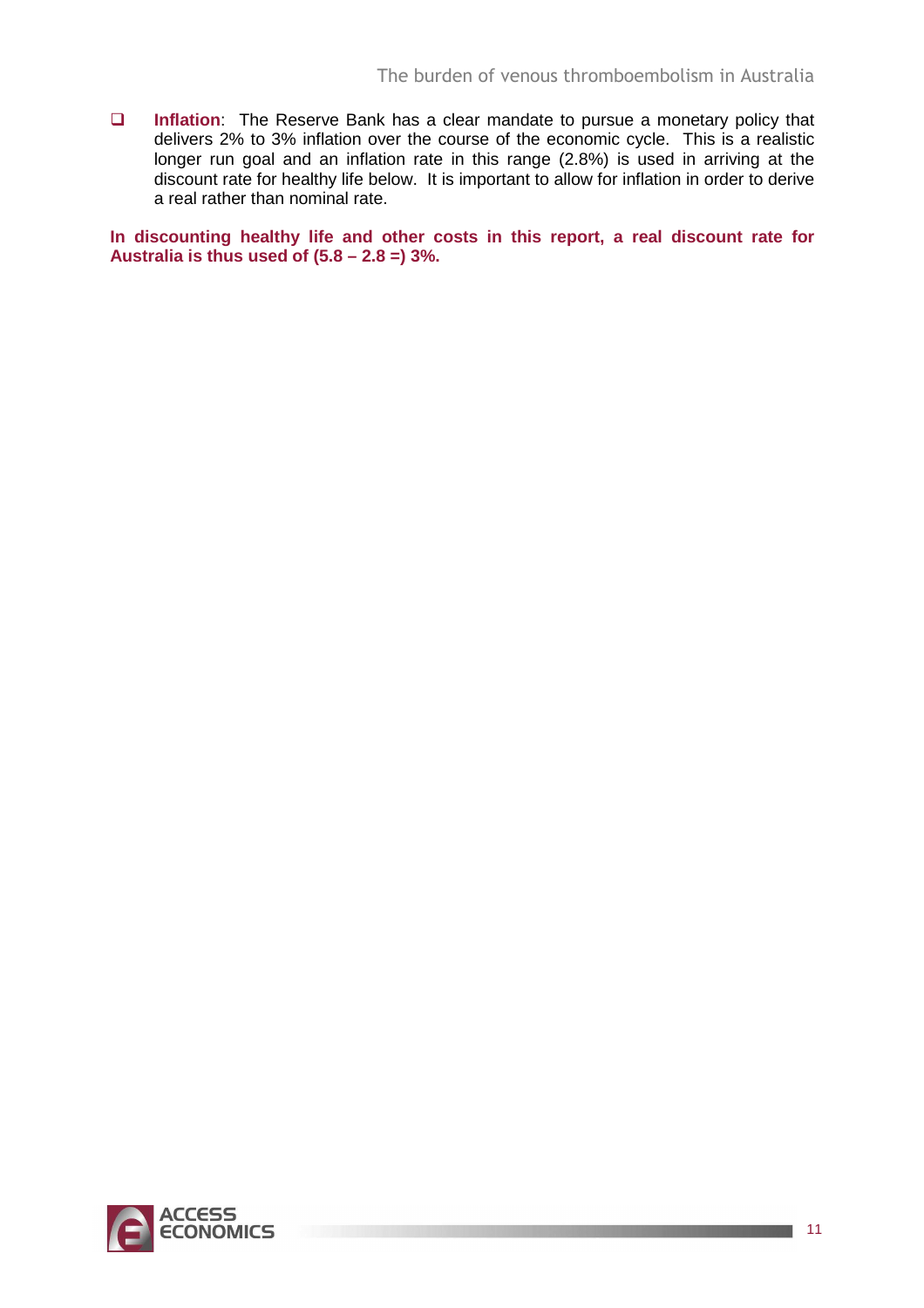## **2. INCIDENCE AND EPIDEMIOLOGY**

This chapter defines VTE events (Section 2.1) and, drawing on the literature and data evidence, Section 2.2 briefly presents risk factors for VTE – including age, gender, ethnicity, time of year, fracture, major general surgery, chemotherapy, malignancy, previous VTE, obesity, underlying cardiovascular disease and others. Section 2.3 summarises mortality outcomes and associated morbidity (disability), comorbidity and the impacts of VTE, as well as summarising diagnosis, prevention and treatment strategies, and overall survival (up to eight years). Section 2.4 identifies age and gender specific first time incidence and recurrence rates to be used in the analysis, from literature and data investigation including hospital data from the AIHW. Overall incidence rates are then applied to ABS population data for 2008 to estimate cases of VTE in 2008 (Section 2.5).

## **2.1 DEFINITIONS**

This report focuses on venous thromboembolism (VTE) comprising deep vein thrombosis (DVT) and pulmonary embolism (PE), defined as follows.

- **DVT:** A blood clot (thrombus) that forms in the 'deep veins' in the legs, thighs or pelvis.
- **PE**: A blood clot that breaks off from the deep veins and travels round the circulation to block the pulmonary arteries (arteries in the lung). Most deaths arising from DVT are caused by PE.



### **FIGURE 2-1: FORMATION OF DVT AND PE**

Source: http://www.patienthealthinternational.com/ncmprintchapter.aspx?type=article&param=509955

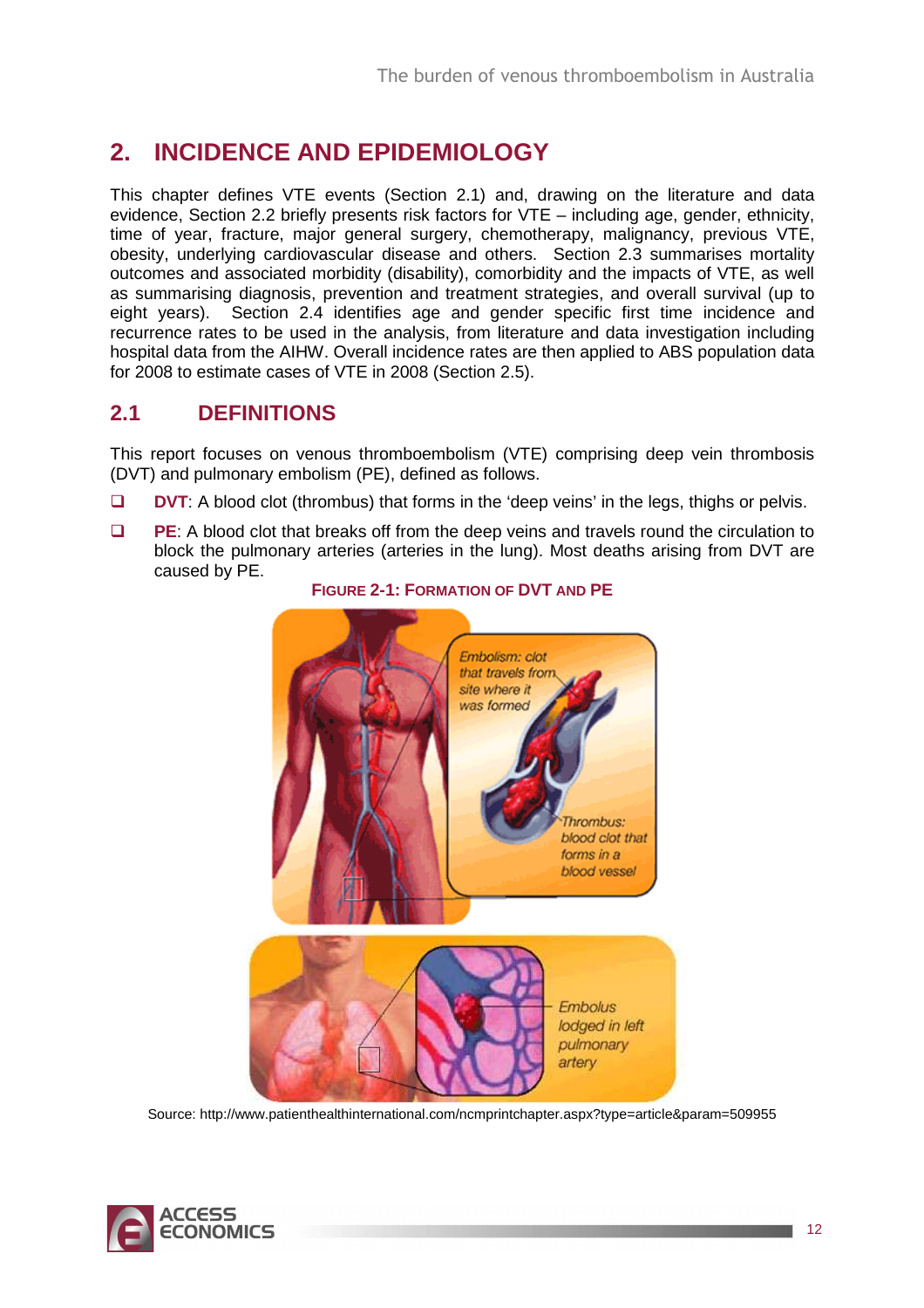## **2.2 RISK FACTORS FOR VTE**

A number of factors have been identified as contributing to VTE risk. Hospitalisation is a key risk. White (2003) summarises risk factors as :

- $\Box$  age risk increases exponentially with age;
- $\Box$  sex risk may be higher for men;
- $\Box$  ethnicity higher among Caucasians and African Americans than among Hispanic persons and Asian-Pacific Islanders;
- $\Box$  time of year higher incidence in winter than summer<sup>1</sup>; and
- $\Box$  importantly, comorbid conditions (especially malignant conditions) and associated surgical and medical treatments.

Anderson (2003) summarised strong, moderate and weak risk factors based on odds ratios (ORs) as follows:

- **strong risk factors** (OR>10): fracture (hip or leg), hip or knee replacement, major general surgery, major trauma and spinal cord injury;
- **moderate risk factors** (OR 2-9): arthroscopic knee surgery, central venous lines, chemotherapy, congestive heart or respiratory failure, hormone replacement therapy, malignancy, oral contraceptive therapy, paralytic stroke, pregnancy/post-partum, previous VTE and thrombophilia; and
- **weak risk factors** (OR 1-2): bed rest of more than three days, immobility due to sitting (eg, prolonged care or air travel), increasing age, laparoscopic surgery, obesity, pregnancy/ante-partum and varicose veins.

Other studies reviewed generally aligned with Anderson's findings, with some examples below.

- $\Box$  Oger et al (1997) found five factors associated with DVT (ORs in brackets) age over 65 years (1.75); prior history of VTE (1.68); surgery or leg trauma within the past three months (1.69); malignancy (5.59); and varicose veins (2.56).
- In a meta-analysis of 12 studies (Ageno et al, 2006), the relative risk (RR) of VTE was 2.1 among postmenopausal hormone replacement therapy users and was highest (3.5) during the first year of use.
- **Heit et al (2000) reported independent risk factors for VTE as surgery (OR, 21.7; 95%** CI, 9.4-49.9), trauma (OR, 12.7; 95% CI, 4.1-39.7), hospital or nursing home confinement (OR, 8.0; 95% CI, 4.5-14.2), malignant neoplasm with (OR, 6.5; 95% CI, 2.1-20.2) or without (OR, 4.1; 95% CI, 1.9-8.5) chemotherapy, central venous catheter or pacemaker (OR, 5.6; 95% CI, 1.6-19.6), superficial vein thrombosis (OR, 4.3; 95% CI, 1.8-10.6), and neurological disease with extremity paresis (OR, 3.0; 95% CI, 1.3- 7.4). Although this Minnesota study was not large (n=1,250) it was population-based, nested and case-controlled, comprising patients with a first lifetime VTE diagnosed over a 15-year period from 1976 to 1990. Each of the two groups (625 with VTE and 625 without) were matched on age, sex, calendar year, and medical record number.

When risk factors were combined, risk increased commensurately. For example, Anderson (2003) found the frequency of VTE increased two to three-fold in patients undergoing surgery for malignant disease compared with those undergoing surgery for non-malignant conditions.

 $<sup>1</sup>$  In northern hemisphere studies.</sup>



 $\overline{a}$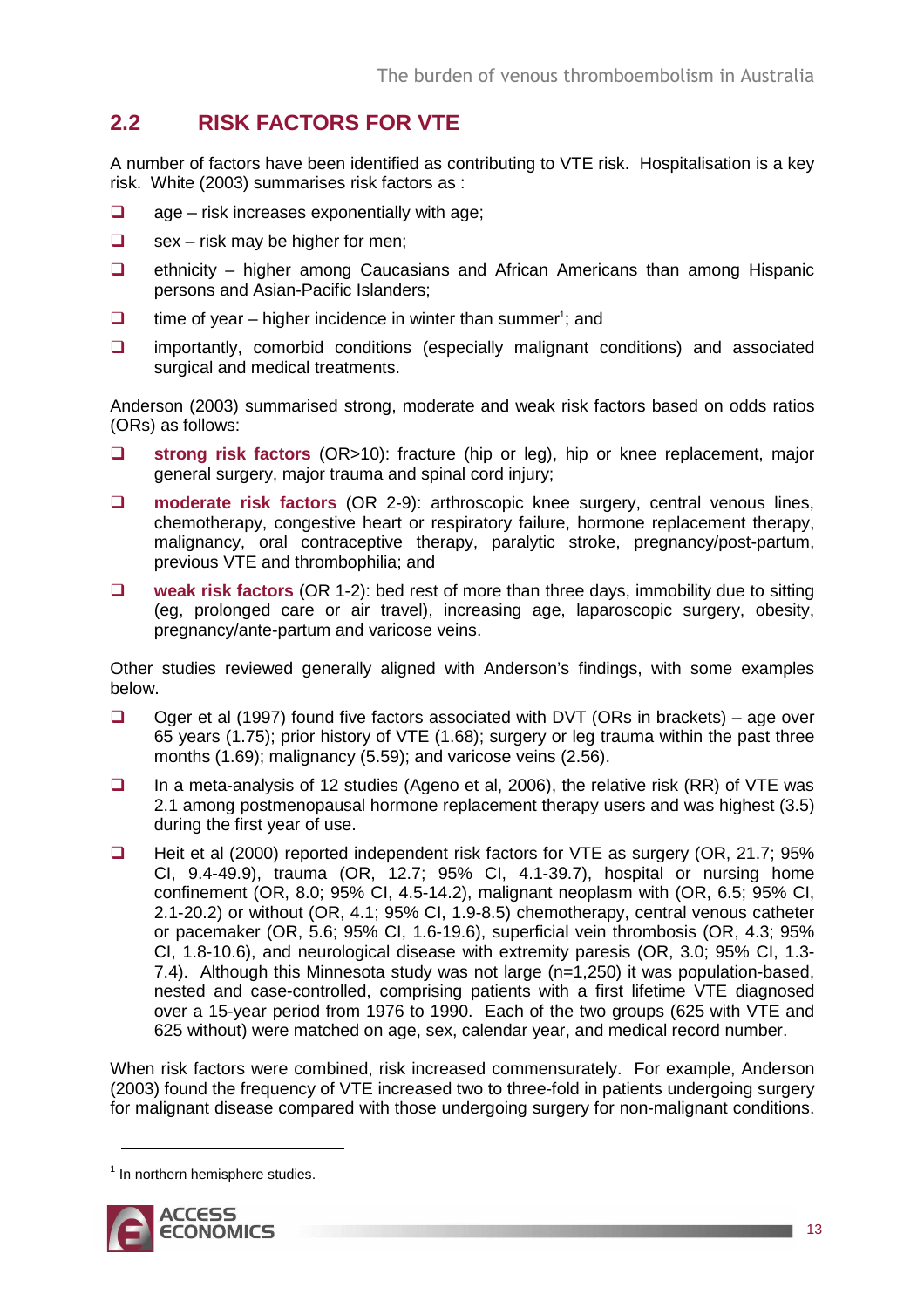Chemotherapy further increased risk. Women with breast cancer having chemotherapy in association with surgery had three times the risk of VTE compared with women who undergo surgery alone.

The National Collaborating Centre for Acute Care summarised risk factors for VTE as shown in Figure 2-2.

#### **FIGURE 2-2: INDIVIDUAL PATIENT-RELATED RISK FACTORS FOR VTE**

- Active cancer or cancer treatment
- Active heart or respiratory failure
- ❖ Acute medical illness
- Age over 60 years
- ❖ Antiphospholipid syndrome
- \* Behcet's disease
- Central venous catheter in situ
- Continuous travel of more than 3hours approximately 4weeks before or after surgery
- A Immobility (for example, paralysis or limb in plaster)
- \* Inflammatory bowel disease (for example Crohn's disease or ulcerative colitis)
- Myeloproliferative diseases
- ❖ Nephrotic syndrome
- $\div$  Obesity (body mass index  $\geq$ 30kg/m<sup>2</sup>)
- \* Paraproteinaemia
- \* Paroxysmal nocturnal haemoglobinuria
- Personal or family history of VTE
- Pregnancy or puerperium
- \* Recent myocardial infarction or stroke
- Severe infection
- Vise of oral contraceptives or hormonal replacement therapy
- Varicose veins with associated phlebitis
- the inherited Thrombophilias for example:
	- High levels of coagulation factors (for example, Factor VIII)
	- > Hyperhomocysteinaemia
	- > Low activated protein C resistance (for example, Factor V Leiden)
	- Protein C, S and antithrombin deficiencies
	- > Prothrombin 2021A gene mutation

## **2.3 MORTALITY, MORBIDITY, PREVENTION AND TREATMENT**

### **2.3.1 MORTALITY AND MORBIDITY**

Death occurs in approximately 6% of DVT cases and 12% of PE cases within one month of diagnosis (White, 2003). Early mortality after VTE is strongly associated with presentation as PE, advanced age, cancer and underlying cardiovascular disease. The impact of VTE is highlighted by the fact that some 10% of hospital deaths may be attributed to PE (MacDougall et al, 2006).

For people aged 45 years or older, Cushman et al (2004) found a 28-day case-fatality rate of 11% after a first VTE and 25% for cancer-associated thrombosis. Cancer was the only factor independently associated with 28-day fatality  $(RR = 5.2; 95\% \text{ Cl: } 1.4-19.9)$ .

Ageno et al (2006) estimated survival after one year following VTE as 63.6%, after five years as 53.5% and after eight years as 47.5%.

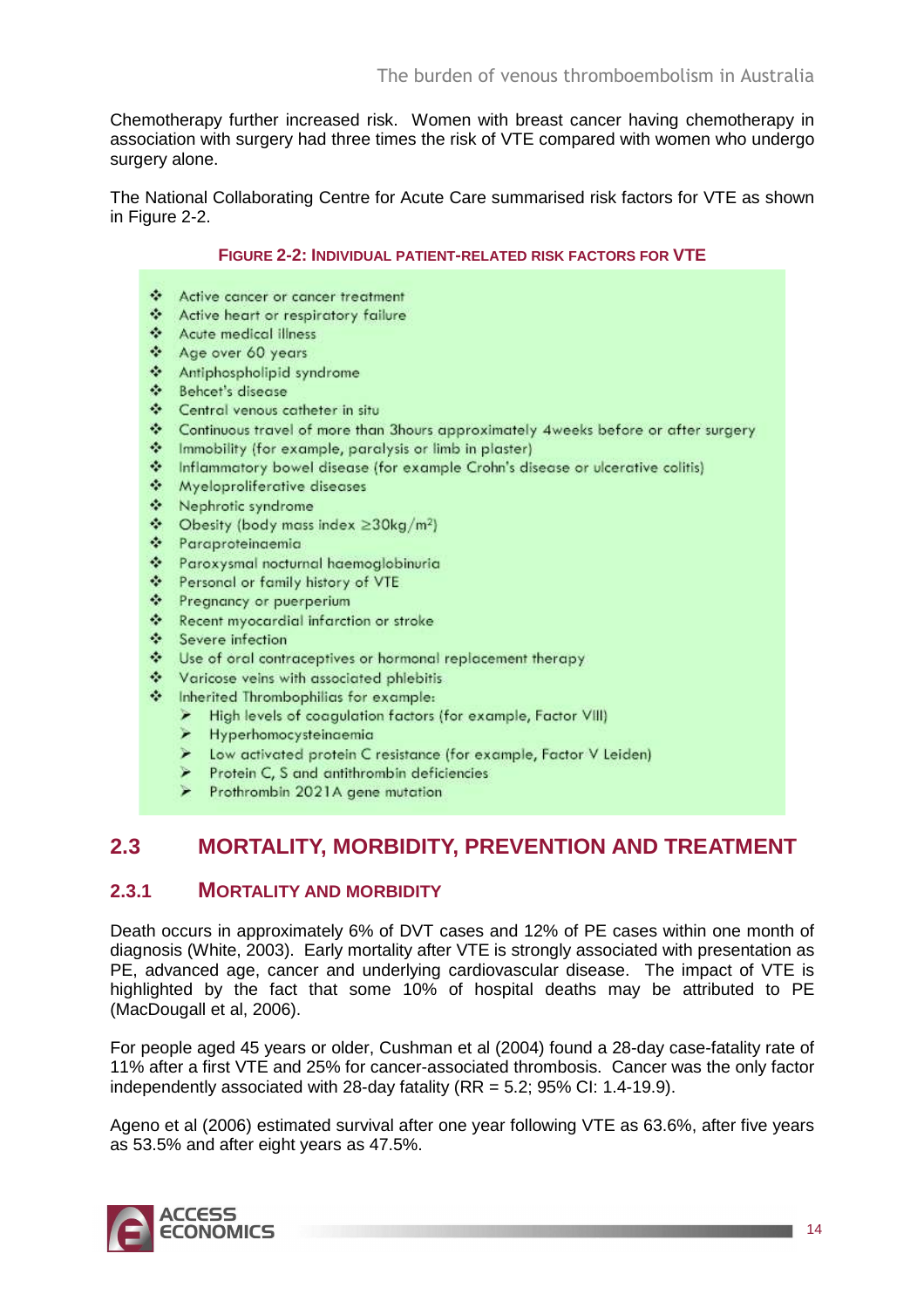These data generally concord and enable survival and mortality rates to be estimated as in Table 2-1.

|                                  |            | <b>Survival</b> |            |            | <b>Mortality</b> |            |
|----------------------------------|------------|-----------------|------------|------------|------------------|------------|
| <b>Time from</b><br><b>index</b> | <b>DVT</b> | <b>PE</b>       | <b>VTE</b> | <b>DVT</b> | <b>PE</b>        | <b>VTE</b> |
| 1 year                           | 85.4%      | 47.7%           | 63.6%      | 14.6%      | 52.3%            | 36.4%      |
| 2 years                          | 82.2%      | 45.6%           | 61.1%      | 3.2%       | 2.1%             | 2.5%       |
| 3 years                          | 79.0%      | 43.6%           | 58.6%      | 3.2%       | 2.1%             | 2.5%       |
| 4 years                          | 75.8%      | 41.5%           | 56.0%      | 3.2%       | 2.1%             | 2.5%       |
| 5 years                          | 72.6%      | 39.4%           | 53.5%      | 3.2%       | 2.1%             | 2.5%       |
| 6 years                          | 70.1%      | 37.8%           | 51.5%      | 2.5%       | 1.6%             | 2.0%       |
| 7 years                          | 67.7%      | 36.1%           | 49.5%      | 2.5%       | 1.6%             | 2.0%       |
| 8 years                          | 65.2%      | 34.5%           | 47.5%      | 2.5%       | 1.6%             | 2.0%       |

**TABLE 2-1: SURVIVAL AND MORTALITY AFTER VTE (%)** 

Source: Access Economics based primarily on Ageno et al (2006) and, in turn, on Heit et al (1999).

Morbidity from VTE for survivors can be substantial. Complications after DVT can include persistent oedema (swelling), pain, purpura (bleeding into the skin), increased skin

pigmentation, eczematoid (eczema-like) dermatitis, pruritus (itchiness), ulceration, and cellulitis (bacterial infection just below the skin). All of these complications result from the impaired return of blood through the veins of the lower leg to the heart and are known as post-phlebitic syndrome or post-thrombotic syndrome. Most complications occur weeks to months after the initial blood clot although ulceration of the



skin can occur months to years after the blood clot. Patients diagnosed with acute recurrent venous thrombosis may be treated with anticoagulants for life and may suffer considerable mental anguish. Hirsch and Hoak (1996:2212) summarise:

DVT can be a chronic disease. Patients who survive the initial episode of DVT are prone to chronic swelling of the leg and pain because the valves in the veins can be damaged by the thrombotic process, leading to venous hypertension. In some instances skin ulceration and impaired mobility prevent patients from leading normal, active lives. In addition, patients with DVT are prone to recurrent episodes. In those instances in which DVT and PE develop as complications of a surgical or medical illness, in addition to the mortality risk, hospitalisation is prolonged and healthcare costs are increased.

### **2.3.2 PREVENTION**

Prevention of VTE is commonly referred to as 'prophylaxis', which in a hospital setting involves use of one of more pharmacologic or mechanical modalities. The main methods are low-dose heparin, low molecular weight heparin (LMWH), elastic stockings, intermittent pneumatic compression (IPC) and warfarin. Heparin and warfarin are anticoagulant pharmaceutical therapies. IPC comprises the use of inflatable garments wrapped around the legs, inflated by a pneumatic pump. The pump provides intermittent cycles of compressed air, which alternately inflates and deflates the chamber garments, enhancing venous return.

The United Kingdom (UK) developed guidelines (National Collaborating Centre for Acute Care, 2007) for implementation based on extensive literature review of cost effective prophylactic methods to reduce VTE risk in surgical inpatients, recommending:

 $\Box$  patients are assessed to identify risk factors for developing VTE;

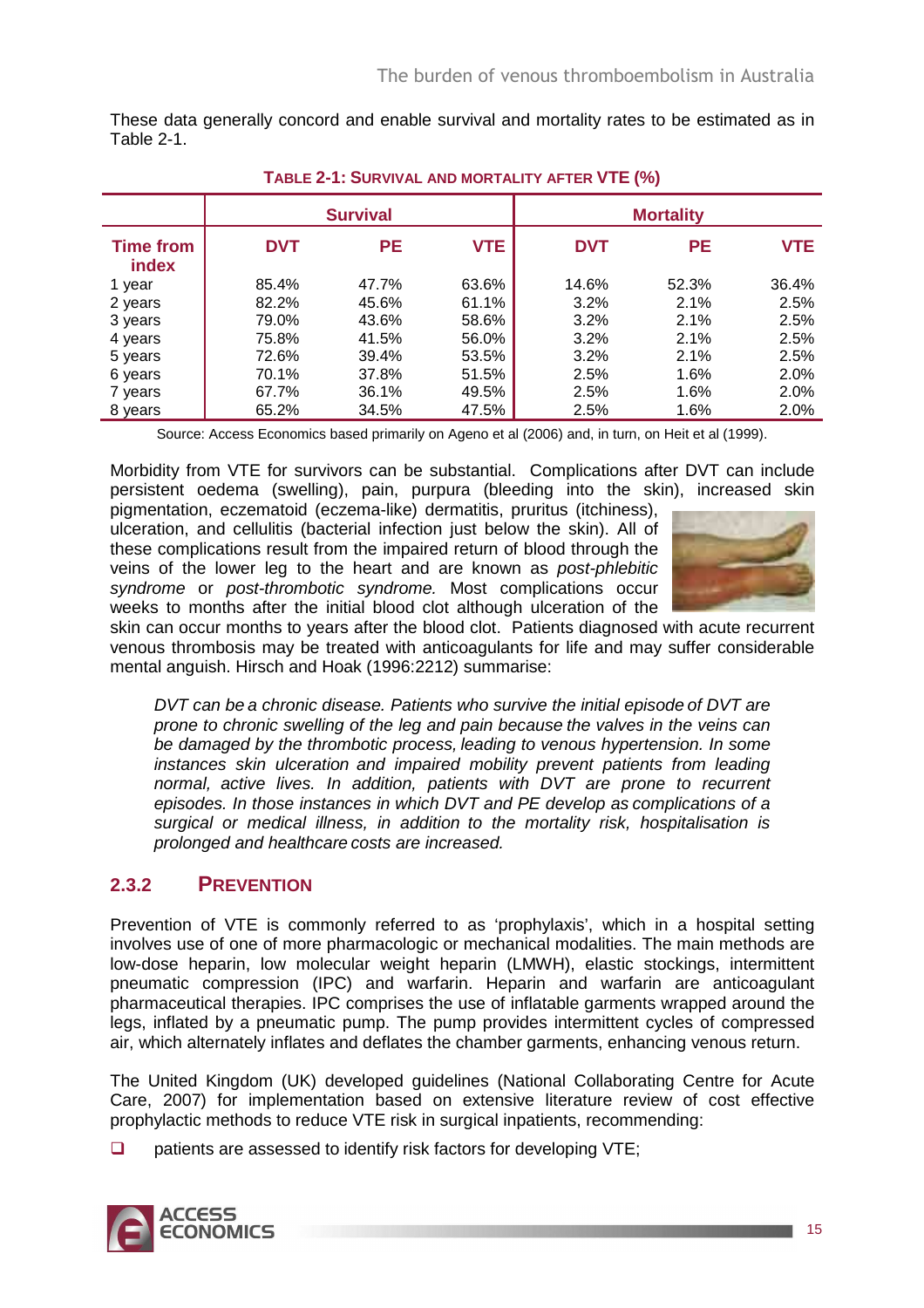- $\Box$  healthcare professionals give patients verbal and written information before surgery about the risk of VTE, signs and symptoms of DVT and PE and the effectiveness of prophylaxis;
- $\Box$  inpatients having surgery are offered thigh-length<sup>2</sup> graduated compression/antiembolism stockings from the time of admission to hospital unless contraindicated (eg, in patients with established peripheral arterial disease or diabetic neuropathy);
- $\Box$  patients should be shown how to wear the stockings correctly by healthcare professionals trained in their use, and use should be monitored and assistance provided if not being worn correctly;
- **IPC** or foot impulse devices may be used as alternatives or in addition to graduated compression/anti-embolism stockings while in hospital;
- $\Box$  in addition to mechanical prophylaxis, patients at increased risk of VTE because they have individual risk factors and patients having orthopaedic surgery should be offer LMWH, while Fondaparinux may be used as an alternative to LMWH as indicated;
- $\Box$  LMWH or Fondaparinux should be continued for four weeks after hip fracture surgery;
- $\Box$  regional anaesthesia (which reduces the risk of VTE compared to general anaesthesia) should be considered for individual patients in addition to any other planned method of thromboprophylaxis;
- $\Box$  healthcare professionals should encourage patients to mobilise as soon as possible after surgery and inform patients that the immobility associated with continuous travel of more than three hours in the four weeks before or after surgery may increase the risk of VTE;
- **D** hydration and leg exercises/physiotherapy/massage are also commonly used as management strategies although there is less evidence available regarding the beneficial impacts of these practices; and
- **Q** healthcare professionals should advise patients to consider stopping combined oral contraceptive use four weeks before elective surgery.

The National Institute of Clinical Studies (NICS) in Australia has identified the prevention of VTE in hospitals as a priority in improving patient safety. NICS is committed to training and supporting participating hospital teams to ensure that effective prevention strategies are embedded into every day clinical practice in participating health services. The program aims to:

- $\Box$  reduce the number of DVT and PE cases in hospitalised patients;
- $\Box$  improve systematic assessment and documentation of VTE risk status (eg, in patient notes);
- $\Box$  improve the use and documentation of appropriate prophylaxis in patients at risk of VTE;
- $\Box$  increase awareness of VTE prevention measures and strategies across disciplines;
- $\Box$  increase the number of hospitals with VTE prophylaxis policies in place; and
- $\Box$  increase the use of evidence based guidelines and recommendations to support best practice VTE prophylaxis in hospitalised patients.

 $^2$  The guidelines elaborated that knee-length stockings may be used if thigh-length stockings are inappropriate for a particular patient eg, for reasons of compliance. The stocking compression profile should be equivalent to the Sigel profile, and approximately 18 mmHg at the ankle, 14 mmHg at the mid-calf and 8 mmHg at the upper thigh.



 $\overline{a}$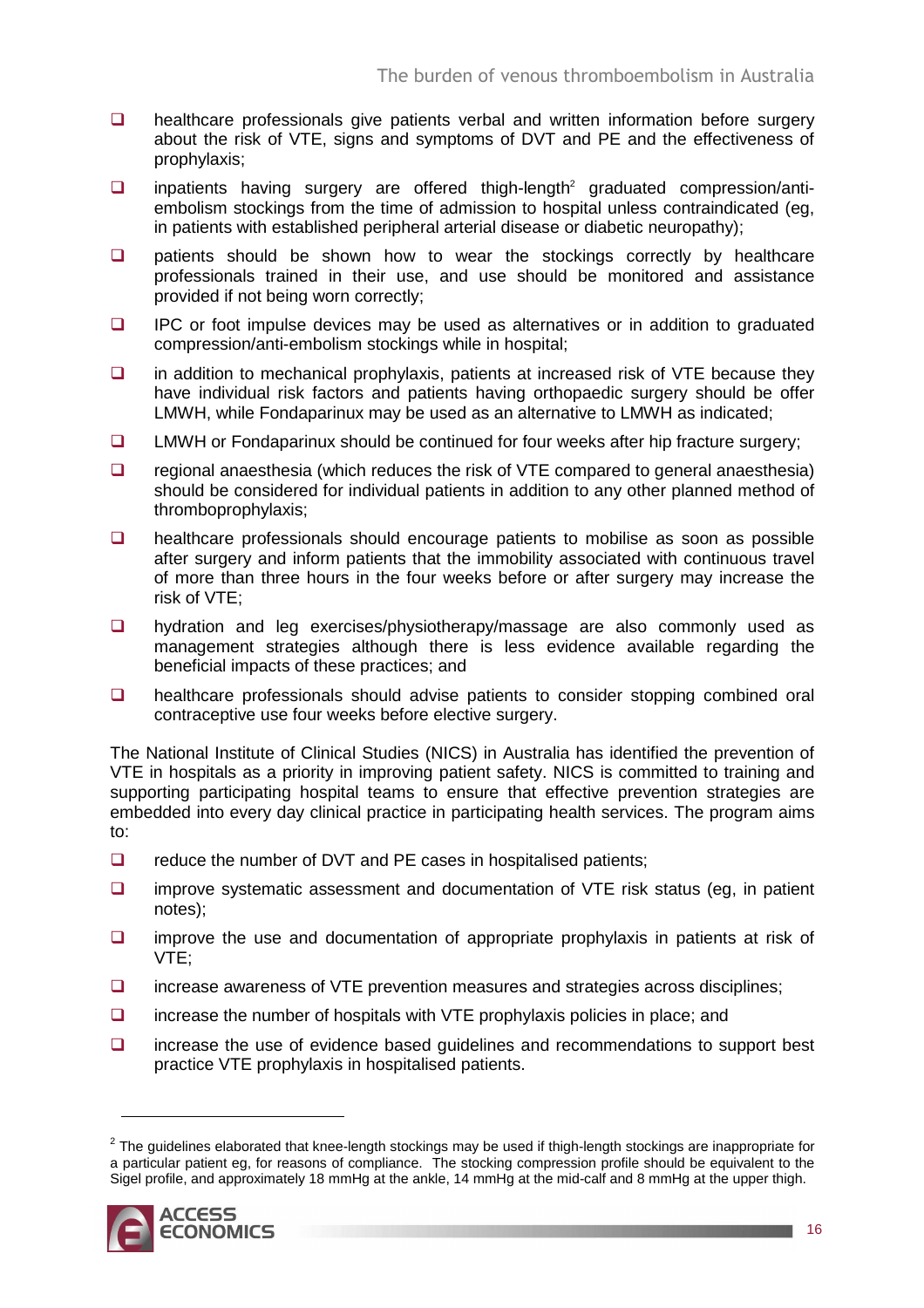### **2.3.3 DIAGNOSIS AND MANAGEMENT**

Clinical diagnosis of DVT can be difficult because many potentially dangerous thrombi do not totally obstruct the veins nor produce inflammation of the vessel wall and therefore produce minimal clinical manifestations (swelling, pain, discolouration, the palpable cord of a thrombosed vein, oedema, warmth and superficial venous dilation). Also, none of the signs and symptoms is unique to DVT. Other conditions to differentially diagnose include muscle strain or tear, superficial thrombophlebitis, lymphangitis, lymph oedema, cellulitis and postphlebitic syndrome.

The standard diagnostic test for DVT of the lower extremities is duplex ultrasound. There are other diagnostic tests including plethysmography and magnetic resonance venography.

The standard diagnostic test for PE is computed tomography pulmonary angiography. Diagnosis of PE also includes clinical signs and symptoms (shortness of breath, localised chest pain aggravated by inspiration and hemoptysis, hypotension, syncope, and peripheral circulatory failure), consideration of risk factors (including presence of DVT) – potentially using chest radiograph, arterial blood gas measurements and electrocardiogram. Lung imaging may also include a ventilation perfusion lung scan (Ramsay and Leeper, 2004).

Once diagnosed, treatment aims to prevent local extension of the thrombus and prevent it from embolising. This involves anticoagulant therapy with the need to manage the associated elevated risk of major bleeding. Venous interruption procedures may be indicated for VTE when anticoagulation is ineffective or unsafe. This may involve the insertion of intracaval devices such as filters or percutaneous balloons that maintain venous blood flow. Surgical removal (thrombectomy, pulmonary embolectomy) may be indicated for acute VTE; although it may be lifesaving, it is complicated by a high probability of acute recurrence and few hospitals have the facilities or personnel for this complex surgery. Diagnosis and treatment are complicated when the VTE arises in pregnant women.

Bleeding is by far the most common complication of anticoagulant therapy. Other complications include thrombocytopenia (which, paradoxically, can increase the risk for future thrombosis) and skin necrosis (Hirsch and Hoak, 1996).

### **2.4 ESTIMATING INCIDENCE RATES**

### **2.4.1 LITERATURE EVIDENCE**

Australian and international epidemiological literature regarding the occurrence and reoccurrence of VTE was used to develop a picture of VTE incidence patterns by age and gender.

- White (2003) found first-time incidence of VTE of around 100 people per 100,000 each year in the United States (US), **rising exponentially from less than 5 cases per 100,000 persons aged under 15 years old to around 500 cases (0.5%) per 100,000 persons at age 80 years**. Approximately one third of patients with symptomatic VTE manifest PE, while two thirds manifest DVT alone (ie, a ratio or **1:2 PE:DVT**).
- $\Box$  Ageno et al (2006) found the cumulative probability of having experienced a first thromboembolic event was 0.5% at age 50 years, 2.0% at age 60 years, 8.2% at age 75 years, and 10.7% at age 80 years.
- □ For people aged 45 years or older, Cushman et al (2004) found first-time VTE incidence in a two-site US study (n=21,680) of 192 per 100,000 person-years, with higher rates for men than women and increasing with age in both sexes.

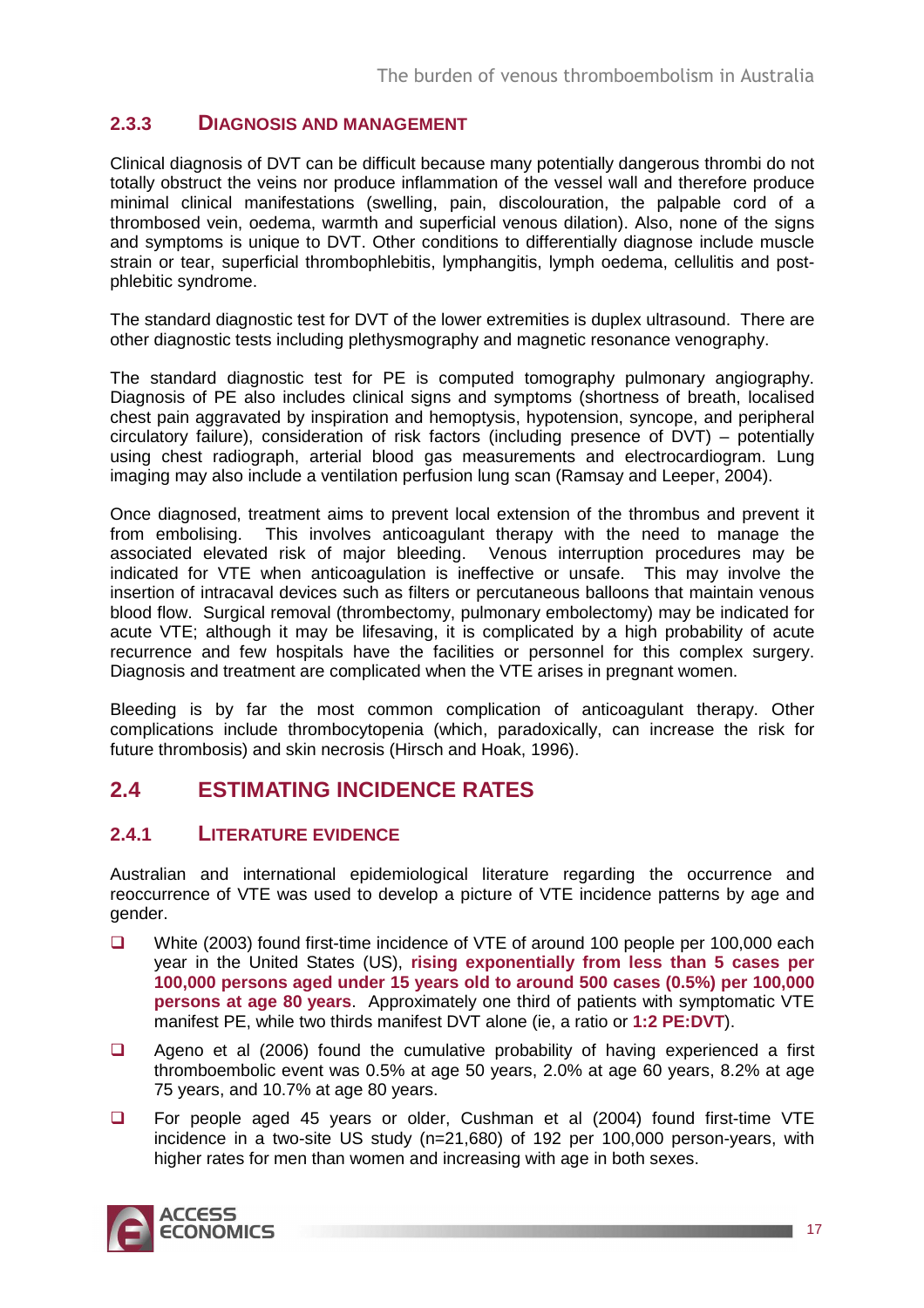- □ Silverstein (1998) found overall average age- and sex-adjusted annual incidence of VTE, in a Minnesota study over 1966 through 1990 (n=2218), of 117 per 100,000. This study found DVT incidence per 100,000 was lower (48) than PE (69) ie, a ratio or **1.44:1 PE:DVT**, with higher age-adjusted rates among males than females (130 versus 110 per 100,000 respectively). VTE incidence rose markedly with increasing age for both sexes, with PE accounting for most of the increase.
- A large 30-year US study (Heit et al, 2005b) found overall incidence of VTE (ie, including recurrent events) of 199.7 per 100,000 person-years, with the incidence of DVT three times higher than that of PE (151.8 versus 47.9 per 100 000) ie, a ratio of **1:3 PE:DVT**.

The population incidence rates derived from this information are presented in Table 2-2.

| Age group | VTE | <b>PE</b> | <b>DVT</b> |
|-----------|-----|-----------|------------|
| 35-39     | 29  | 10        | 19         |
| $40 - 44$ | 40  | 14        | 26         |
| 45-49     | 55  | 19        | 36         |
| 50-54     | 75  | 26        | 49         |
| 55-59     | 104 | 36        | 68         |
| 60-64     | 143 | 49        | 93         |
| 65-69     | 196 | 68        | 129        |
| 70-74     | 270 | 93        | 177        |
| 75-79     | 372 | 129       | 244        |
| 80-84     | 513 | 177       | 336        |
| $85+$     | 706 | 244       | 463        |

**TABLE 2-2: INCIDENCE OF FIRST-TIME VTE (PE AND DVT) PER 100,000 PEOPLE, BY AGE**

Source: Access Economics based on White (2003), Silverstein (1998), Cushman et al (2004) and Anderson (2003). VTE function estimated as VTE =20.909e0.3275x (x=age-groups 1-11).

The literature also provided information about recurrence rates.

- $\Box$  White (2003) found that, despite anticoagulant therapy, VTE recurs frequently in the first few months after the initial event, with a recurrence rate of around 7% at six months.
- □ For people aged 45 years or older, Cushman et al (2004) found a recurrence rate two years after a first VTE of 7.7% per year (95% CI: 4.5% to 10.9%).
- Ageno et al (2006) estimated the **cumulative recurrence after one year as 12.9%, after two years as 16.6%, after five years as 22.8% and after ten years as 30.4%**.

These data generally concord and enable recurrence rates to be estimated as in Table 2-3.

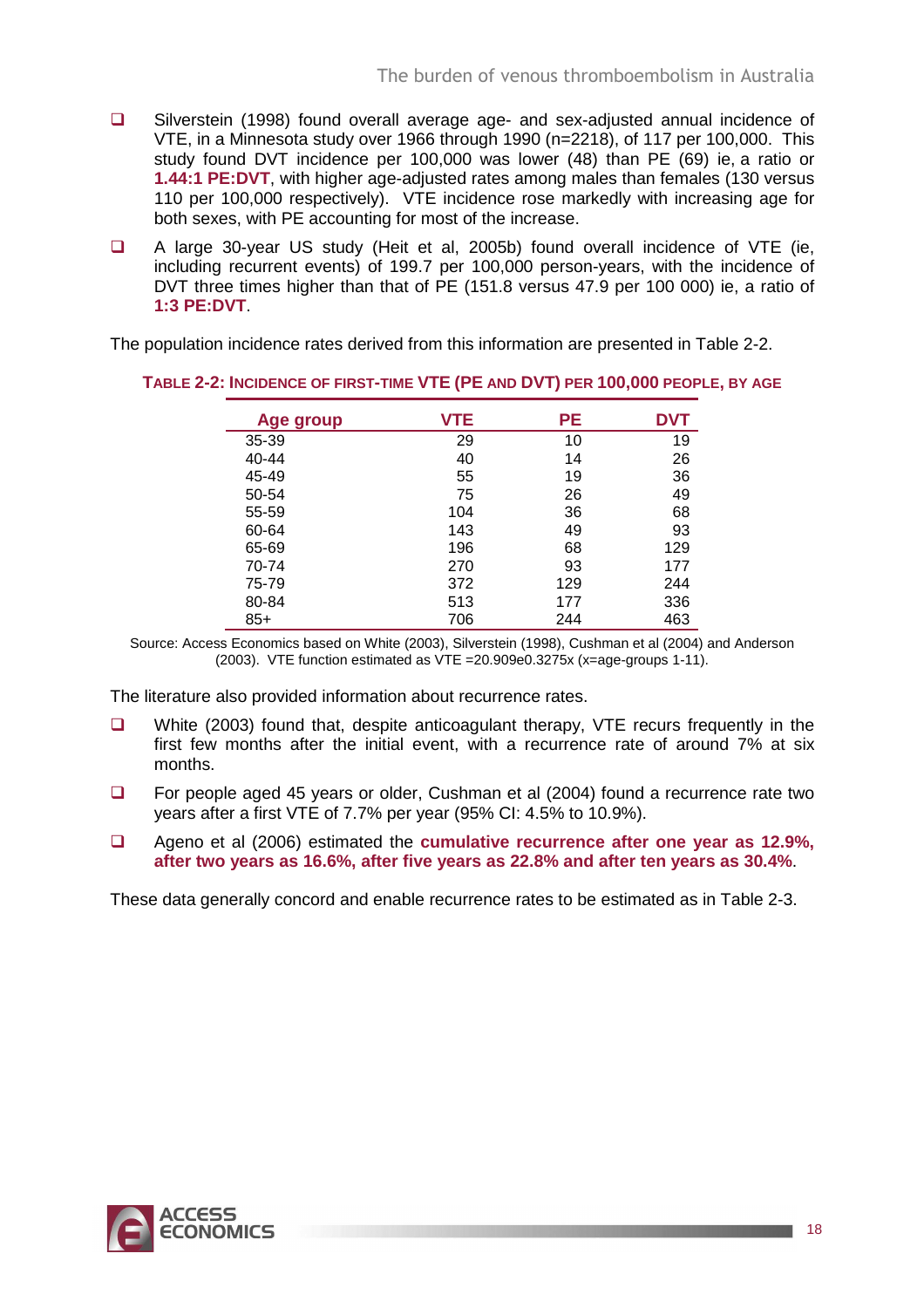| <b>Time from index</b> | <b>Recurrence</b> | <b>Cumulative</b><br><b>recurrence</b> |
|------------------------|-------------------|----------------------------------------|
| 1 year                 | 12.9%             | 12.9%                                  |
| 2 years                | 3.7%              | 16.6%                                  |
| 3 years                | 2.1%              | 18.7%                                  |
| 4 years                | 2.1%              | 20.7%                                  |
| 5 years                | 2.1%              | 22.8%                                  |
| 6 years                | 1.5%              | 24.3%                                  |
| 7 years                | 1.5%              | 25.8%                                  |
| 8 years                | 1.5%              | 27.4%                                  |
| 9 years                | 1.5%              | 28.9%                                  |
| 10 years               | 1.5%              | 30.4%                                  |

### **TABLE 2-3: VTE RECURRENCE AND CUMULATIVE RECURRENCE**

Source: Access Economics based primarily on Ageno et al (2006).

### **2.4.2 INCIDENCE ESTIMATES FROM WESTERN AUSTRALIAN (WA) DATA**

NICS (2005a) estimate from WA hospital data over 1999 to 2001 that VTE occurs in around **100 in 100,000** persons – predicting around 20,000 episodes per annum in acute hospitals in Australia of which **45% would be cases of PE**. Medical and surgical VTE each accounted for approximately 40% of total VTE, with primary VTE accounting for the remaining cases. Over half of secondary cases occurred as readmissions within three months of a medical or surgical admission and nearly 60% of these were for PE, whereas the 63% of cases of VTE occurring as a complication of VTE were for DVT.

The prevalence of VTE in all hospital admissions is 2 to 3 per 1000 but varies widely by principal diagnosis. The highest prevalence is found in cancer (9 per 1000 admissions) followed by musculoskeletal conditions and injuries (6 and 5 per 1000), cardiovascular disease (5 per 1000) and respiratory disease (4 per 1000) compared with less than 2 per 1000 in admissions for mental disorders, disorders of sense organs, digestive disorders, the genitourinary system and pregnancy and related conditions. Even greater heterogeneity is present within the principal disease groups. (NICS, 2005a:5)

A summary of the WA data is presented in Table 2-4, showing an overall age standardised rate (for ages 15 and older) for all VTE of 117 per 100,000 for males and 137 per 100,000 for females, and for PE of 51 per 100,000 for males and 62 per 100,000 for females. The remainder are DVT events. For all VTE, 38% of events are designated as 'surgical', 41% as 'medical' and 21% as primary, while for PE the respective shares are 36%, 39% and 25%.

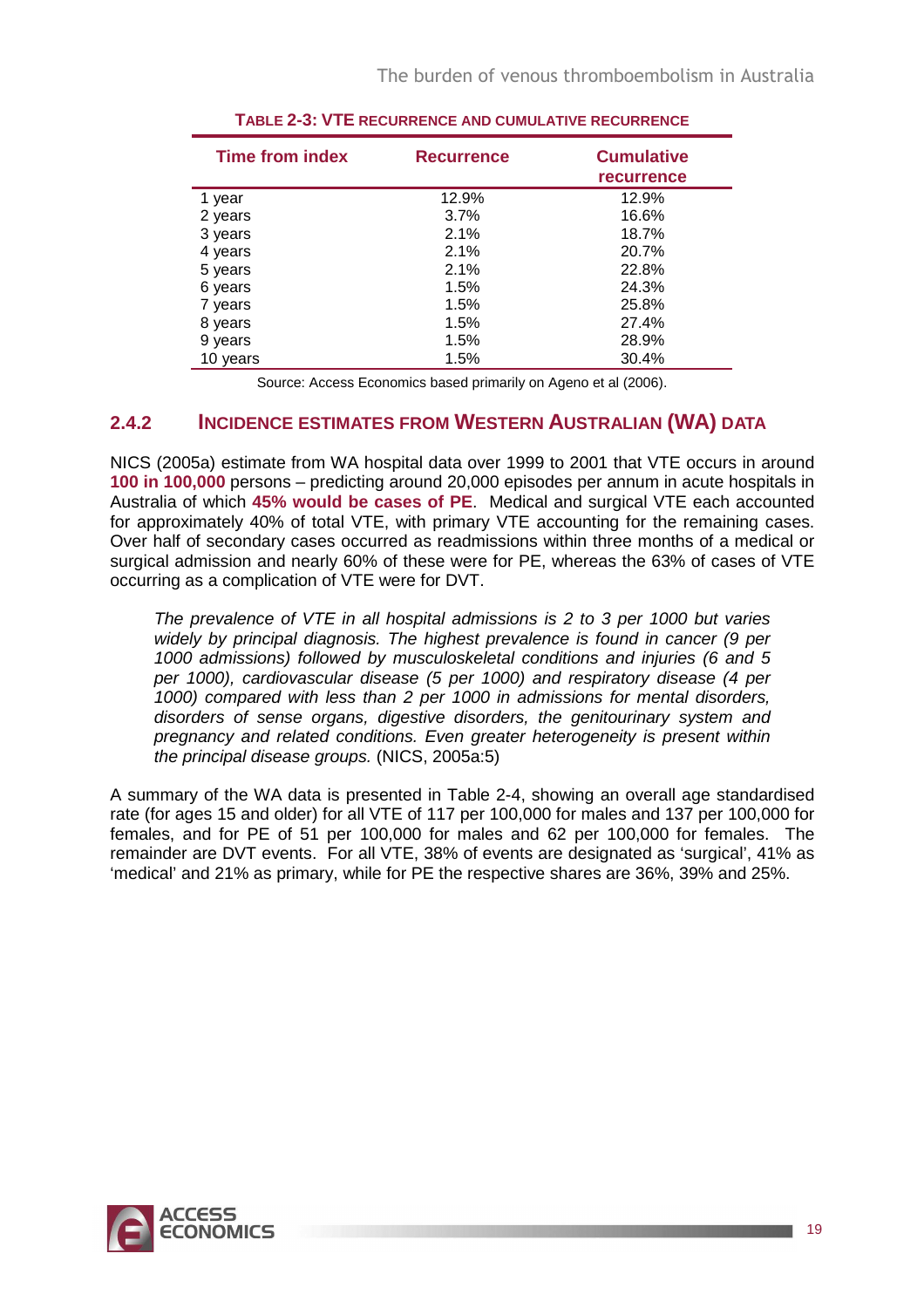| <b>Age</b>       | <b>Rate per 100,000</b><br>population |               | Share of total by type |           |           |  |
|------------------|---------------------------------------|---------------|------------------------|-----------|-----------|--|
|                  | <b>Male</b>                           | <b>Female</b> | % Surgical             | % Medical | % Primary |  |
| <b>VTE</b>       |                                       |               |                        |           |           |  |
| 15-54            | 56                                    | 72            | 36                     | 34        | 30        |  |
| 55-64            | 149                                   | 159           | 39                     | 39        | 22        |  |
| 65-74            | 271                                   | 319           | 39                     | 42        | 19        |  |
| $75+$            | 357                                   | 388           | 38                     | 49        | 13        |  |
| All ages         | 113                                   | 141           | 38                     | 41        | 21        |  |
| Age standardised | 117                                   | 137           |                        |           |           |  |
| Of which PE      |                                       |               |                        |           |           |  |
| 15-54            | 25                                    | 32            | 33                     | 33        | 35        |  |
| 55-64            | 66                                    | 72            | 37                     | 37        | 26        |  |
| 65-74            | 122                                   | 154           | 39                     | 39        | 23        |  |
| $75+$            | 149                                   | 169           | 39                     | 47        | 14        |  |
| All ages         | 50                                    | 63            | 36                     | 39        | 25        |  |
| Age standardised | 51                                    | 62            |                        |           |           |  |

### TABLE 2-4: VTE & PE INCIDENCE, WA 1999-2001, BY AGE & GENDER (PER 100,000 & % TOTAL)

Source: NICS (2005a,b).

### **2.4.3 INCIDENCE ESTIMATES FROM AIHW HOSPITAL DATA**

The AIHW define VTE according to the codes shown in Table 2-5 from the International Classification of Disease, tenth revision (ICD-10).

|  |  |  | <b>TABLE 2-5: ICD CODES FOR VTE EVENTS</b> |  |
|--|--|--|--------------------------------------------|--|
|  |  |  |                                            |  |

| <b>ICD Code</b> | <b>Description</b>                                             |
|-----------------|----------------------------------------------------------------|
| 126             | Pulmonary embolism                                             |
| 126.0           | Pulmonary embolism with mention of acute coronary pulmonale    |
| 126.8           | latrogenic pulmonary embolism                                  |
| 126.9           | Pulmonary embolism without mention of acute coronary pulmonale |
| 163.1           | Cerebral infarction due to embolism of pre-cerebral arteries   |
| 163.4           | Cerebral infarction due to embolism of cerebral arteries       |
| 174             | Arterial embolism and thrombosis                               |
| 182             | Other venous embolism and thrombosis                           |
| 182.2           | Embolism and thrombosis of vena cava                           |
| 182.3           | Embolism and thrombosis of renal vein                          |
| 182.8           | Embolism and thrombosis of other specified veins               |
| 182.9           | Embolism and thrombosis of unspecified vein                    |

It was not immediately apparent to Access Economics why the AIHW include codes from I63 and I74 in the definition since these are arterial rather than venous<sup>3</sup>. These codes account for 3,558 separations or 26% of total 2004-05 VTE separations as defined by AIHW. However, there are also some ICD categories excluded from the AIHW definition, notably I80 Phlebitis and thrombophlebitis (7,041 separations) and I97 Post procedural disorders of circulatory system, not elsewhere classified (2,545 separations), which may include cases of VTE or its complications excluded from the AIHW coding definition, as well as some more minor

 $3$  It is also not clear why 163.1 and 163.4 are included but 163.3 Cerebral infarction due to thrombosis of cerebral arteries is excluded (ie, the embolism sub-codes are included but the thrombosis codes are not).

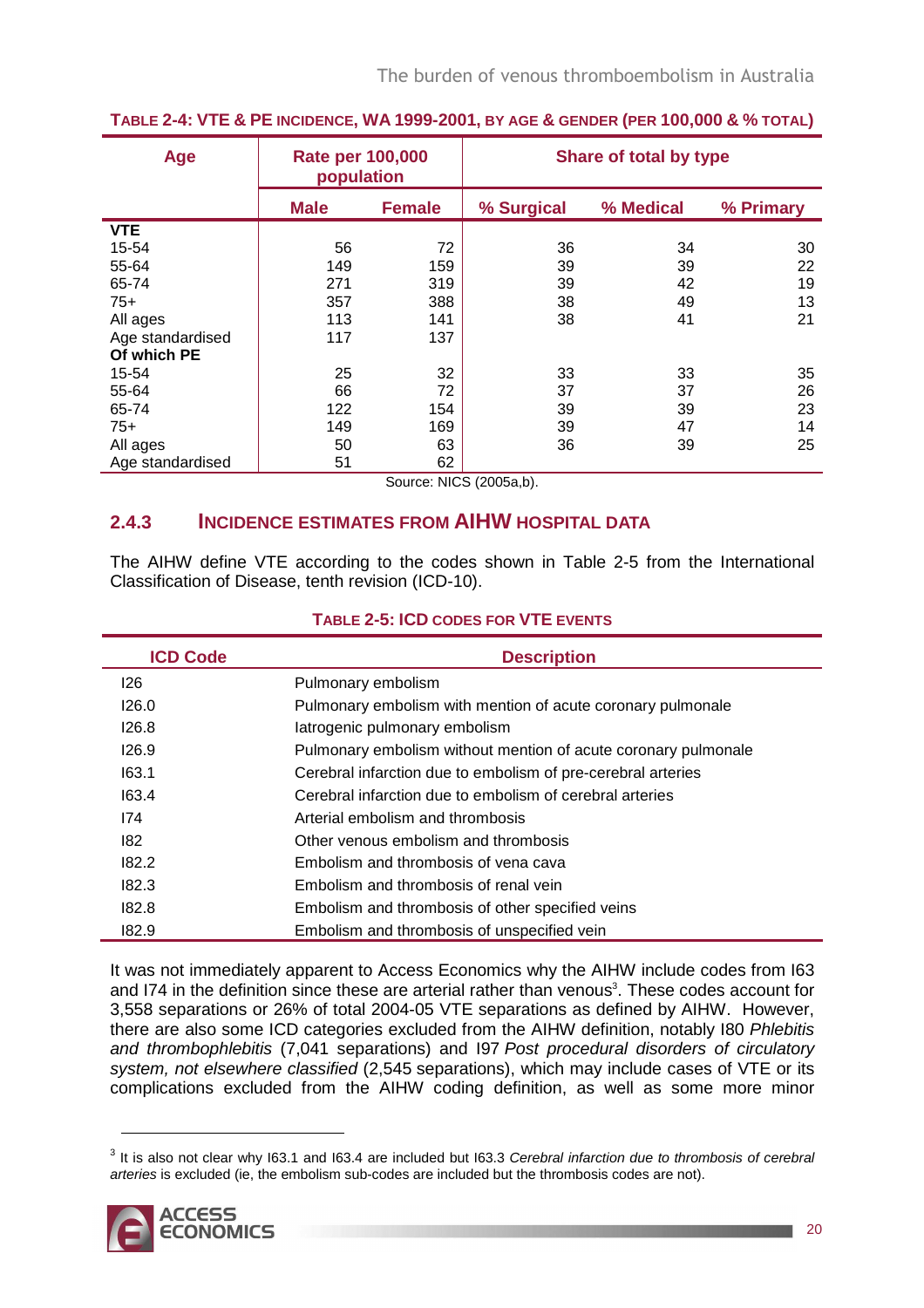categories, such as I87 Other disorders of the veins (608 separations) and I98 Other unspecified disorders of the circulatory system (144 separations). Use of hospital separation data may also underestimate overall population incidence of VTE as some cases may not enter hospitals. There may be an issue in non-hospital (eg, aged care) populations of no formal diagnosis of VTE due to co-morbid medical conditions. As such, Access Economics has on balance accepted the AIHW official coding definition as potentially conservative overall.

Based on this VTE definition, estimates of incidence from the AIHW hospital morbidity data base (www.aihw.gov.au/cognos/cgi-bin/ppdscgi?DC=Q&E=/ahs/principaldiagnosis9899- 0405) are provided in Table 2-6.

- In **2004-05 there were a total of 13,772 separations for VTE** 5,075 for males and 8,697 for females.
- This represents a rate of **67.7 separations for VTE per 100,000 Australians** for all ages (ie, unlike WA, including children aged 0 to 15 where rates are very low) – 50.2 per 100,000 for males and 85.0 per 100,000 for females.
	- The AIHW rates for Australia are lower than the WA rates for people younger than 75 years, but higher for people over 75 years; differences may also reflect different years to some extent, in that better practices may have been adopted recently.
- Of these separations, **56% were for PE** (ie, the I26 codes), although the PE share was higher for males (65%) than for females (51%).
- The AIHW data thus suggest that **females have a higher rate of VTE at each age** (except 0-4 years) than males, and our **share of PE is relatively high** compared to other countries and compared to WA, suggesting there may be more prophylactic avoidance of PE that can be realised in the eastern states, South Australia and the Northern Territory.

|           | <b>Separations</b> |               |       | <b>Rate per 100,000</b> |               |              | %PE         |               |       |
|-----------|--------------------|---------------|-------|-------------------------|---------------|--------------|-------------|---------------|-------|
| Age group | <b>Male</b>        | <b>Female</b> | Total | <b>Male</b>             | <b>Female</b> | <b>Total</b> | <b>Male</b> | <b>Female</b> | Total |
| $0 - 4$   | 12                 | 5             | 17    | 1.9                     | 0.8           | 1.3          | 0%          | 20%           | 6%    |
| $5-9$     | 3                  | 3             | 6     | 0.4                     | 0.5           | 0.5          | 0%          | 0%            | 0%    |
| $10 - 14$ | $\overline{2}$     | 5             | 7     | 0.3                     | 0.7           | 0.5          | $0\%$       | 20%           | 14%   |
| $15 - 19$ | 28                 | 65            | 93    | 3.9                     | 9.5           | 6.6          | 61%         | 58%           | 59%   |
| 20-24     | 42                 | 206           | 248   | 5.7                     | 29.2          | 17.2         | 50%         | 53%           | 53%   |
| 25-29     | 85                 | 195           | 280   | 12.3                    | 28.9          | 20.5         | 65%         | 55%           | 58%   |
| 30-34     | 153                | 262           | 415   | 20.4                    | 34.6          | 27.5         | 74%         | 57%           | 63%   |
| $35 - 39$ | 174                | 319           | 493   | 23.8                    | 43.1          | 33.5         | 82%         | 56%           | 65%   |
| 40-44     | 277                | 310           | 587   | 36.2                    | 40.2          | 38.2         | 71%         | 61%           | 66%   |
| 45-49     | 289                | 479           | 768   | 39.9                    | 65.2          | 52.6         | 72%         | 56%           | 62%   |
| 50-54     | 378                | 489           | 867   | 57.0                    | 72.8          | 64.9         | 71%         | 56%           | 63%   |
| 55-59     | 465                | 577           | 1,042 | 74.4                    | 93.1          | 83.7         | 66%         | 60%           | 63%   |
| 60-64     | 531                | 639           | 1,170 | 111.4                   | 136.6         | 123.9        | 68%         | 52%           | 59%   |
| 65-69     | 552                | 783           | 1,335 | 144.5                   | 201.4         | 173.2        | 67%         | 56%           | 60%   |
| 70-74     | 616                | 1,055         | 1,671 | 205.6                   | 323.4         | 267.0        | 66%         | 46%           | 53%   |
| 75-79     | 651                | 1,207         | 1,858 | 259.4                   | 400.7         | 336.5        | 57%         | 47%           | 50%   |
| 80-84     | 494                | 1,093         | 1,587 | 304.3                   | 459.2         | 396.4        | 61%         | 48%           | 52%   |
| $85+$     | 323                | 1,005         | 1,328 | 319.0                   | 473.1         | 423.3        | 54%         | 41%           | 44%   |

#### **TABLE 2-6: AIHW VTE SEPARATIONS BY AGE AND GENDER, RATE PER 100,000 AND % PE**

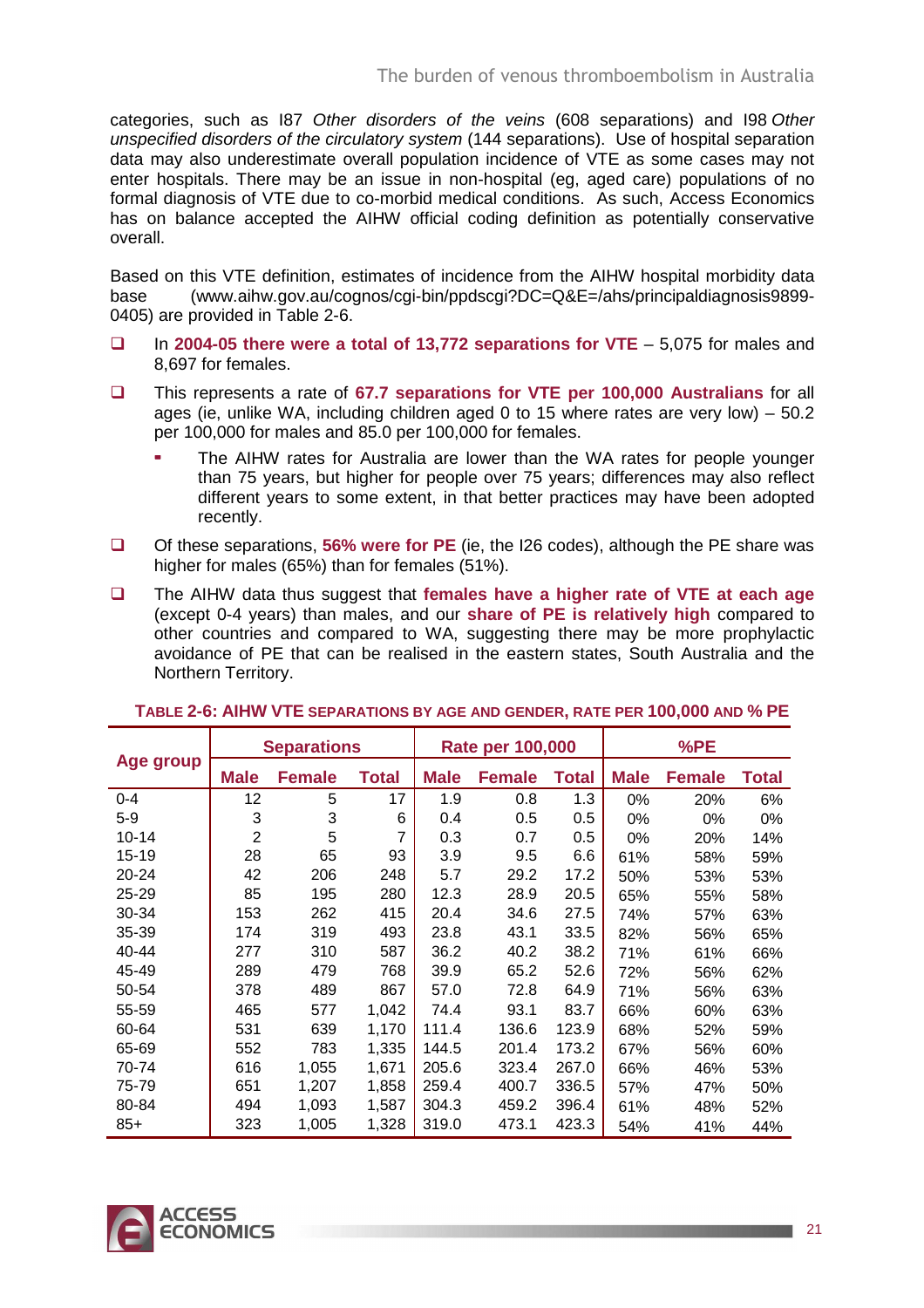| Total   5,075 8,697 13,772   50.2 85.0 67.7   65% 51% 56% |  |  |  |  |  |  |  |  |  |
|-----------------------------------------------------------|--|--|--|--|--|--|--|--|--|
|-----------------------------------------------------------|--|--|--|--|--|--|--|--|--|

The AIHW hospital morbidity data were used in this report as they were considered most representative of VTE in Australia overall, since this was the only comprehensive dataset covering all jurisdictions and age groups available. These rates were applied to population data to estimate cases in 2008 (next section), noting they may be conservative relative to the WA data. A final point to note is that in 2008, the 2004-05 data were the most recent available.

### **2.5 NEW CASES IN AUSTRALIA IN 2008**

Incidence rates from the previous section were applied to population data from the Access Economics demographic model. This model uses 2006 Census data from the ABS to project the population by year of age, gender and location for future years. The year 2008 was used in this report and the 2004-05 VTE separation rates from Table 2-6 were applied to these 2008 population data. The implicit assumption is that there is no change in the intervening years in the age-gender incidence rates for VTE, due to any changes in risk factors or prophylaxis over that period.

Table 2-7 and Figure 2-3 present the estimated number of cases of VTE, DVT and PE by age group and gender for 2008.

- In **2008 there were an estimated 14,716 cases of VTE** 5,466 males and 9,250 females.
- This represents a rate of **70 separations for VTE per 100,000 Australians** for all ages – 52 per 100,000 for males and 87 per 100,000 for females.
	- The rate has increased by two per 100,000 since 2004-05 due to demographic ageing.
- Of these cases, **8,253 were estimated for PE and 6,462 were estimated for DVT** and:
	- $\sim$  6,335 (43.0%) were people of working age (15-64 years);
	- 30 (0.2%) were children aged up to 15 years;
	- 3,232 (22.0%) were aged 65-74; 3,544 (24.1%) were aged 75-84; and 1,575 (10.7%) were aged 85+.

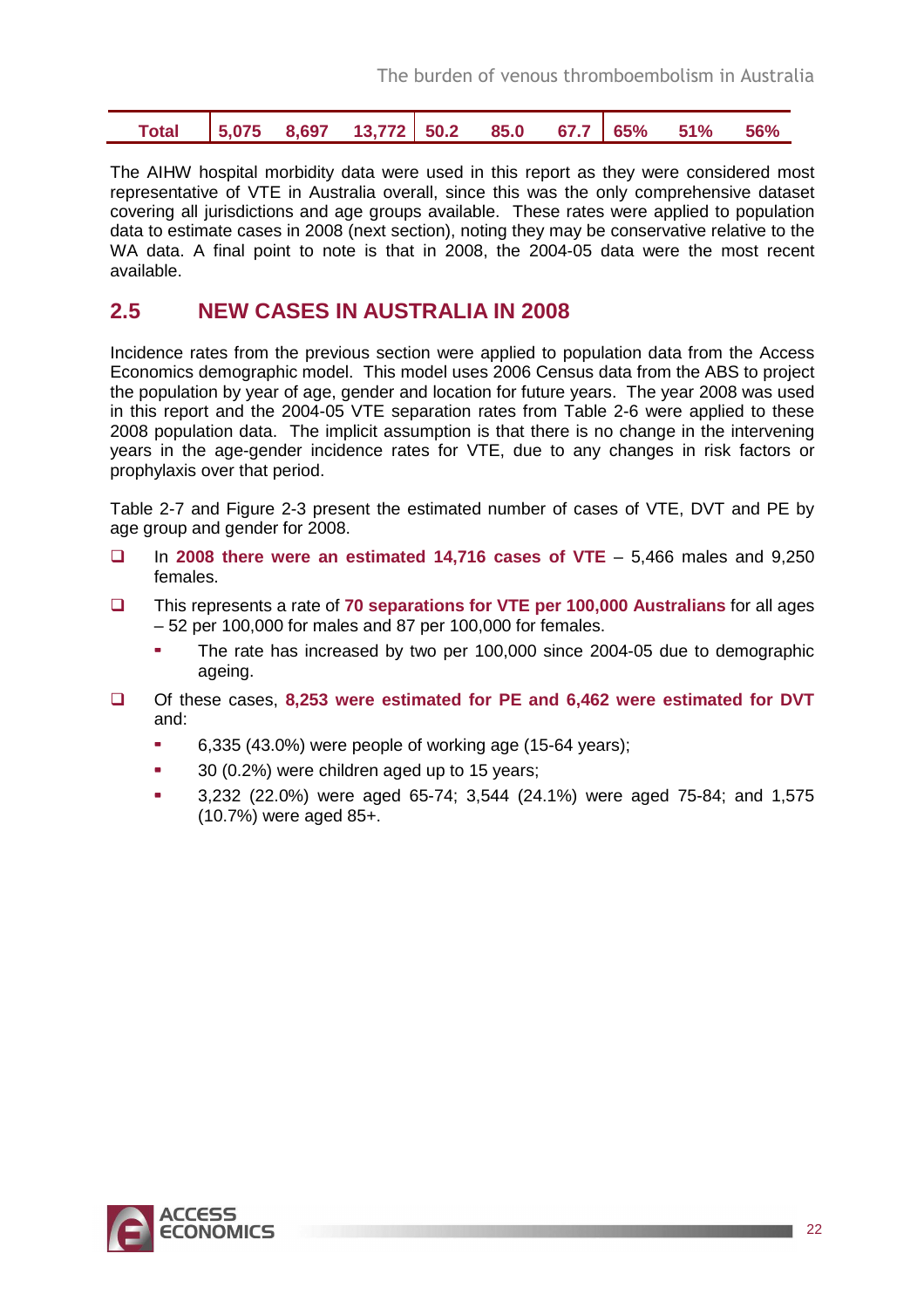|              | <b>DVT</b>     |                |              |              | <b>PE</b>      |              |                | <b>VTE</b>     |              |  |
|--------------|----------------|----------------|--------------|--------------|----------------|--------------|----------------|----------------|--------------|--|
|              | <b>Males</b>   | <b>Females</b> | <b>Total</b> | <b>Males</b> | <b>Females</b> | <b>Total</b> | <b>Males</b>   | <b>Females</b> | <b>Total</b> |  |
| $0 - 4$      | 12             | 4              | 16           |              |                | 1            | 12             | 5              | 17           |  |
| $5 - 9$      | 3              | 3              | 6            |              |                |              | 3              | 3              | 6            |  |
| $10 - 14$    | $\overline{2}$ | 4              | 6            |              |                | 1            | $\overline{2}$ | 5              | 7            |  |
| $15 - 19$    | 12             | 28             | 40           | 18           | 40             | 57           | 29             | 68             | 97           |  |
| 20-24        | 22             | 100            | 122          | 22           | 114            | 136          | 44             | 214            | 258          |  |
| 25-29        | 32             | 94             | 126          | 59           | 114            | 174          | 91             | 208            | 300          |  |
| 30-34        | 38             | 106            | 144          | 107          | 139            | 247          | 145            | 245            | 390          |  |
| 35-39        | 34             | 149            | 183          | 151          | 190            | 341          | 185            | 338            | 523          |  |
| 40-44        | 76             | 117            | 193          | 191          | 183            | 374          | 268            | 300            | 568          |  |
| 45-49        | 87             | 221            | 308          | 219          | 283            | 502          | 306            | 504            | 810          |  |
| 50-54        | 115            | 224            | 339          | 280          | 288            | 567          | 394            | 511            | 906          |  |
| 55-59        | 160            | 243            | 404          | 318          | 362            | 680          | 478            | 605            | 1,083        |  |
| 60-64        | 202            | 370            | 572          | 430          | 398            | 827          | 632            | 768            | 1,400        |  |
| 65-69        | 198            | 375            | 573          | 405          | 469            | 874          | 603            | 844            | 1,447        |  |
| 70-74        | 228            | 606            | 834          | 437          | 514            | 951          | 664            | 1,120          | 1,784        |  |
| 75-79        | 282            | 637            | 919          | 378          | 557            | 935          | 660            | 1,194          | 1,854        |  |
| 80-84        | 213            | 588            | 801          | 335          | 554            | 889          | 548            | 1,142          | 1,690        |  |
| 85-89        | 130            | 440            | 569          | 155          | 303            | 458          | 285            | 742            | 1,028        |  |
| $90+$        | 53             | 255            | 308          | 63           | 176            | 239          | 116            | 431            | 547          |  |
| <b>Total</b> | 1,898          | 4,564          | 6,462        | 3,568        | 4,685          | 8,253        | 5,466          | 9,250          | 14,716       |  |
| Rate/100,000 | 18             | 43             | 31           | 34           | 44             | 39           | 52             | 87             | 70           |  |

### **TABLE 2-7: CASES OF DVT, PE AND VTE, BY AGE AND GENDER, 2008**

Source: Access Economics estimates based on AIHW hospital separations and ABS demographic data.

### **FIGURE 2-3: CASES OF DVT, PE AND VTE, BY AGE AND GENDER, 2008**



Source: Access Economics estimates based on AIHW hospital separations and ABS demographic data.

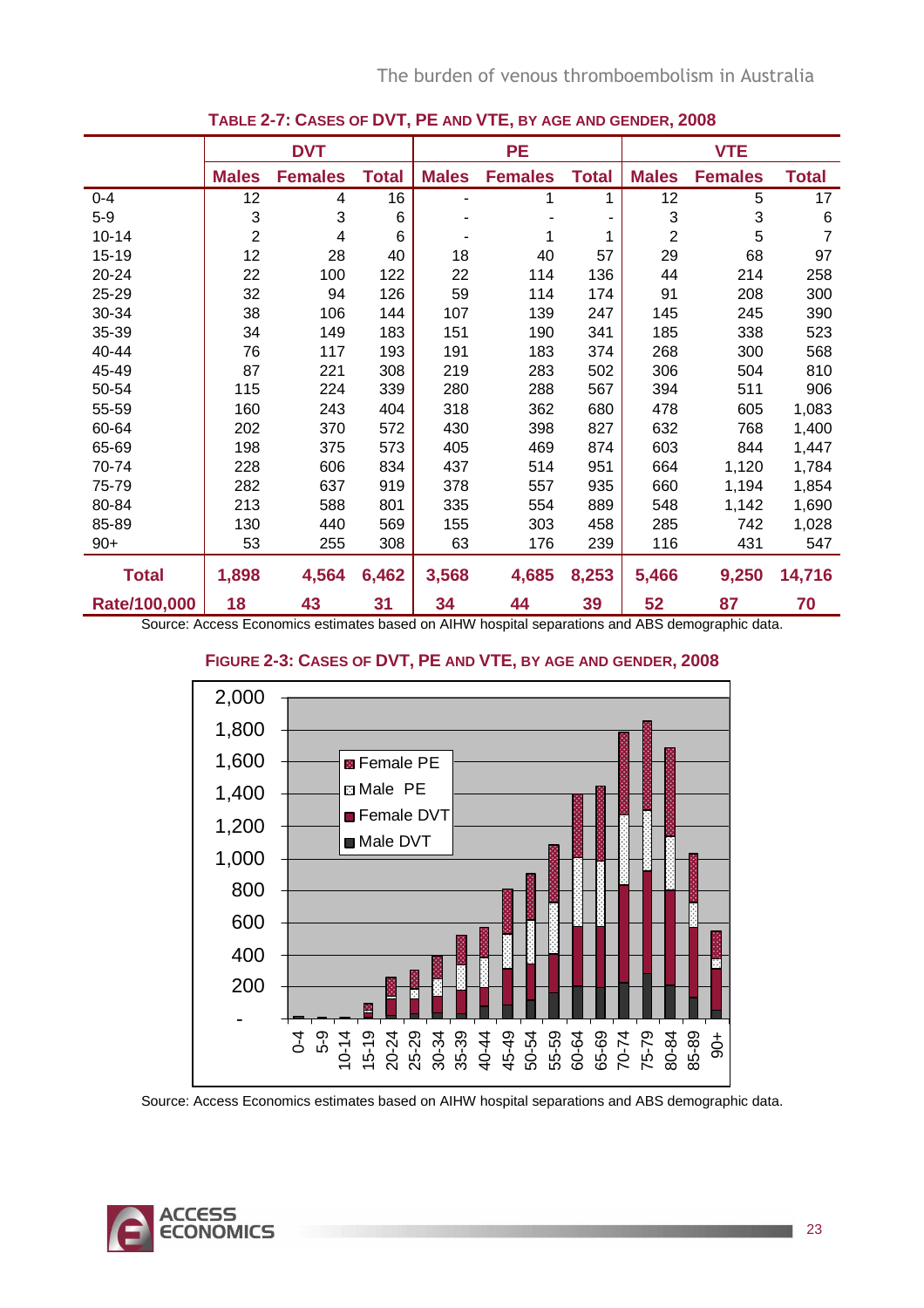## **3. HEALTH SYSTEM EXPENDITURES**

After setting the scene with a description of the health expenditure impacts of VTE abroad, this chapter estimates Australian health system expenditures on VTE based on top-down hospital expenditure and overall health expenditure data from the AIHW using the DCIS (Disease Costs and Impacts) methodology. Relativities between inpatient costs and other health system costs are estimated based on relativities from Access Economics' 2005 report for the National Heart Foundation on The Shifting Burden of Cardiovascular Disease.

## **3.1 HEALTH SYSTEM IMPACTS OF VTE OVERSEAS**

VTE results in a major burden to the health care system, affecting both medical and surgical patients alike.

- □ MacDougall et al (2006) analysed medical and pharmaceutical claims data for US patients with a DVT or PE diagnosis between 1997 and 2004, comparing them with matched controls (n=26,958). Patients with DVT, PE or both had higher annual direct medical costs during and after the event of US\$17,512, US\$18,901 and US\$25,554 respectively, compared with US\$680 in the control group.
- $\Box$  In a recent retrospective cohort study in two large US health care plans, the mean total reimbursed costs associated with VTE incidence were US\$7,712 (median: US\$3,131) for a DVT event, rising to US\$12,200 for a combined DVT and PE event (median: US\$6,678). This study also showed that patients who experienced recurrent DVT, PE, or both incurred an additional mean total health care cost of US\$12,326 per event (Bullano et al, 2005).
- $\Box$  In a study of health care charges in patients who had undergone orthopaedic surgery and subsequently developed DVT or PE, it has been shown that the average inpatient costs were twice those for a patient without DVT or PE. The mean total inpatient cost of care was estimated to be US\$9,345 for the post-orthopaedic patient with no thromboembolic complications compared with US\$17,114 for a patient with postoperative DVT and US\$18,521 for a patient with post-operative PE (Ollendorf et al, 2002).

## **3.2 AUSTRALIAN HOSPITAL INPATIENT COSTS**

Direct financial costs to the Australian health system comprise the costs of running hospitals and nursing homes (buildings, care, consumables), general practitioner and specialist services reimbursed through Medicare and private funds, the cost of prescribed and overthe-counter pharmaceuticals (Pharmaceutical Benefits Scheme and private), allied health services, research and 'other' direct costs (such as health administration).

There are essentially two ways of estimating health cost elements.

- **Top-down:** Data may be able to provide the total costs of a program element and then allocate those costs by disease. The AIHW estimates health system expenditure by disease or disease group, eg cardiovascular disease, of which peripheral vascular disease (PVD) is a component.
- **Bottom-up:** Data may be available for the number of people with a disease who experience a cost impact from the disease ('n') and the average cost impact. The product is the total cost eg, the number of medical specialist visits to treat VTE in a year multiplied by the average cost of a specialist visit.

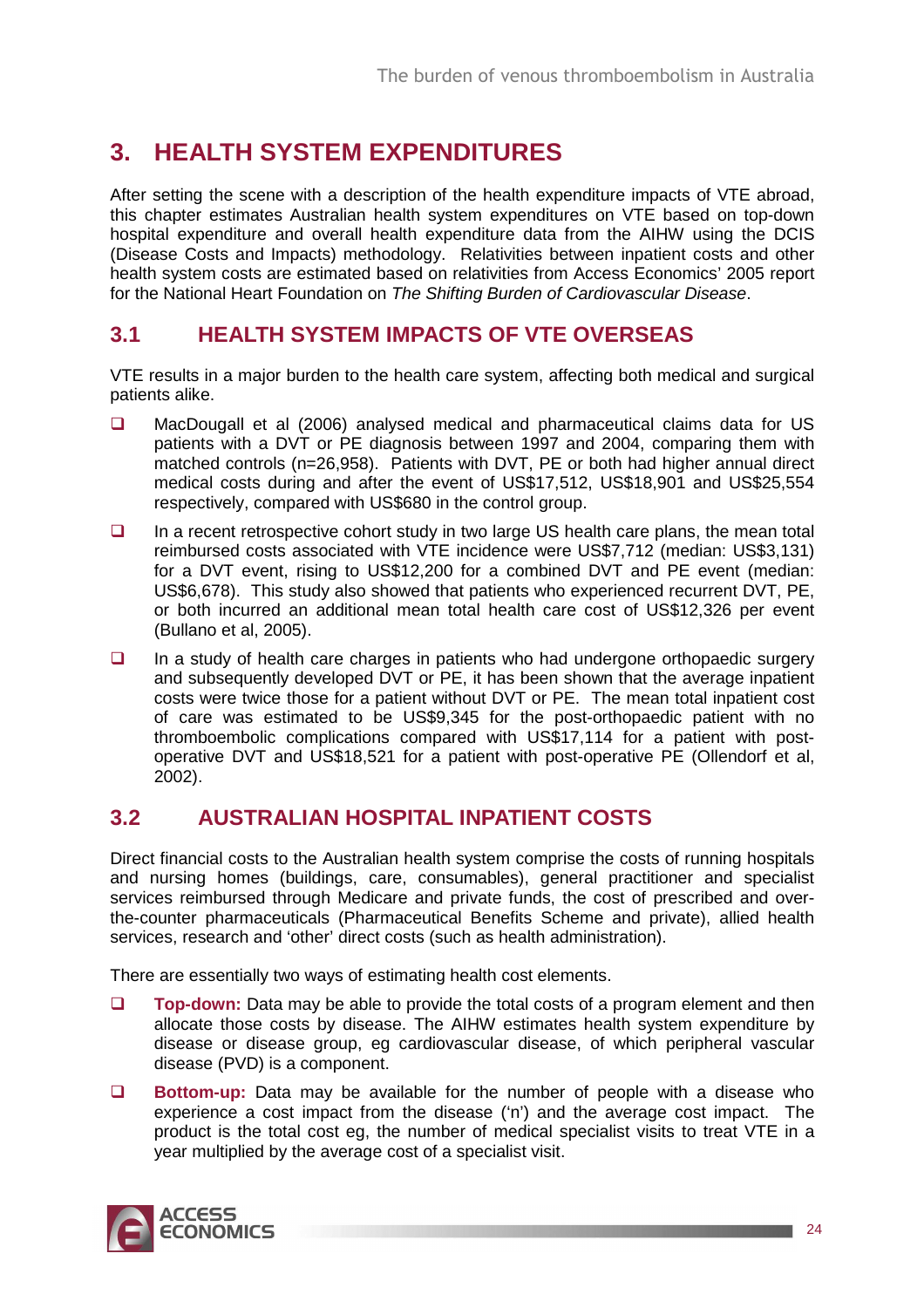It is generally more desirable to use top-down national datasets in order to derive national cost estimates, rather than extrapolate bottom-up data from smaller partial datasets. Using top-down estimates can be problematic for VTE as data are very limited. However, hospital inpatient data are available on a top-down basis and were provided through a special data request to the AIHW for the year 2004-05 from their disease expenditure database for the ICD codes for the events shown previously in Table 2-5.

Results are shown in Table 3-1, with hospital inpatient costs of \$71.04 million in 2004-05.

| Age                  | <b>126</b>     | 163        | 174         | 182       | <b>Total</b> |
|----------------------|----------------|------------|-------------|-----------|--------------|
| $0 - 4$              | 0              | 0          | 21,912      | 62,775    | 84,687       |
| $5-9$                | 0              | 0          | 23,824      | 1,962     | 25,786       |
| $10 - 14$            | $\overline{0}$ | 0          | 5,024       | 13,354    | 18,378       |
| 15-19                | 69,196         | 0          | 39,083      | 30,426    | 138,705      |
| 20-24                | 115,892        | 34,666     | 58,162      | 67,285    | 276,005      |
| 25-29                | 335,890        | 29,032     | 74,199      | 82,448    | 521,569      |
| 30-34                | 615,808        | 62,003     | 130,471     | 37,293    | 845,575      |
| 35-39                | 723,265        | 48,155     | 58,018      | 55,905    | 885,342      |
| 40-44                | 977,788        | 170,866    | 221,793     | 92,047    | 1,462,493    |
| 45-49                | 1,071,081      | 131,570    | 300,069     | 110,487   | 1,613,208    |
| 50-54                | 1,394,663      | 198,937    | 359,696     | 120,236   | 2,073,532    |
| 55-59                | 1,680,365      | 414,285    | 547,668     | 56,220    | 2,698,539    |
| 60-64                | 2,073,722      | 449,858    | 685,518     | 100,532   | 3,309,629    |
| 65-69                | 2,235,808      | 608,242    | 606,001     | 93,448    | 3,543,499    |
| 70-74                | 2,416,509      | 564,551    | 640,347     | 118,401   | 3,739,808    |
| 75-79                | 2,444,455      | 1,183,909  | 826,919     | 84,502    | 4,539,785    |
| 80-84                | 2,002,455      | 704,996    | 682,302     | 51,085    | 3,440,838    |
| $85+$                | 1,350,034      | 488,102    | 651,443     | 20,614    | 2,510,192    |
| <b>Total males</b>   | 19,506,929     | 5,089,170  | 5,932,448   | 1,199,021 | 31,727,568   |
| $0 - 4$              | 47,370         | 0          | 1,114       | 12,797    | 61,281       |
| $5-9$                | 0              | 0          | $\mathbf 0$ | 0         | 0            |
| $10 - 14$            | 1,205          |            | 7,622       | 2,985     | 11,813       |
| $15 - 19$            | 203,054        | 25,892     | 5,435       | 53,077    | 287,459      |
| 20-24                | 477,858        | 37,364     | 11,136      | 57,321    | 583,680      |
| 25-29                | 468,271        | 18,413     | 82,955      | 4,904     | 574,542      |
| 30-34                | 790,867        | 37,516     | 147,924     | 63,814    | 1,040,121    |
| 35-39                | 892,447        | 26,015     | 104,352     | 113,425   | 1,136,239    |
| 40-44                | 915,654        | 38,940     | 129,665     | 135,658   | 1,219,916    |
| 45-49                | 1,314,150      | 94,742     | 224,497     | 110,989   | 1,744,378    |
| 50-54                | 1,510,360      | 130,055    | 213,525     | 97,307    | 1,951,247    |
| 55-59                | 1,858,735      | 126,336    | 217,173     | 147,563   | 2,349,807    |
| 60-64                | 1,952,179      | 230,619    | 251,891     | 153,366   | 2,588,055    |
| 65-69                | 2,612,717      | 259,229    | 388,190     | 120,151   | 3,380,286    |
| 70-74                | 3,158,006      | 627,960    | 476,672     | 92,884    | 4,355,521    |
| 75-79                | 3,603,695      | 933,861    | 881,116     | 42,918    | 5,461,591    |
| 80-84                | 3,894,073      | 1,134,522  | 1,035,853   | 55,638    | 6,120,086    |
| $85+$                | 3,372,101      | 1,313,852  | 1,609,626   | 153,150   | 6,448,729    |
| <b>Total females</b> | 27,072,742     | 5,035,316  | 5,788,745   | 1,417,948 | 39,314,751   |
| <b>Total persons</b> | 46,579,671     | 10,124,486 | 11,721,193  | 2,616,969 | 71,042,319   |

#### **TABLE 3-1: HOSPITAL INPATIENT EXPENDITURE ON VTE, 2004-05 (\$)**

Source: AIHW special data request. Includes estimates for separations from public and private hospitals for acute and non-acute hospitalisations. I26 includes I26.0 I26.8 I26.9. I63 includes I63.1 I63.4. I74 includes I74.0 I74.1 I74.2 I74.3 I74.4 I74.5 I74.8 I74.9. I82 includes I82.3 I82.3 I82.8 I82.9

These data were converted to 2008 prices using health price inflation from AIHW (2007:13, Table 5) for the year 2004-05 to 2005-06 (3.9%), which was the rate ascribed to continue

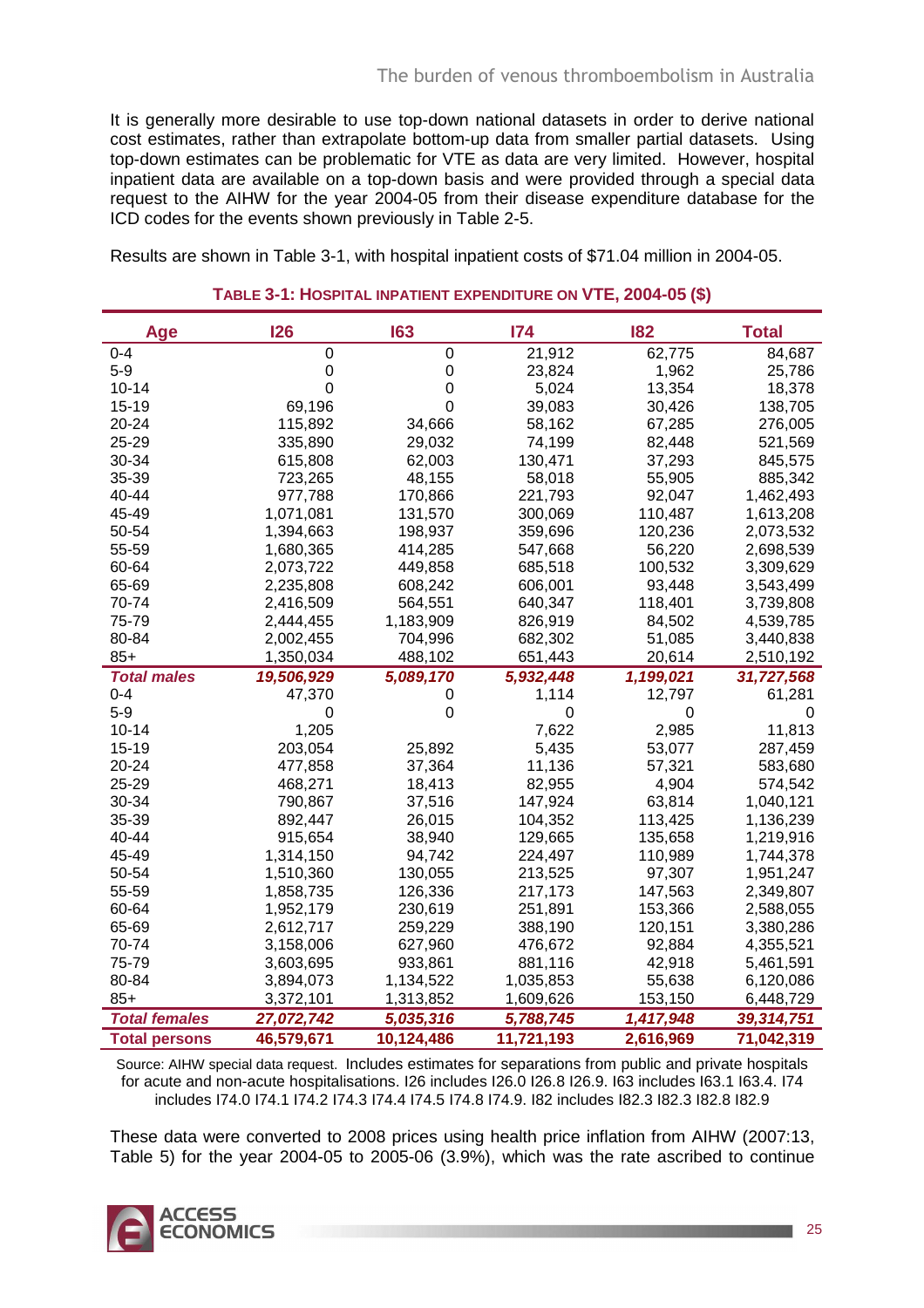through to 2008. The **total hospital inpatient expenditure in 2008 on VTE was thus estimated as \$81.2 million.**

## **3.3 OTHER HEALTH SYSTEM EXPENDITURES**

In addition to hospital inpatient costs, other health system expenditure incurred as a result of VTE includes non-admitted (outpatient) expenditure, out-of-hospital expenditure (including general practitioner services, imaging, pathology and medical specialists), pharmaceutical costs (prescription and over-the-counter) and other costs – including allied health professionals such as physiotherapists, research and 'unallocated' health costs – ie, capital, community and public health, health administration, aids and appliances.

Estimates for direct health system costs are derived in Australia by the AIHW from an extensive process developed in collaboration with the National Centre for Health Program Evaluation for the DCIS. The approach measures health services utilisation and expenditure (private and public) for specific diseases and disease groups in Australia. The DCIS methodology has been gradually refined over the 1990s to now estimate a range of direct health costs from hospital morbidity data, case mix data, Bettering the Evaluation and Care of Health (BEACH) data, the National Health Survey and other sources. AIHW (2005) provides a summary of the main results of estimates of health expenditures by disease and injury for the year 2000-01. The advantage of a top-down methodology is that cost estimate for the various diseases will be consistent, enhancing comparisons and ensuring that the sum of the parts does not exceed the whole (total health expenditure in Australia).

The AIHW include only 87.5% of total recurrent health expenditures in their estimates of expenditure by disease and injury, referred to as 'allocated' health expenditure. The 'unallocated' remainder includes capital expenditures, expenditures on community health (excluding mental health), public health programs (except cancer screening), health administration and health aids and appliances.

The proportions of health costs borne by each party are based on AIHW (2007:118, Table A3) data on health system costs borne by each party – the Australian Government (42.9%), state and territory governments (24.9%), individuals (17.4%) and others (14.9%).

Although the AIHW does not estimate other health system expenditures for VTE per se, there are estimates for PVD. For PVD, the proportion of hospital inpatient costs represent 67.4% of the allocated health expenditure (see Access Economics, 2005a:75, Table B-17), and it is likely to be a similarly high proportion for VTE since many of the same conditions are included. As such, the VTE estimate of hospital inpatient expenditure was factored up by 1/67.4% in order to estimate allocated expenditures and then by 1/87.5% to include the unallocated component. Cost per case as calculated in 2004-05 was inflated by health cost inflation of 3.9% per annum (AIHW, 2007) and applied to the 2008 number of incident cases, by age and gender.

**Total health system costs for 2008 were thus estimated as \$148.0 million**, with component shares broadly as depicted in Figure 3-1.

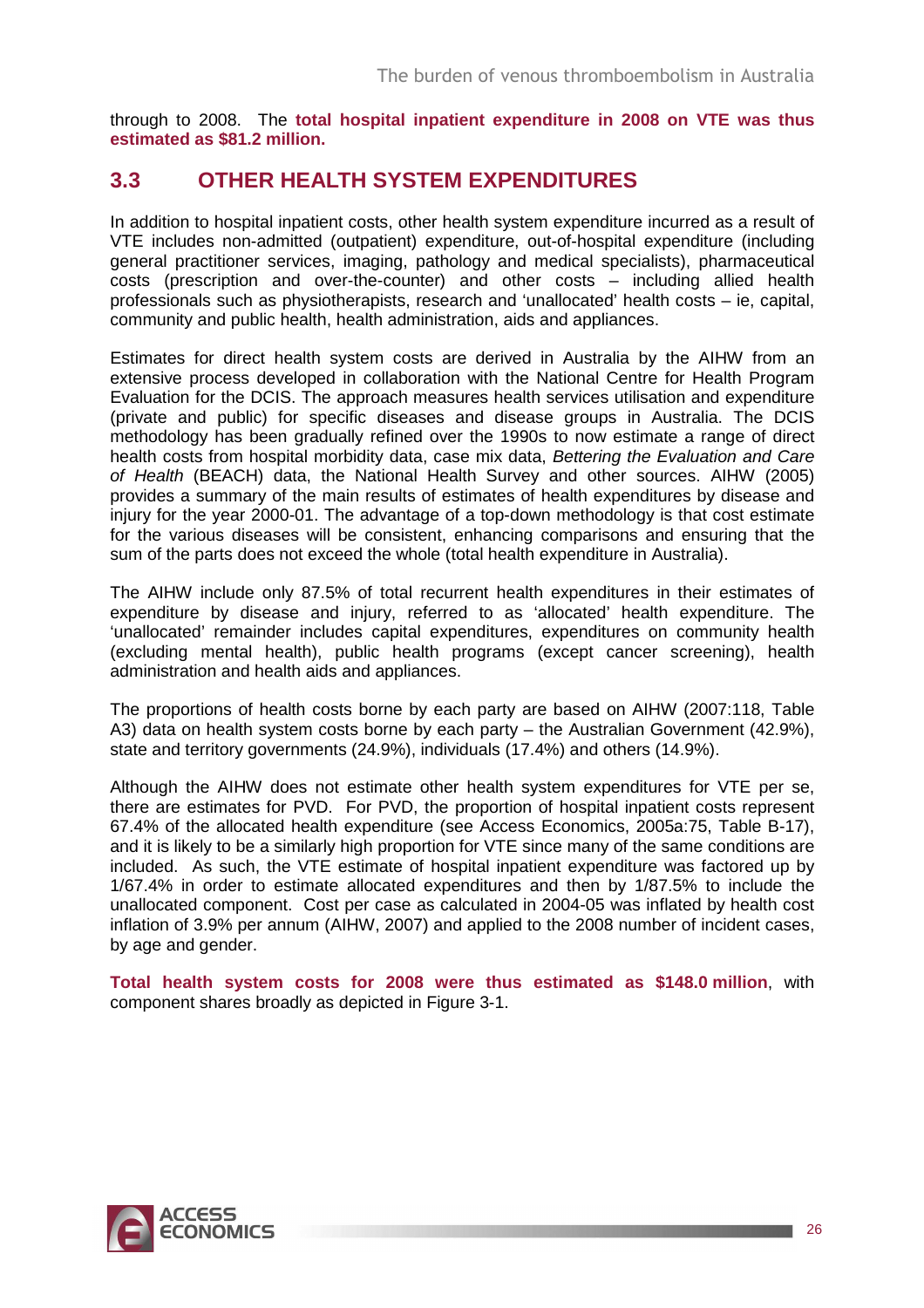

**FIGURE 3-1: HEALTH SYSTEM EXPENDITURE ON VTE, 2008 (% TOTAL)** 

Source: Access Economics based on AIHW special data request and Access Economics (2005a).

Health expenditure on VTE per case, by age and gender, is shown in Table 3-2, noting that because the hospital separation and cost data both include recurrent VTEs, the annual data reflect the cost per case.

#### **Health expenditure was \$10,007 per case of VTE in 2008 on average, higher for males (\$12,128 per case) than for females (\$8,770 per case)**.

| Age group | <b>Males</b> | <b>Females</b> | <b>Total</b> |
|-----------|--------------|----------------|--------------|
| $0 - 4$   | 13,691       | 23,777         | 9,817        |
| $5 - 14$  | 17,136       | 2,865          | 4,923        |
| $15 - 24$ | 11,493       | 6,236          | 4,311        |
| $25 - 34$ | 11,144       | 6,854          | 4,905        |
| $35 - 44$ | 10,099       | 7,267          | 4,980        |
| $45 - 54$ | 10,723       | 7,407          | 5,162        |
| $55 - 64$ | 11,703       | 7,878          | 5,658        |
| $65 - 74$ | 12,097       | 8,165          | 5,712        |
| 75-84     | 13,522       | 9,769          | 6,492        |
| $85+$     | 15,077       | 12,448         | 7,713        |
| All ages  | 12,128       | 8,770          | 10,007       |

**TABLE 3-2: HEALTH EXPENDITURE PER CASE ON VTE, BY AGE AND GENDER, 2008 (\$)** 

Source: Access Economics based on AIHW special data request and Access Economics (2005a).

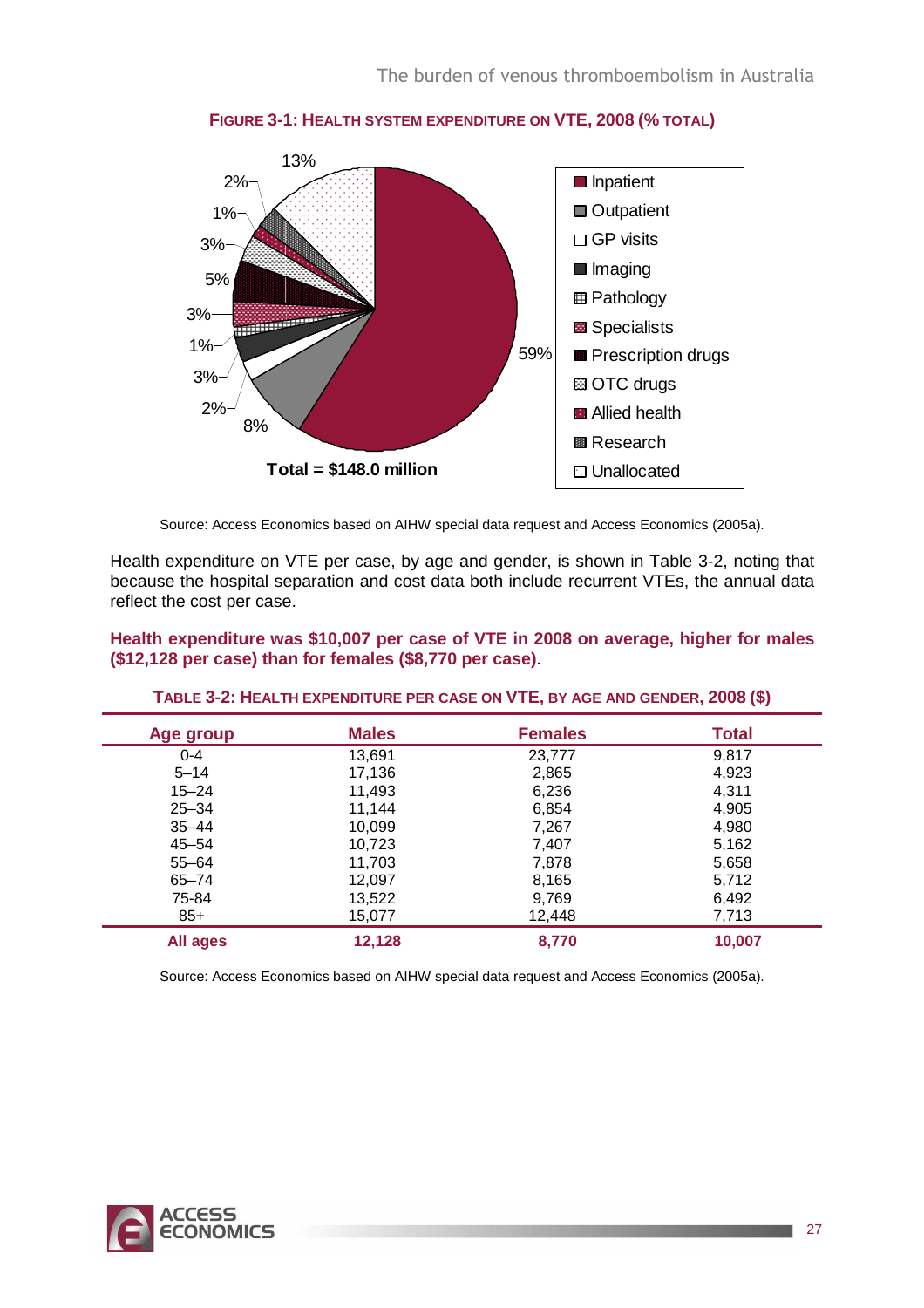## **4. PRODUCTIVITY AND OTHER FINANCIAL COSTS**

In addition to health system costs, VTE also imposes a number of other important financial costs on society and the economy, including the following.

- **Productivity losses** of people with VTE comprise those from premature mortality, lower employment participation and/or absenteeism.
- **Carer costs** comprise the value of care services provided in the community primarily by informal carers and not captured in health system costs.
- **Other costs** comprise the cost of aids, home modifications and other pertinent financial costs not captured elsewhere.
- **Transfer costs** comprise the DWL associated with government transfers such as taxation revenue forgone, welfare and disability payments.

This chapter focuses mainly on the productivity costs, in line with our brief. Production is lost when people with VTE are unable to work because they die prematurely from the VTE or because, after the event, they may retire early or work less than they otherwise would. Access Economics adopts a human capital approach to measurement of productivity losses in developed countries. Associated with productivity losses are 'deadweight' costs, which refer to the costs of raising additional taxation revenues. Although forgone taxation is a transfer, not a real cost (so should not be included in the estimation of total costs) it is still worthwhile to estimate as it helps understand how the total costs of VTE are shared between the taxpayer, the individual and other financiers.

## **4.1 PRODUCTIVITY LOSSES FROM PREMATURE DEATH**

### **4.1.1 NUMBER OF DEATHS**

The ABS and AIHW do not separately report the number of deaths attributable to VTE. ABS (2008) reports 394 deaths in 2005 from PE (ICD code I26) and 304 in 2006. The same publication reports deaths for codes I63, I74 and I82 (with no further disaggregation provided) for 2005 of 1,073, 41 and 17 (912, 39 and 20 for 2006). However, these data do not accord with the epidemiological data, which show a much higher mortality rate in general<sup>4</sup> – for example, for PE the mortality rate for 2005 relative to the hospital separation data (394 deaths/ 7,734 separations) suggests only 5% mortality, whereas the epidemiological literature suggests one-year mortality of 52.3% (recall Table 2-1). It is not clear what is causing this discrepancy. There may be coding errors in the ABS data eg, coding to more general cardiovascular codes particularly when the embolus is not diagnosed in the population, compared to where it is tracked in the epidemiological data. Particularly in older people, death certificates may not indicate VTE as a cause as it is not looked for in this group. Even the epidemiological data may be conservative compared to autopsy data. However, although a VTE event may be a cause of death in a person with cancer, there is also the element of attribution – the extent to which the cancer and its treatment 'caused' the death relative to the VTE event that precipitated. The epidemiological data may thus overestimate deaths for this reason. Given that there may be both overestimation and underestimation risk in the epidemiological data, but there are unlikely to be coding errors, these data have been used to estimate the number of deaths from VTE in this report.

 $4$  No specific mortality rates were identified from the WA data, however.



 $\overline{a}$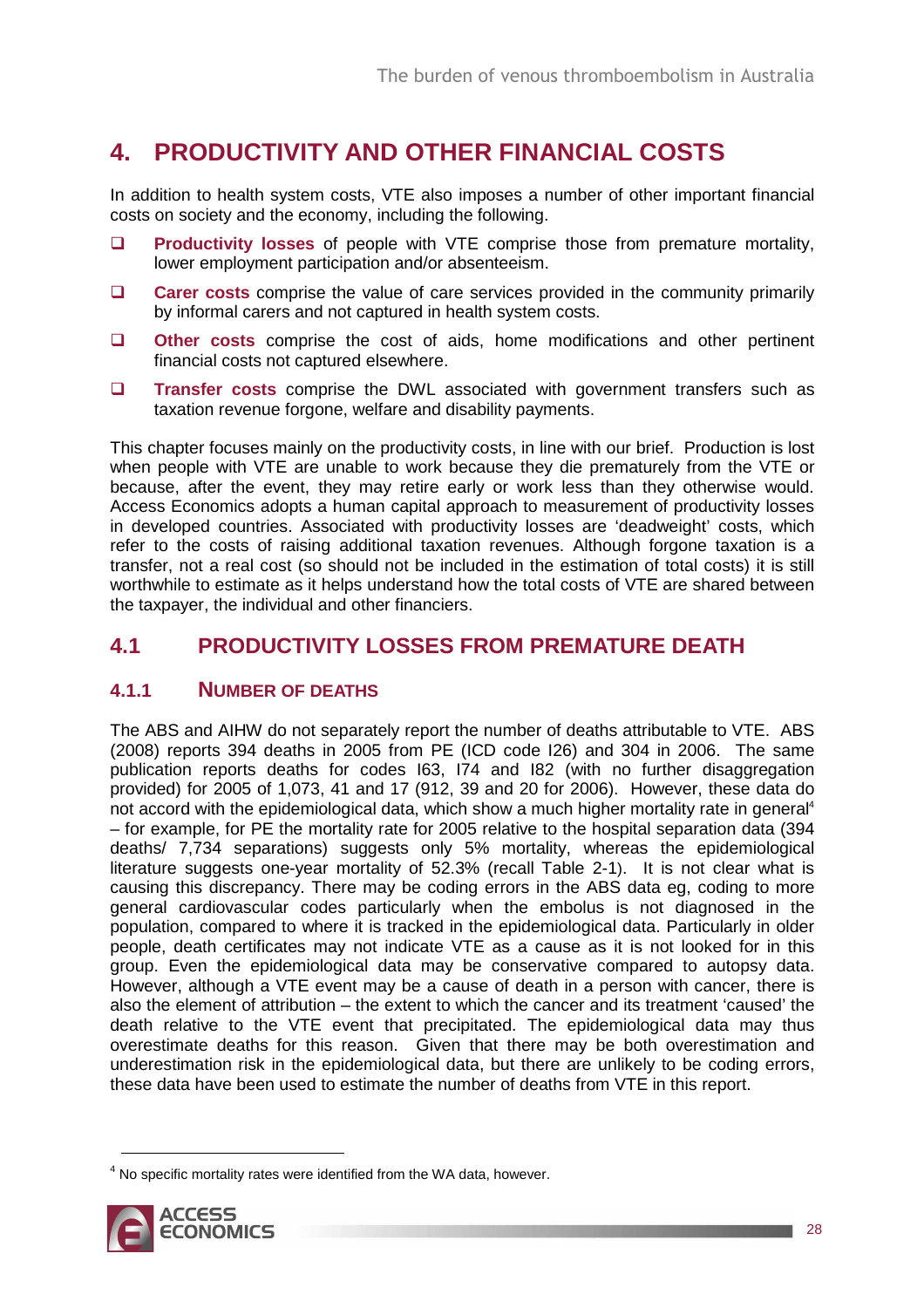Deaths are estimated for the cases of VTE occurring in 2008 using the survival and recurrence data from Table 2-1 and Table 2-3. Those who have a VTE event in 2008 either die from the event (36.4% during the year, based on the mortality rates for DVT and PE combined<sup>5</sup> – ie, **5,285 deaths from VTE in 2008**) or, if they survive, die from other causes based on the age-gender profile and overall mortality rates (283 deaths) or remit (ie, no longer have further impacts of VTE), while the remainder (12.9% or 1,898 people) have a recurring event. In 2009 the case mortality rate falls to 2.5% so 47 more people die of the original cohort due to the 2008 VTE, while 55 die from other causes. Recurrence falls to 3.7% so 70 people still have impacts in 2010. The pattern continues until there are no further people alive with recurrent symptoms and at this equilibrium 8,971 (61%) have remitted, **5,406 (37%) died due to the VTE** and 339 (2%) died due to other causes in 2012.

Five and a half thousand deaths is a large number – some 4.2% of deaths in Australia each year. However, this estimate triangulates well with overseas estimates. For example, in the  $UK - with a population three times Australia's - VTE is estimated, according to the *British*$ Medical Journal, to cause the deaths of 'more than 25,000 patients each year, more than the combined deaths from breast cancer, AIDS, and road traffic injuries' (Coombes, 2005). This suggests the problem is possibly some 50% worse in the UK than in Australia. Similarly, in the US an estimated 300,000 deaths occur each year due to VTE (Moll and Mackman, 2008; Heit et al, 2005a). Relative to population, this is four times the VTE death rate estimated here for Australia.

A study was conducted by researchers from several institutions including Mayo Clinic and University of Massachusetts Medical School, to investigate the prevalence of DVT and its often fatal complication, pulmonary embolism (PE), which together are commonly referred to as venous thromboembolism (VTE). Findings revealed that more than 600,000 people in the US suffer from non-fatal VTE events each year (DVT, n=376,365; PE, n=237,058). There are almost 300,000 fatal VTE events each year (296,370), and only seven percent of those who died were diagnosed and treated. Almost 60 percent of the fatal events followed undetected VTE (174,115). Additionally, approximately one-third of VTE events were not related to extended in-hospital immobilization, while two-thirds resulted from extended in-hospital immobilization.<sup>6</sup> National Alliance for Thrombosis and Thrombophilia (2005).

### **4.1.2 CALCULATING THE PRODUCTIVITY LOSSES FOR THOSE WHO DIE**

For people who die from VTE events, the NPV of future lifetime earnings lost was estimated (with a discount rate of 3%) from the age-gender profile of deaths together with derivation of the expected retirement age and data on wage inflation, average weekly earnings (AWE) and percentage employed for each age-gender group (Table 4-1). The AWE measure reflects all earnings (full and part time, all sectors, ordinary time and overtime).

 $\overline{a}$ 



 $<sup>5</sup>$  This is conservative since it is based on a lower share of PE in total VTE events than appears to be the case in</sup> Australia.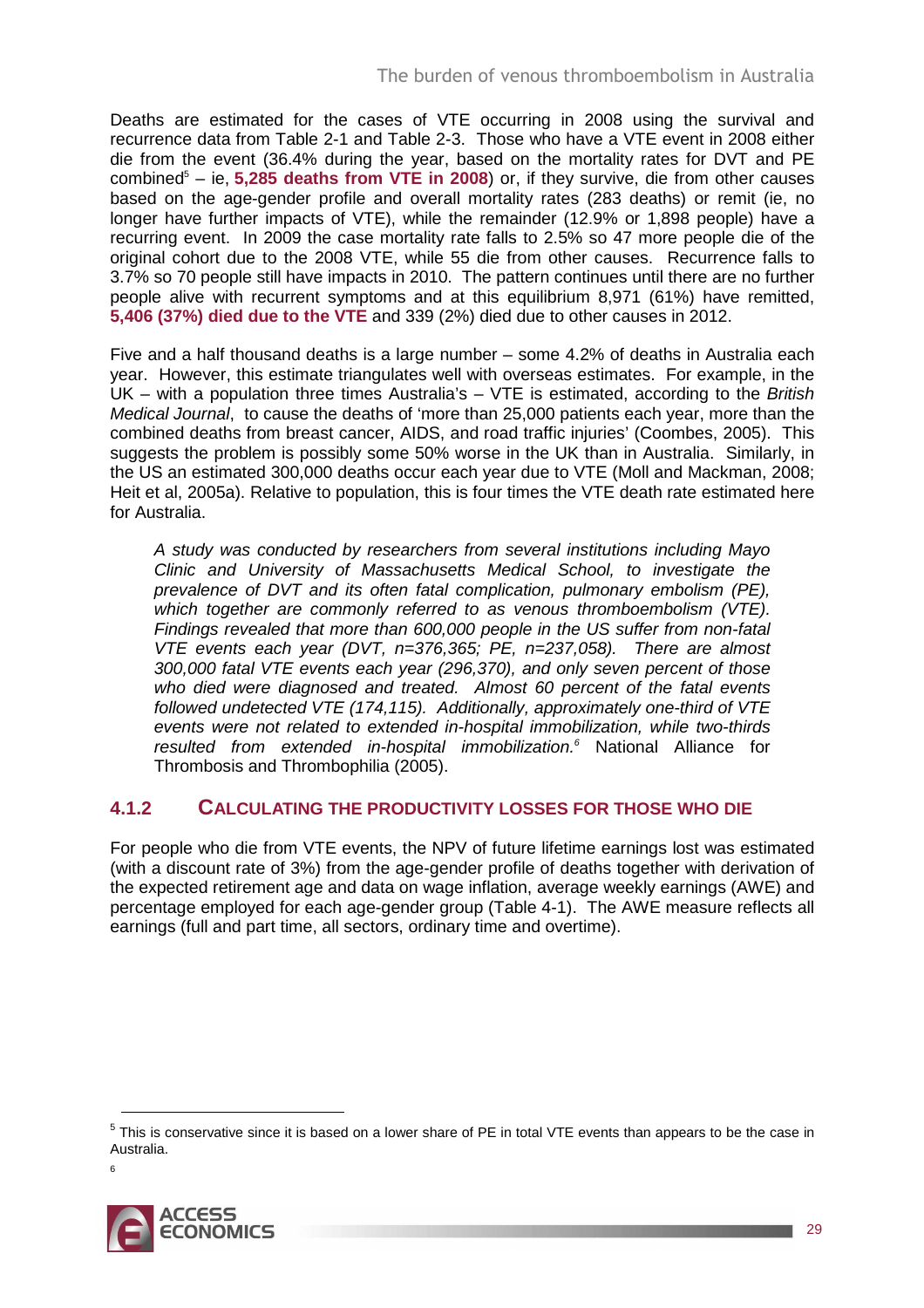In total, the **productivity losses due to premature death are estimated as \$1.366 billion** in 2008.

Of these, \$770.4 million was lost productivity due to male deaths and \$595.6 million due to female deaths.

### **4.1.3 SEARCH AND HIRING COSTS**

There are additional productivity losses associated with premature deaths from VTE, relating to the need to bring forward the search and hiring costs for replacement workers. These are estimated as the number of people with VTE who die prematurely (by age and gender) multiplied by their chance of being employed multiplied by the search and hiring cost brought forward three years (the search and hiring cost was estimated as 26 weeks at AWE and the three year bring forward reflects average staff turnover rates in Australia).

In 2008, **additional search and hiring costs are estimated at \$2.0 million** for people with VTE, based on the present value of bringing forward three years of average cost of staff turnover (26 weeks at AWE).

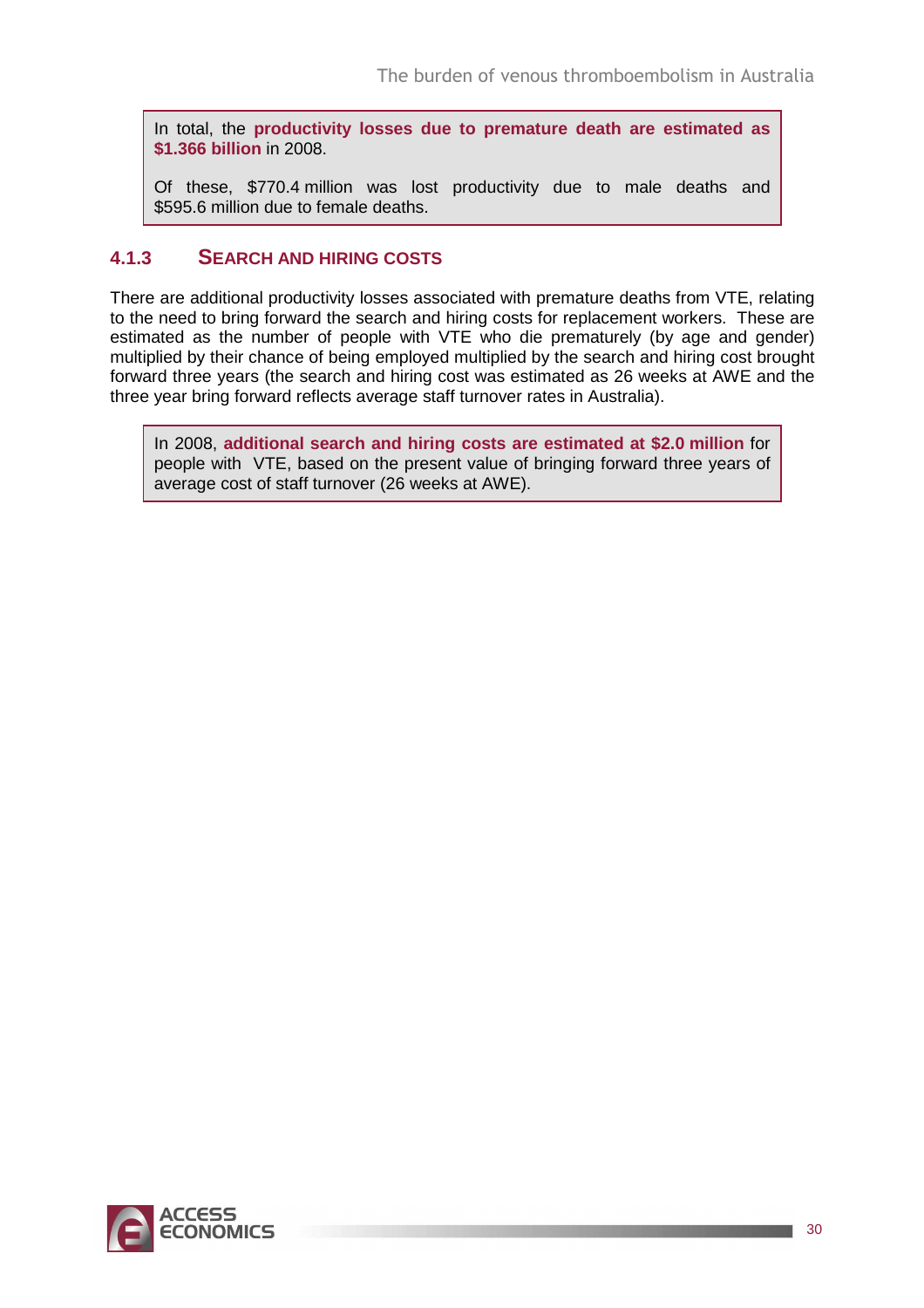The burden of venous thromboembolism in Australia

| Age<br>(years)       | <b>Probability</b><br>of being<br>employed<br>$(\%)$ | <b>Expected</b><br>retirement<br>age if<br>employed<br>(years) | <b>AWE</b><br>(\$2008) | <b>Expected</b><br>remaining<br><b>lifetime</b><br>earnings<br>(\$2008 NPV) | <b>Productivity</b><br>loss from<br>premature<br>death<br>(\$2008m) |
|----------------------|------------------------------------------------------|----------------------------------------------------------------|------------------------|-----------------------------------------------------------------------------|---------------------------------------------------------------------|
| <b>Males</b>         |                                                      |                                                                |                        |                                                                             |                                                                     |
| $0 - 4$              | 0.0%                                                 | 63                                                             | 0                      | 1,266,068                                                                   | 6.1                                                                 |
| $5-9$                | 0.0%                                                 | 63                                                             | 0                      | 1,367,277                                                                   | 1.6                                                                 |
| $10 - 14$            | 0.0%                                                 | 63                                                             | 0                      | 1,476,577                                                                   | 1.2                                                                 |
| $15 - 19$            | 55.8%                                                | 63                                                             | 317                    | 1,594,615                                                                   | 18.4                                                                |
| 20-24                | 85.2%                                                | 63                                                             | 691                    | 1,673,907                                                                   | 28.5                                                                |
| 25-29                | 89.9%                                                | 63                                                             | 1,008                  | 1,647,400                                                                   | 58.2                                                                |
| 30-34                | 90.3%                                                | 63                                                             | 1,211                  | 1,532,510                                                                   | 86.1                                                                |
| 35-39                | 90.6%                                                | 63                                                             | 1,314                  | 1,357,296                                                                   | 97.8                                                                |
| 40-44                | 89.4%                                                | 63                                                             | 1,314                  | 1,141,641                                                                   | 119.9                                                               |
| 45-49                | 90.0%                                                | 63                                                             | 1,322                  | 913,034                                                                     | 110.1                                                               |
| 50-54                | 86.0%                                                | 63                                                             | 1,303                  | 661,838                                                                     | 102.6                                                               |
| 55-59                | 72.8%                                                | 64                                                             | 1,242                  | 409,440                                                                     | 76.3                                                                |
| 60-64                | 50.8%                                                | 65                                                             | 1,117                  | 195,807                                                                     | 47.7                                                                |
| 65-69                | 20.7%                                                | 68                                                             | 863                    | 56,891                                                                      | 12.9                                                                |
| 70-74                | 5.9%                                                 | 72                                                             | 863                    | 12,743                                                                      | 3.1                                                                 |
| 75-79                | 0.0%                                                 | 77                                                             | 863                    | 0                                                                           |                                                                     |
| 80-84                | 0.0%                                                 | 82                                                             | 863                    | $\boldsymbol{0}$                                                            |                                                                     |
| 85-89                | 0.0%                                                 | 87                                                             | 863                    | $\mathbf 0$                                                                 |                                                                     |
| $90+$                | 0.0%                                                 | 92                                                             | 863                    | $\mathbf 0$                                                                 |                                                                     |
| <b>Total Males</b>   |                                                      |                                                                |                        |                                                                             | \$770.4                                                             |
| <b>Females</b>       |                                                      |                                                                |                        |                                                                             |                                                                     |
| $0 - 4$              | 0.0%                                                 | 60                                                             | 0                      | 688,187                                                                     | 1.4                                                                 |
| $5-9$                | 0.0%                                                 | 60                                                             | 0                      | 743,201                                                                     | 0.9                                                                 |
| $10 - 14$            | 0.0%                                                 | 60                                                             | 0                      | 802,612                                                                     | 1.6                                                                 |
| $15 - 19$            | 58.9%                                                | 60                                                             | 230                    | 866,773                                                                     | 23.2                                                                |
| 20-24                | 78.8%                                                | 60                                                             | 592                    | 899,116                                                                     | 75.3                                                                |
| 25-29                | 74.8%                                                | 60                                                             | 800                    | 843,945                                                                     | 68.8                                                                |
| 30-34                |                                                      | 60                                                             | 846                    |                                                                             | 71.9                                                                |
|                      | 68.7%                                                |                                                                |                        | 748,399                                                                     |                                                                     |
| 35-39                | 70.8%                                                | 60                                                             | 819                    | 649,900                                                                     | 86.6                                                                |
| 40-44                | 75.0%                                                | 60                                                             | 790                    | 544,005                                                                     | 64.2<br>84.5                                                        |
| 45-49                | 77.4%                                                | 60                                                             | 822                    | 426,042                                                                     |                                                                     |
| 50-54                | 68.7%                                                | 61                                                             | 810                    | 286,896                                                                     | 57.4                                                                |
| 55-59                | 52.7%                                                | 62                                                             | 774                    | 158,191                                                                     | 37.2                                                                |
| 60-64                | 28.1%                                                | 64                                                             | 676                    | 59,672                                                                      | 17.7                                                                |
| 65-69                | 8.5%                                                 | 68                                                             | 517                    | 12,714                                                                      | 4.1                                                                 |
| 70-74                | 1.3%                                                 | 72                                                             | 517                    | 1,723                                                                       | 0.7                                                                 |
| 75-79                | 0.0%                                                 | 77                                                             | 517                    | 0                                                                           |                                                                     |
| 80-84                | 0.0%                                                 | 82                                                             | 517                    | $\boldsymbol{0}$                                                            |                                                                     |
| 85-89                | 0.0%                                                 | 87                                                             | 517                    | 0                                                                           |                                                                     |
| $90+$                | 0.0%                                                 | 92                                                             | 517                    | 0                                                                           |                                                                     |
| <b>Total Females</b> |                                                      |                                                                |                        |                                                                             | \$595.6                                                             |
| <b>Total VTE</b>     |                                                      |                                                                |                        |                                                                             | \$1,366.0                                                           |

**TABLE 4-1: REMAINING LIFETIME EARNINGS, 2008**

Sources: ABS 6105.0 for employment rates by age and gender, ABS 6310.0 for AWE by age and gender, ABS 6345.0 for wage inflation from 2006 and calculations by Access Economics. \* The older age groups are zero reflecting 0.0% employment in these groups.

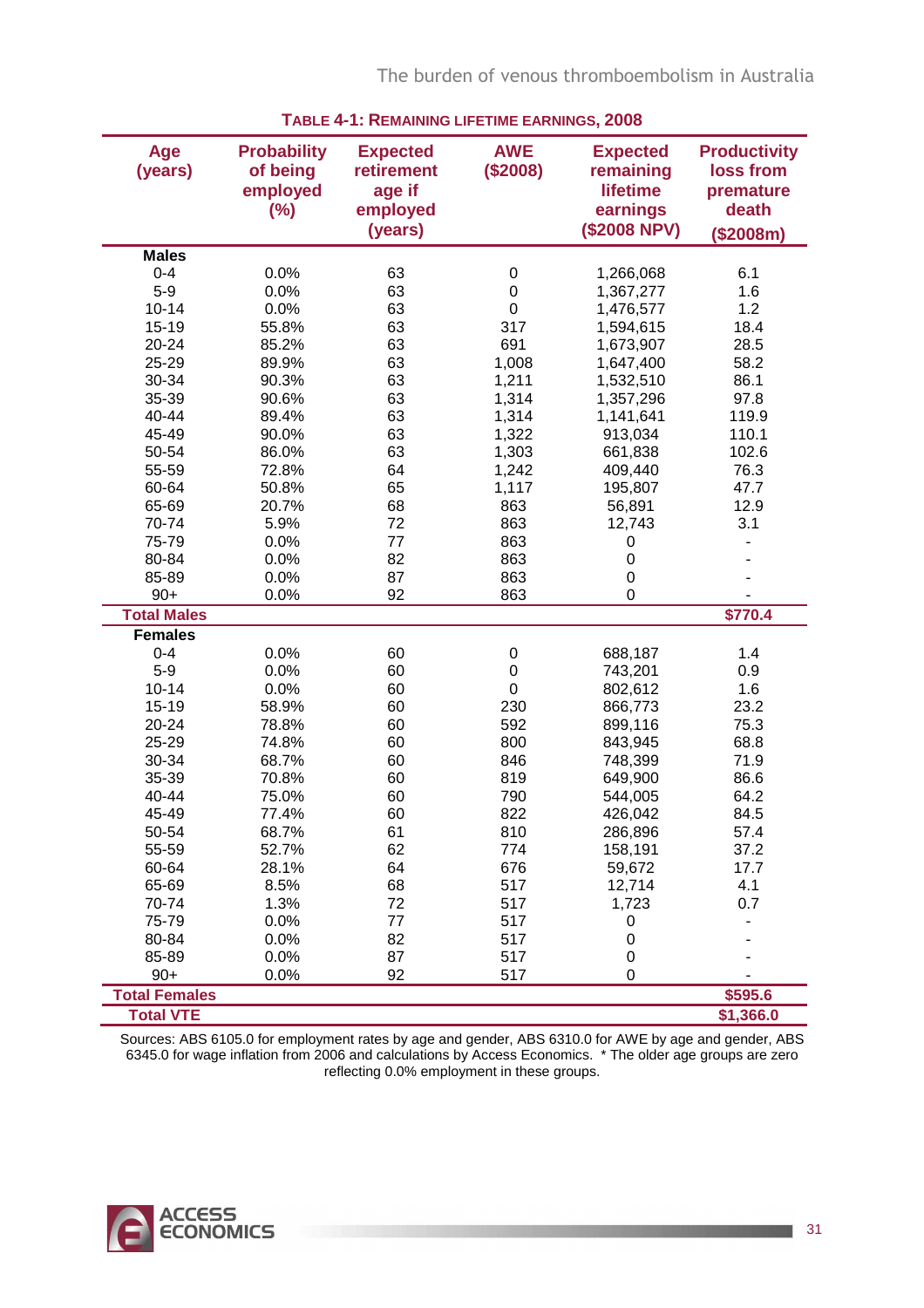## **4.2 OTHER PRODUCTIVITY LOSSES**

### **4.2.1 REDUCED WORKFORCE PARTICIPATION AND ABSENTEEISM**

According to the AIHW hospital morbidity database, the average length of stay (ALOS) for PE in 2004-05 was 11.1 days and 5.6 days for ICD code I82 (which was judged to best represent DVT). Although ALOS in hospital does not represent the total time off work, it is used as a conservative estimate of sick leave required for those who work, adopting a weighted average (56% PE, 44% DVT) of 8.7 days off for those workers who do not die. Who bears the cost of temporary time off work is based on ABS 6342.0 which shows the proportion of paid sick leave for males is 75.9% and for females is 69.7% (ie, those proportions are borne by the employer, and the remainder by the employee).

The **total cost of absenteeism due to VTE was estimated as \$8.8 million in 2008**, of which \$7.4 million was estimated to be borne by the employer and \$1.4 million by the employee.

It is also possible that VTE reduces workforce participation rates for workers who do not die, but decide to retire early as a result of the event or reduce their working hours. However, Access Economics was unable to locate robust data on such reduced workforce participation, so this potential cost has been conservatively excluded in this report.

### **4.2.2 CARERS' LOST PRODUCTIVITY**

Carers are people who provide informal care to others in need of assistance or support. Most informal carers are family or friends of the person receiving care. Carers may take time off work to stay with people with VTE while they are in hospital, accompany survivors to medical appointments and/or care for them at home while they completely recover from the event. Carers may also take time off work to undertake many of the unpaid tasks that the person with VTE would do if they had not experienced the event and were able to do these tasks.

Informal care is distinguished from services provided by people employed in the health and community sectors (formal care) because the care is generally provided free of charge to the recipient and is not regulated by the government.

While informal care is provided free of charge, it is not free in an economic sense, as time spent caring is time that cannot be directed to other activities such as paid work, unpaid work (such as housework or yard work) or leisure. As such, informal care is a use of economic resources.

There are three potential methodologies that can be used to place a dollar value on the informal care provided.

- **Q** Opportunity cost is the value of lost wages forgone by the carer.
- **Replacement valuation** is the cost of buying a similar amount of services from the formal care sector.
- **Self-valuation** is what carers themselves feel they should be paid.

Although the ABS Survey of Disability, Ageing and Carers Access does not supply information on the cost of care for people with morbidity resulting from VTE, Petersen et al (2003) provides data from the UK on the relativity between the value of informal care and the value of productivity costs for a survivor of a cardiovascular event (1.1:1). Applying this ratio to the productivity costs estimated above (excluded premature mortality costs), provided an

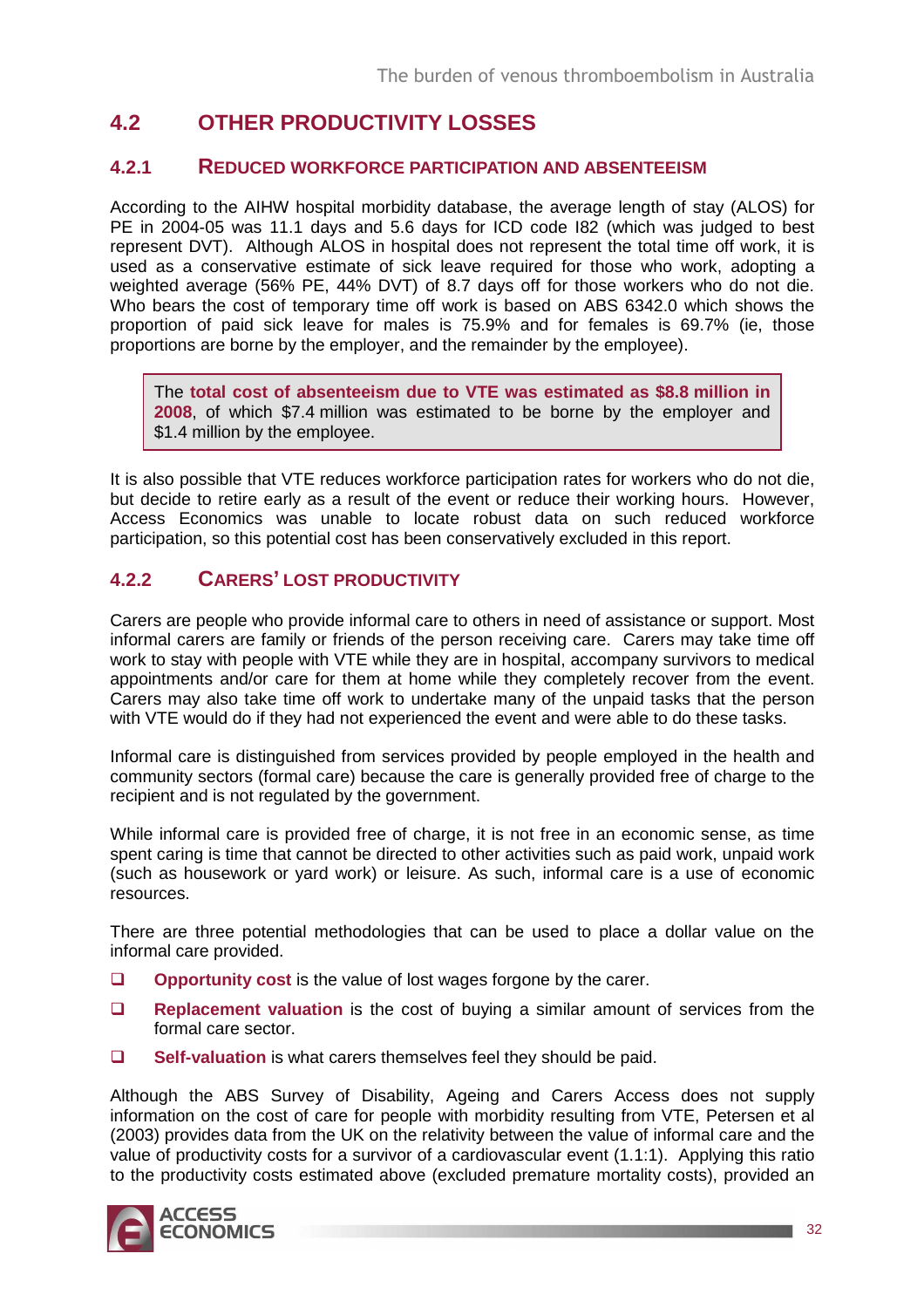estimate of the **associated opportunity cost of carers' labour of \$11.8 million in 2008**, which was then allocated by age and gender on the basis of incident cases.

## **4.3 TAXATION REVENUE FORGONE**

It is important to make the economic distinction between real and transfer costs.

- **Real costs** use up real resources, such as capital or labour, or reduce the economy's overall capacity to produce goods and services.
- **Transfer payments** involve payments from one economic agent to another that do not use up real resources eg, a disability support pension or taxation revenue.

Reduced earnings due to reduced workforce participation, absenteeism and premature death also have an effect on taxation revenue collected by the Government. As well as forgone income (personal) taxation, there will also be a fall in indirect (consumption) tax, as those with lower incomes spend less on the consumption of goods and services.

Personal income tax forgone is a product of the average personal income tax rate (18.3%) and the forgone income. With VTE and lower income, there will be less consumption of goods and services, with the indirect taxation rate estimated as 15.1%. These average taxation rates are derived for 2008 from the Access Economics macroeconomic model and are applied to both the productivity losses of the person with VTE and those of their carer (since the latter were based on an opportunity cost approach).

**Around \$464 million in lost potential tax revenue was estimated to be incurred in 2008**, \$460 million due to the lost productivity of people with VTE and \$4 million from the reduced productivity of their informal carer.

## **4.4 DEADWEIGHT LOSSES (DWLS)**

Lost taxation revenue is considered a transfer payment, rather than an economic cost per se. However, raising additional taxation revenues does impose real efficiency costs on the Australian economy, known as **deadweight losses (DWLs)**. This is because transfer payments (Government payments/services and taxes), in shifting consumption power from one group of individuals to another in society, creates distortions and inefficiencies in the economy.

DWL is the loss of consumer and producer surplus, as a result of the imposition of a distortion to the equilibrium (society preferred) level of output and prices. Taxes alter the price and quantity of goods sold compared to what they would be if the market were not distorted, and thus lead to some diminution in the value of trade between buyers and sellers that would otherwise be enjoyed (Figure 4-1).

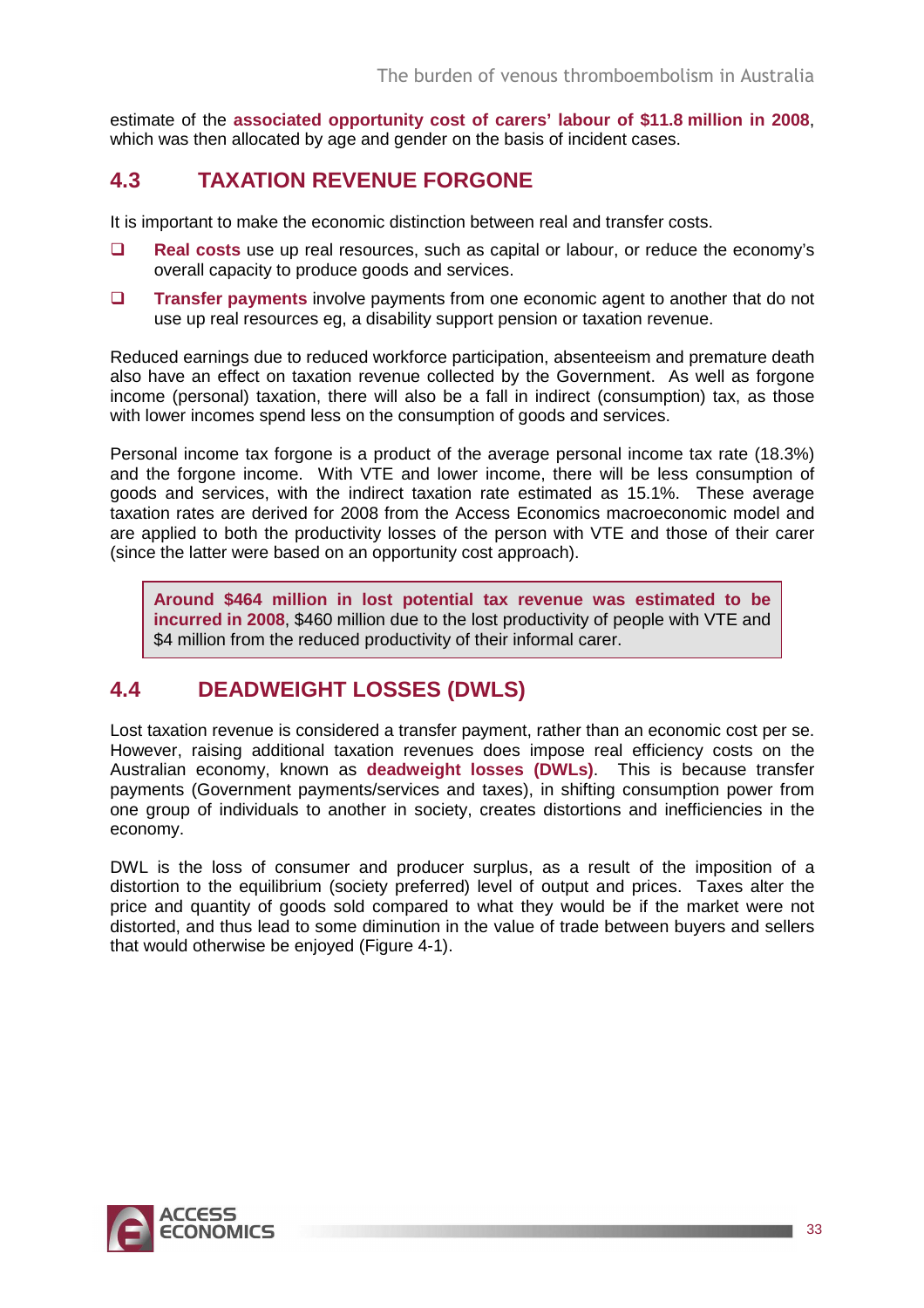

**FIGURE 4-1: DWL OF RAISING TAXATION REVENUE**

Administration of the taxation system costs around 1.25% of revenue raised (derived from total amounts spent and revenue raised in 2000-01, relative to Commonwealth department running costs). Even larger DWLs arise from the distortionary impact of taxes on workers' work and consumption choices. These distortionary impacts are estimated to be 27.5% of each tax dollar collected (Lattimore, 1997 and used in Productivity Commission, 2003:6.15- 6.16, with rationale). Altogether the DWL is 28.75% of the value of the taxation forgone.

Welfare payments made to people who are no longer working must, in a budget-neutral setting, also be funded by additional taxation. However, the scope of this report does not estimate welfare transfers associated with VTE.

The total extra tax dollars required to be collected include:

- $\Box$  the taxation revenue lost as a result of VTE and its impacts (\$464 million \$460 million for the people themselves and \$4 million for their carers); and
- $\Box$  the value of government services provided (comprising in this case the Governmentfunded component of health system costs, \$100 million<sup>7</sup> in 2008).

 $^7$  \$148.0 million in health costs multiplied by 67.8% borne by governments (Commonwealth and state/territory).



 $\overline{a}$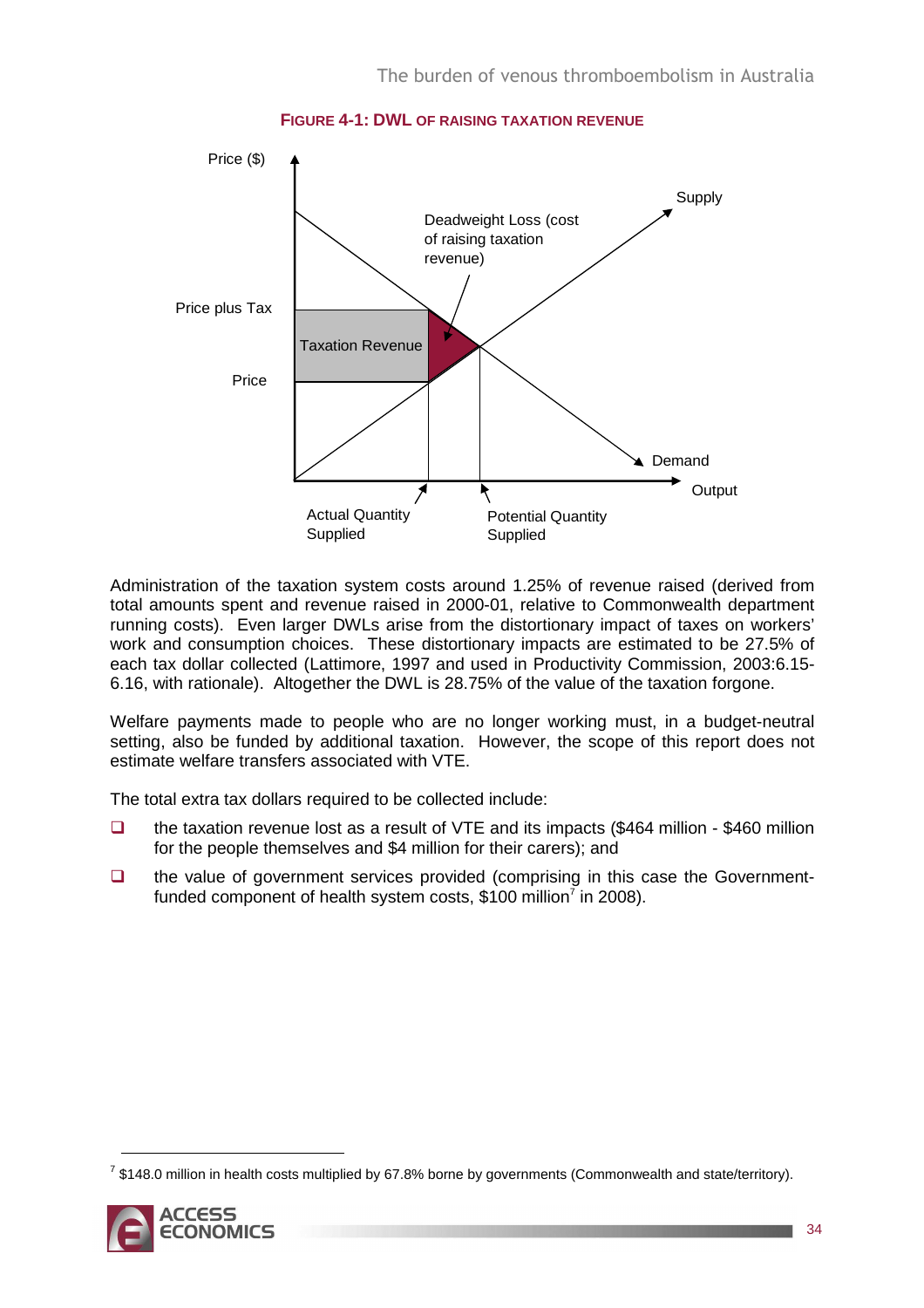Access Economics estimates that around **\$162 million in deadweight loss is incurred in 2008**, due to the additional taxation required to replace that forgone due to lost productivity of people with VTE (Table 3-1).

| TABLE 4-2: TAXATION REQUIREMENT AND DWL DUE TO VTE, 2008 |               |
|----------------------------------------------------------|---------------|
| Average personal income tax rate*                        | 18.3%         |
| Potential personal income tax lost                       | \$254 million |
| Average indirect tax rate*                               | 15.1%         |
| Potential indirect tax lost                              | \$210 million |
| Total potential tax revenue lost                         | \$464 million |
| Government funding of health expenditure                 | \$100 million |
| <b>Total financing required due to VTE</b>               | \$564 million |
| DWL proportion                                           | 28.75%        |
| <b>DWL from additional taxation</b>                      | \$162 million |
|                                                          |               |

\* Source: Access Economics macroeconomic model (2008).

## **4.5 OTHER FINANCIAL COSTS**

Estimating other financial costs that may be associated with VTE events is beyond the scope of this brief and, in any case, these costs are likely to be very minor relative to productivity losses, health system expenditures and the burden of disease. However, one cost is included here, as it is not insubstantial given the mortality burden associated with VTE: this is the cost of funerals.

The 'additional' cost of funerals borne by family and friends of people with VTE is based on the additional likelihood of death associated with VTE (Section 4.1.1) in the period that the person experiences it. However, some patients (particularly older patients) would have died during this time anyway. Eventually everyone must die and thus incur funeral expenses – so the true cost is the cost brought forward (adjusted for the likelihood of dying anyway in a given year). The Bureau of Transport Economics (2000) calculated a weighted average cost of a funeral across all States and Territories, to estimate an Australian total average cost of \$3,200 per person for 1996, or **\$4,254 per person who died in 2008** (based on inflation averaging 2.4% per annum over the period).

The **bring forward of funeral costs** associated with premature death for people with VTE was estimated at around **\$22.5 million in 2008.** 

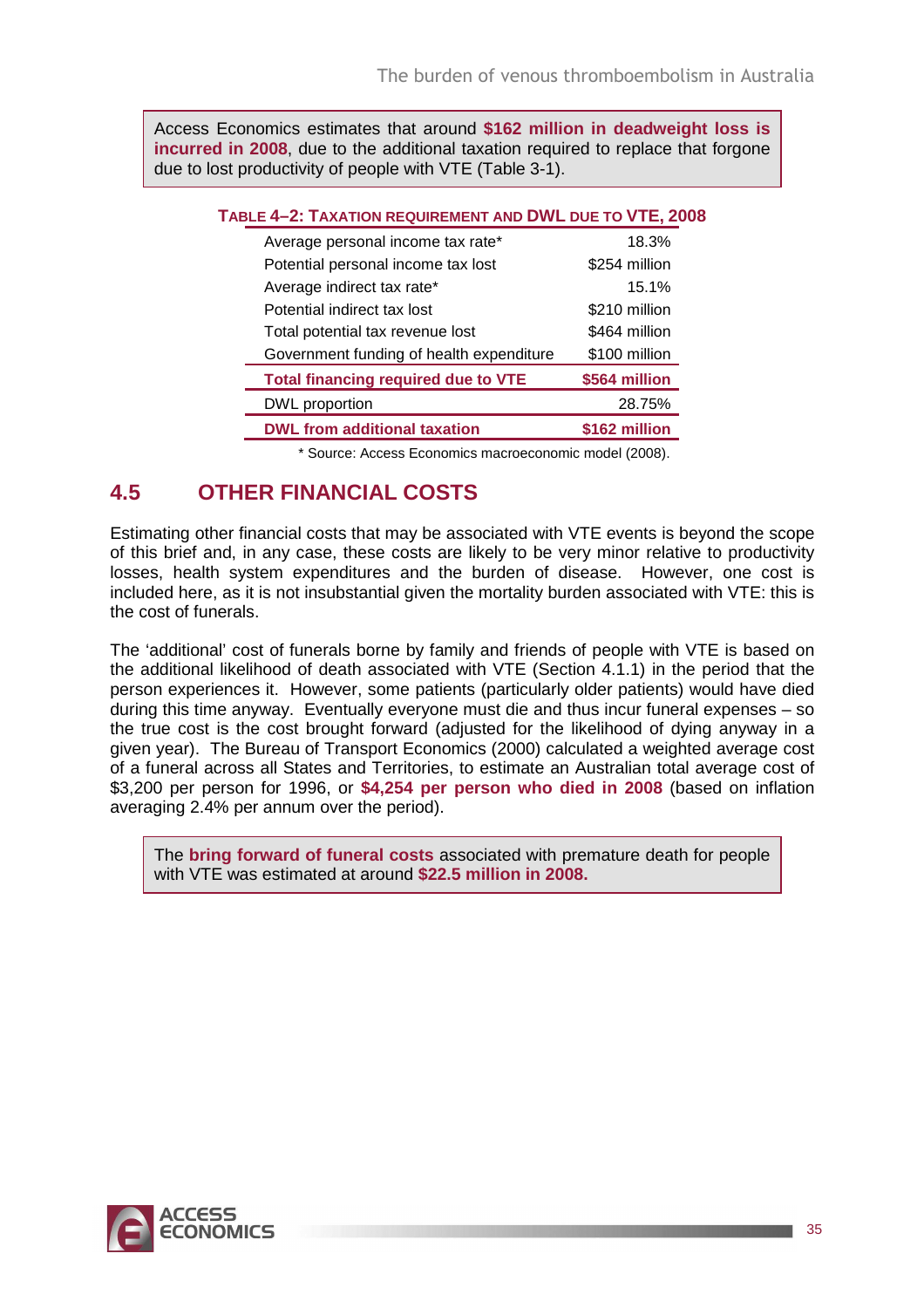## **4.6 SUMMARY OF PRODUCTIVITY AND OTHER FINANCIAL COSTS**

In total, **the non-health related financial costs of VTE were estimated to be around \$1.57 billion in 2008**. The lion's share of these costs (87%) was the productivity losses associated with premature death from VTE events.

| <b>Cost component</b>                     | \$ million | % share |
|-------------------------------------------|------------|---------|
| Premature death                           | 1,366.0    | 86.8%   |
| Search and hiring costs                   | 2.0        | 0.1%    |
| Absenteeism                               | 8.8        | 0.6%    |
| Carer costs                               | 11.8       | 0.8%    |
| <b>Funeral costs</b>                      | 22.5       | 1.4%    |
| <b>DWL</b>                                | 162.2      | 10.3%   |
| <b>Total productivity and other costs</b> | 1,573.3    | 100.0%  |

### **TABLE 4–3: SUMMARY OF OTHER FINANCIAL COSTS OF VTE, 2008**

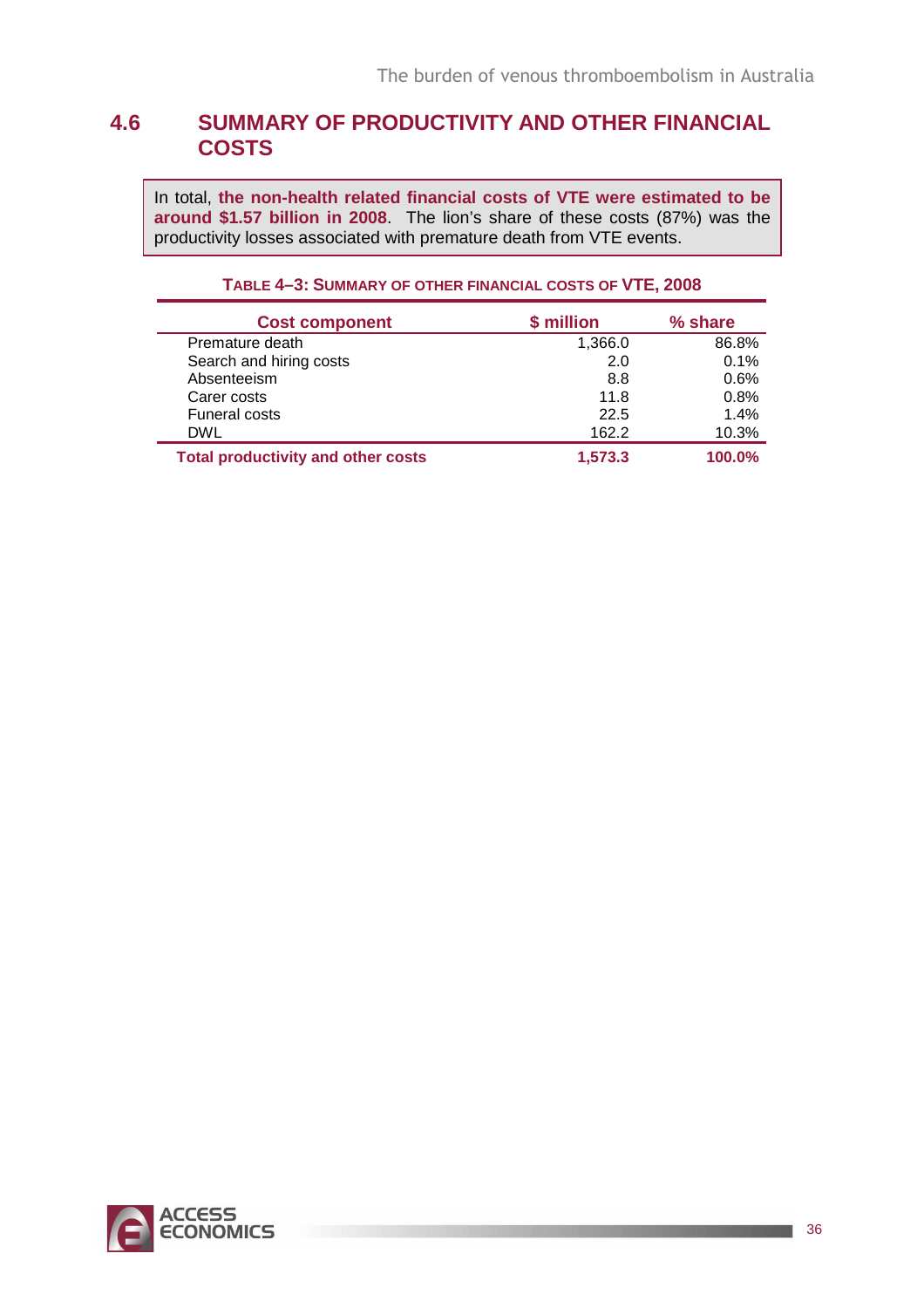## **5. BURDEN OF DISEASE**

The main cost of VTE is the loss of healthy life that it entails. Access Economics adopts 'burden of disease' methodology in order to quantify this substantial cost component. This methodology was developed by the World Health Organization, the World Bank and Harvard University to comprehensively measure mortality and disability from diseases, injuries and risk factors in 1990, projected to 2020 (Murray and Lopez, 1996). The approach is nonfinancial, where loss of wellbeing and premature mortality are measured in terms of Disability Adjusted Life Years (DALYs), with 0 representing a year of perfect health and 1 representing death (the converse of a QALY or 'quality-adjusted life year' where 1 represents perfect health)<sup>8</sup>. Section 5.1 uses mortality estimates from the previous chapter and a disability weight for VTE based on the literature review, to estimate DALYs lost due to VTE.

In Section 5.2, the 'willingness to pay' literature is used to convert the burden of disease as measured in DALYs to a financial estimate of the cost of suffering and premature death from VTE. This approach emerges from studies of the economics of life saving that have given rise to estimates of the value of a 'statistical' life (VSL) in the context of health, environmental and occupational health and safety policy, transport and airspace regulation. Access Economics has recently undertaken a large scale review for an Australian Government department of an appropriate Value of a Statistical Life Year (VSLY) to apply in decision making in an Australian context and this parameter value is utilised in the conversion.

## **5.1 DISABILITY WEIGHTS AND THE BURDEN OF DISEASE**

The disability weight for VTE events was derived from Ozanne and Esserman (2004: Table 2 – Costs and utilities) as 0.30. This is similar to the disability weight for peripheral arterial disease cases of 0.248 from Mathers et al (1999) and for PVD in Begg et al (2007:166) of 0.243 for men and 0.257 for women. The Ozanne and Esserman estimate was preferred as it was for VTE whereas any of the other estimates would have been a proxy.

### **5.1.1 YEARS OF LIFE LOST DUE TO DISABILITY (YLDS)**

The duration of disability from a VTE event was assumed to be four weeks on average based on the UK guidelines (National Collaborating Centre for Acute Care, 2007). Based on this duration, the disability weight outlined above and the total number of people surviving VTE, the YLDs for VTE were calculated (Table 5–1 by gender), for the year 2008.

| TABLE 5-1: ESTIMATED YLDS LOST DUE TO VTE, 2008 (DALYS) |                  |                                                                       |            |  |  |  |  |  |  |
|---------------------------------------------------------|------------------|-----------------------------------------------------------------------|------------|--|--|--|--|--|--|
|                                                         | <b>Survivors</b> | <b>Disability weight by</b><br>duration                               | <b>YLD</b> |  |  |  |  |  |  |
| Males                                                   | 3,499            | 0.023                                                                 | 81         |  |  |  |  |  |  |
| Females                                                 | 5,932            | 0.023                                                                 | 137        |  |  |  |  |  |  |
| <b>Total</b>                                            | 9,431            | 0.023<br>Source: Accoss Economics based on Ozanno and Esserman (2004) | 218        |  |  |  |  |  |  |

In total, YLDs for VTE were an estimated **218 DALYs** in 2008.

 $8$  The QALY is also based on a subjective assessment of wellbeing, while the DALY is based on the assessment of an expert group.



Source: Access Economics based on Ozanne and Esserman (2004).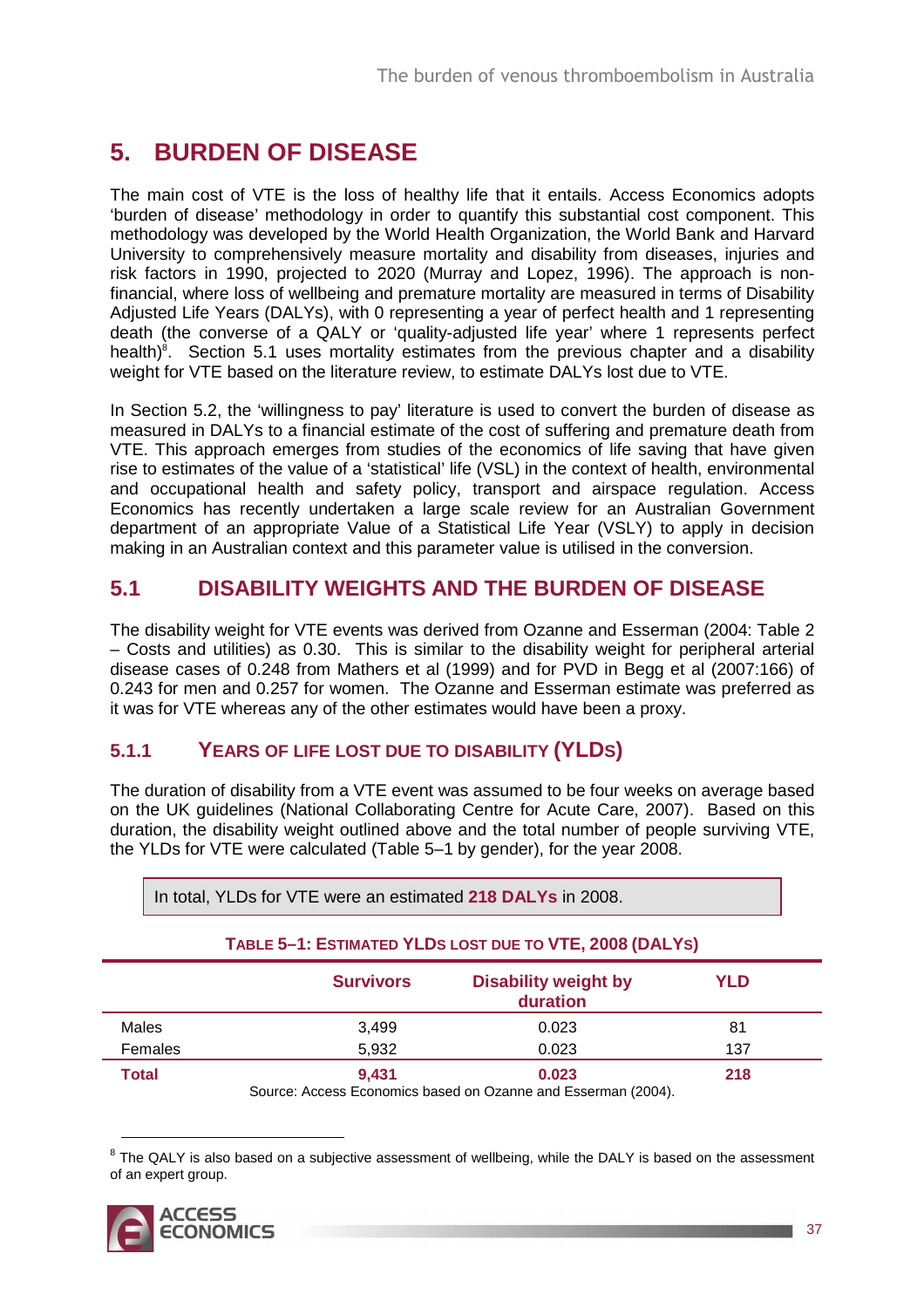### **5.1.2 YEARS OF LIFE LOST DUE TO PREMATURE DEATH (YLLS)**

Based on the mortality calculations outlined in Section 4.1.1 above, it was estimated that there are around **5,285 deaths in 2008 due to VTE**. YLLs have been estimated from the age-gender distribution of deaths by the corresponding YLLs for the age of death in the Standard Life Expectancy Table (West Level 26) with a discount rate of 3.0% and no age weighting.

```
In total, YLLs for VTE were an estimated 78,190 DALYs in 2008.
```
YLLs are shown in Table 5-2, together with YLDs and total DALYs. The YLL component is 99.7% of the total burden of disease estimated.

#### **TABLE 5-2: ESTIMATED YLLS LOST DUE TO VTE, 2008 (DALYS)**

|         | <b>YLL</b> | YLD | <b>DALYS</b> |
|---------|------------|-----|--------------|
| Males   | 28,550     | 81  | 28,630       |
| Females | 49,641     | 137 | 49.778       |
| Total   | 78,190     | 218 | 78,408       |

## **5.1.3 TOTAL DALYS DUE TO VTE**

The overall loss of wellbeing due to VTE was estimated as **78,408 DALYs** in 2008.

Figure 5-1 illustrates the YLD and YLL components by age and gender. The greatest impact of VTE is in middle age, reflecting deaths and more YLLs lost per death with younger age. Women aged 45-64 years accounted for nearly one quarter of the total DALY burden.



#### **FIGURE 5-1: LOSS OF WELLBEING DUE TO VTE (DALYS), BY AGE AND GENDER, 2008**

Note: Female and male YLDs are difficult to see as they are such a small proportion of the total.

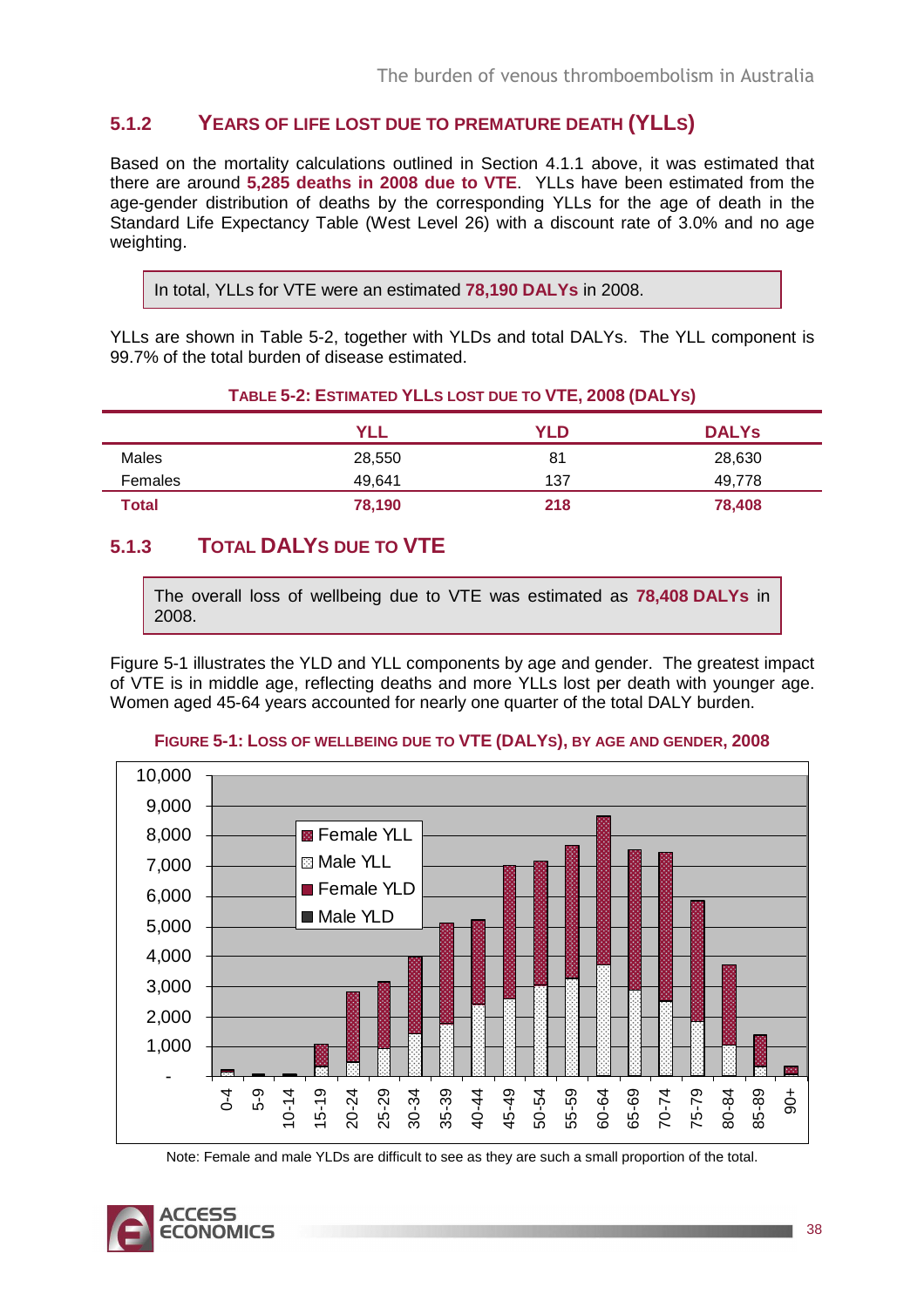## **5.2 THE VALUE OF THE BURDEN OF DISEASE**

### **5.2.1 THE VALUE OF A STATISTICAL LIFE YEAR (VSLY)**

In the past, many economists and policy makers argued that it was not possible to place a value on human life. Despite the difficulties in measurement, most economists and public policy makers recognise that, given the scarcity of resources for public projects and the consequent need for efficient allocation, if such valuations are not made explicitly then they will be made implicitly through decisions about which projects proceed and the funding accorded to competing projects.

The terminology 'statistical' life evolved in an attempt to distinguish the value of the life of an anonymous or unknown individual from the life of a known or particular person, since identified lives are sometimes perceived to be of more value than unidentified ones.<sup>9</sup> While there are different definitions based on different approaches to measurement that could be discussed in more detail, it is more important to note that the value of a unit (year) of healthy life is the relevant variable for decision-making.

The Value of a Statistical Life (VSL) can be measured using different approaches including traditional productivity approaches and 'willingness to pay' (WTP) approaches.

**Productivity approaches** to measuring the VSL or VSLY are based on the expected earnings of the individual (lost production).

- Frictional approaches are appropriate to measure productivity losses in the short term or in situations of a relatively large unemployment pool.
- Human capital approaches are appropriate in the longer term in economies like Australia operating at near full employment.

However, the loss of human life is viewed as more than earnings, incorporating both the value of unpaid work and the utility value of leisure. As such, the human capital valuation is a lower bound on the VSLY.

To take account of the value of unpaid work and leisure, a hybrid or mark-up approach has been adopted in some cases where the value is estimated as 30% or 40% of the value of earnings. Other early approaches to valuing life included the discounted consumption approach, the implicit value approach, the insurance value approach and the court award approach.

**Willingness to pay (WTP)** approaches to valuing human life have been the focus of the literature on the economics of life saving since the 1960s. WTP assumes that a person's utility depends on their income and their health, although the complexities of the interactions are not always taken into account. The person's WTP, with their available income, to avoid a risk to their healthy life (including a certain risk) can then be translated mathematically into an estimate of their VSL/VSLY. There are two empirical methods of determining VSL/VSLY using WTP:

- $\Box$  stated preference valuation (contingent valuation or choice modelling) methods; and
- $\Box$  revealed preference (hedonic) valuation methods.

<sup>&</sup>lt;sup>9</sup> We note that in a policy setting, anonymous valuation may not always be the correct perspective from which to make an assessment – eg, when target populations are small. The terminology may thus not be appropriate.

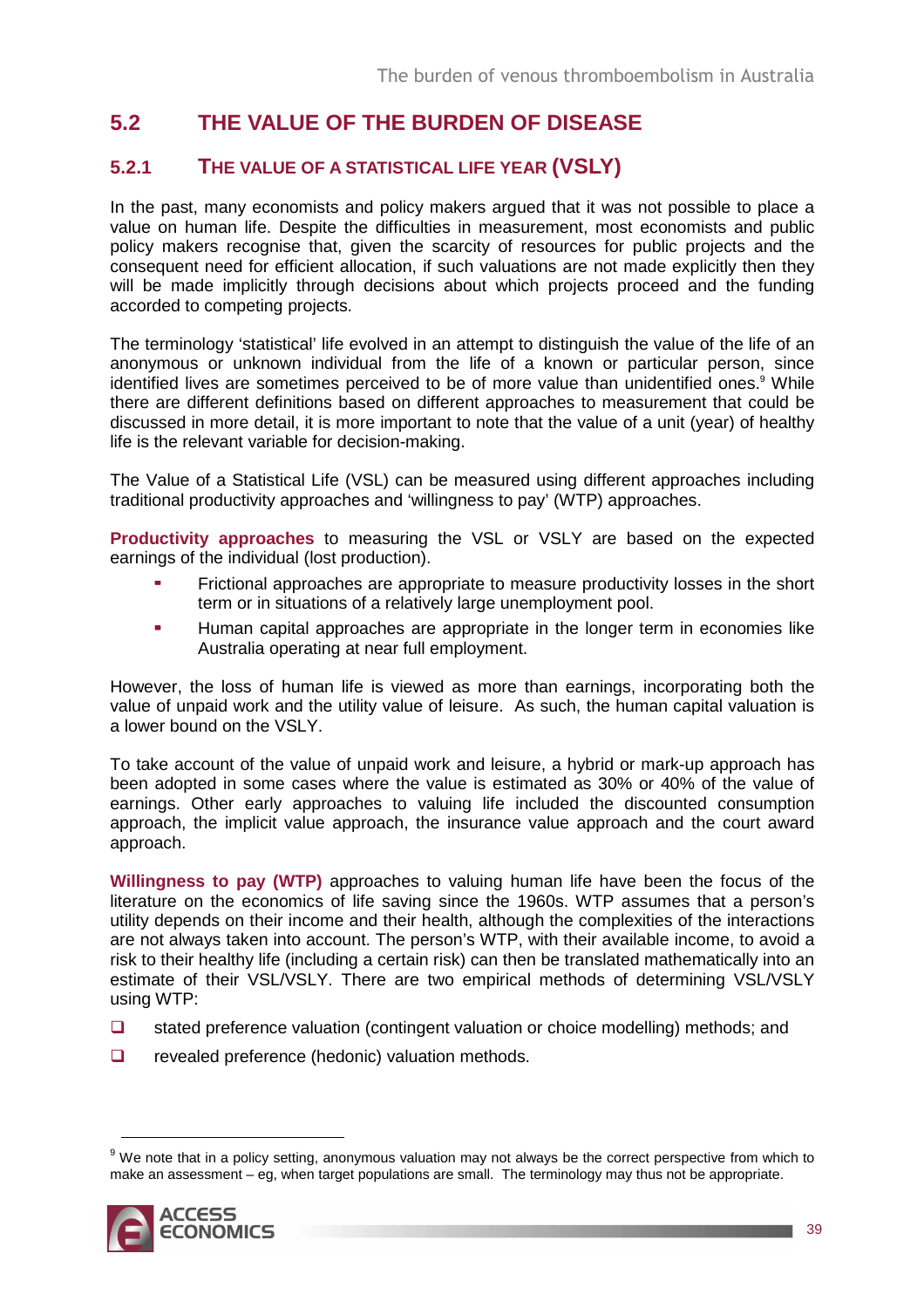Stated preference methods do not infer values from actual real world decisions, but are hypothetical. Revealed preference studies are generally considered superior to measure individual WTP as they are based on real world empirical, binding market transactions. Compensating (hedonic) wage studies, for instance, use information on people's job choices to estimate WTP for job risk changes.

A literature search conducted by Access Economics (2008) identified VSL estimates from 244 'western' studies (17 Australian and 227 international studies) between 1973 and 2007. Estimates were analysed by sector, country, methodology and age of study, with simple analysis as well as meta-analysis performed. Converted into 2006 Australian dollars, VSL estimates ranged from \$0.1 million to \$117 million, with a mean of \$9.4 million and a median of \$6.6 million. Sector-specific medians ranged from \$3.7 million to \$8.1 million. A metaanalysis yielded an average VSL of \$6.0 million, with a range of \$5.0 million to \$7.1 million based on exclusion sensitivity analysis.

Based on an extensive review of international literature, Access Economics (2008) recommends a VSL of \$6.0 million (with \$8.1 million as an upper bound and \$3.7 million as a lower bound due to the great variability across studies). Using a real discount rate of 3% (which aligns generally with discount rates used in Australian and international studies discounting healthy life and the current AIHW practices) over an estimated 40 years remaining life expectancy, this equates to an average VSLY in 2006 dollars of \$252,014. Inflating the 2006 VSLY value to 2008 dollars by multiplying it by two years of inflation (2.9% in each year, from the Access Economics Macroeconomic model) results in a base case of \$266,843 with lower and upper bounds of \$164,553 and \$360,238.

### **5.2.2 GROSS VALUE OF THE BURDEN OF DISEASE**

Multiplying the number of DALYs by the VSLY (\$266,843) provides an estimate of the gross dollar value of the loss of wellbeing due to VTE. Sensitivity analysis at the upper and lower bounds from the previous section is provided in brackets below due to the uncertainties involved in estimating the VSLY.

**The estimated gross cost of lost wellbeing from VTE is \$20.92 billion (\$12.90-28.25 billion) in 2008. This reflects the very high estimate of mortality burden of VTE in the community.** 

### **5.2.3 NET VALUE OF THE BURDEN OF DISEASE**

Bearing in mind that the wage-risk studies underlying the calculation of the VSL take into account all known personal impacts – suffering and premature death, lost wages/income, out-of-pocket personal health costs and so on – the estimate of \$20.92 billion should be treated as a 'gross' figure. However, costs specific to VTE that are unlikely to have entered into the thinking of people in the source wage/risk studies should not be netted out (eg, publicly financed health spending, lost income after tax). The results after netting out are presented in Table 5–3.

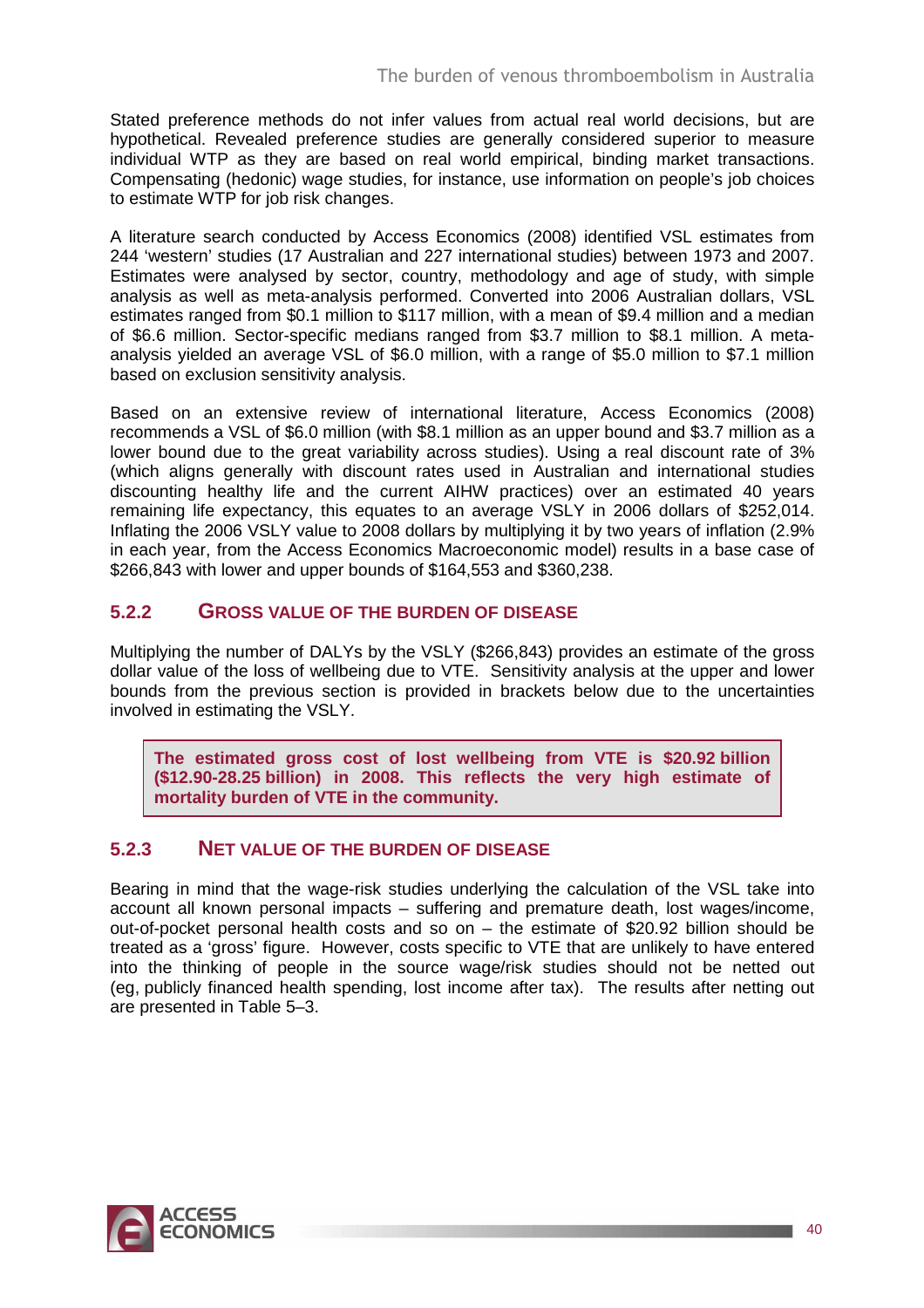| TABLE 5-3: NET COST OF LOST WELLBEING, \$ MILLION, 2008 |        |  |  |  |
|---------------------------------------------------------|--------|--|--|--|
| Gross cost of the burden of disease                     | 20,923 |  |  |  |
| Less production losses net of tax                       | 911    |  |  |  |
| Less health costs borne out-of-pocket                   | 25     |  |  |  |
| Net cost of the burden of disease                       | 19,986 |  |  |  |

**The net cost of lost wellbeing due to VTE was estimated to be \$19.99 billion (\$11.97-27.31 billion) in 2008.** 

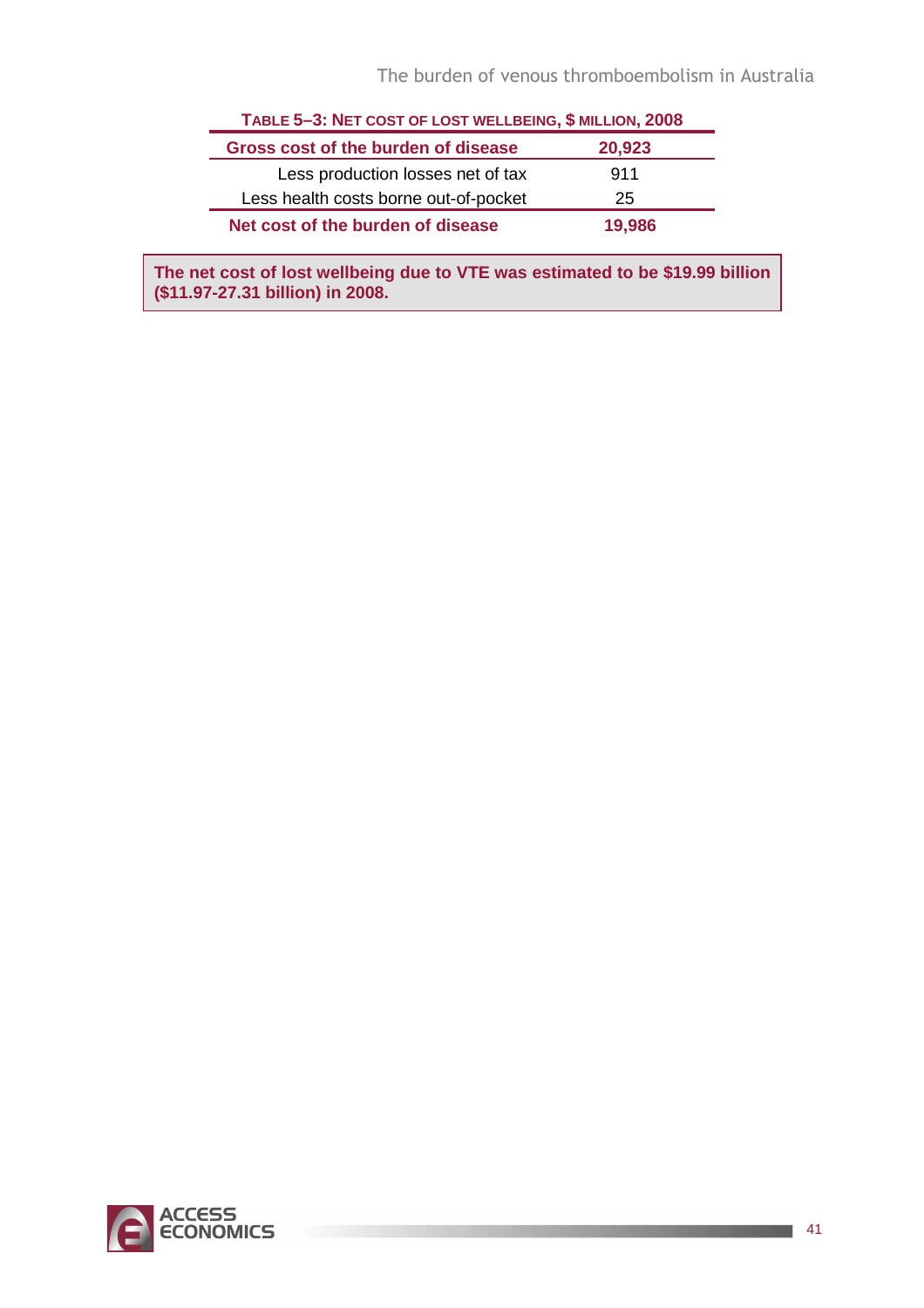## **6. SUMMARY AND COMPARISONS**

This final chapter summarises costs, by type and by who bears them, and compares the incidence, health system expenditures, productivity losses and burden of disease from VTE with other national health priority areas. The seven areas currently regarded as priorities are: cardiovascular disease (of which VTE is a part); diabetes mellitus; cancer; mental health; injuries; musculoskeletal disease including arthritis; and asthma. Comparisons are also made with other aggregates where relevant, such as financial costs relative to gross domestic product (GDP).

## **6.1 SUMMARY OF COSTS**

In 2008, the **financial cost of VTE was \$1.72 billion** (0.15% of GDP) (Table 6–1). Of this:

- □ 1.38 billion (80.0%) was productivity lost primarily due to premature death of Australians with VTE;
- $\Box$  162 million (9.4%) was the efficiency loss (DWL) from taxation forgone and government health expenditures;
- $\Box$  148 million (8.6%) was direct health system expenditure
- $\Box$  22 million (1.3%) was bring-forward of funeral costs; and
- $\Box$  12 million (0.7%) was the value of the informal care for people with VTE.

Additionally, **the value of the lost wellbeing (disability and premature death) was a further \$19.99 billion**.

| <b>Cost item</b>             | Indi-<br>viduals | Family/<br><b>Friends</b> | Federal<br><b>Government</b> | <b>State</b><br><b>Government</b> | <b>Employers</b> | Society/<br><b>Other</b> | Total  |
|------------------------------|------------------|---------------------------|------------------------------|-----------------------------------|------------------|--------------------------|--------|
| <b>Burden of disease</b>     | 19,986           | 0                         | 0                            | 0                                 | 0                | 0                        | 19,986 |
| Health system                | 25               | 0                         | 63                           | 37                                | 0                | 22                       | 148    |
| Productivity                 | 911              | 0                         | 460                          | 0                                 | 6                | 0                        | 1,377  |
| Informal carers              | $\Omega$         | 8                         | 4                            | 0                                 | 0                | 0                        | 12     |
| <b>DWLs</b>                  | 0                | 22                        | $\Omega$                     | 0                                 | 0                | 0                        | 22     |
| Other indirect               | 0                | 0                         | 0                            | 0                                 | 0                | 162                      | 162    |
| <b>Total financial costs</b> | 936              | 31                        | 527                          | 37                                | 6                | 184                      | 1,721  |
| <b>Total</b>                 | 20,923           | 31                        | 527                          | 37                                | 6                | 184                      | 21,708 |

#### **TABLE 6–1: VTE, TOTAL COSTS BY TYPE OF COST AND BEARER, AUSTRALIA, 2008 (\$ MILLION)**

In per capita terms, this amounts to a **financial cost of \$116,970 per person** with VTE in 2008. Including the value of lost wellbeing, the **cost approaches \$1.5 million per person** (Table 6–2).

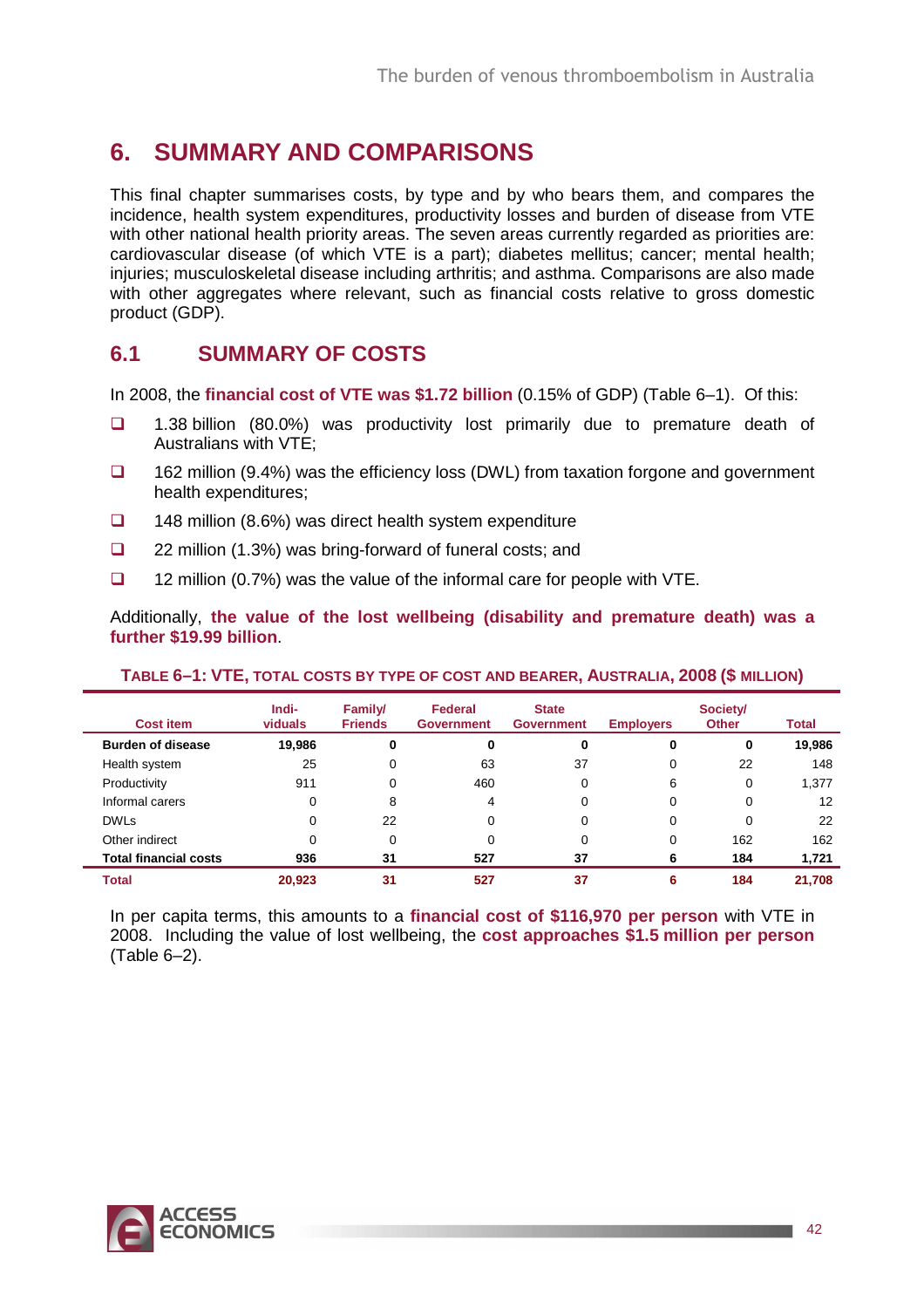| <b>Cost item</b>             | Indi-<br>viduals | Family/<br><b>Friends</b> | Federal<br><b>Government</b> | <b>State</b><br><b>Government</b> | <b>Employers</b> | Society/<br><b>Other</b> | <b>Total</b> |
|------------------------------|------------------|---------------------------|------------------------------|-----------------------------------|------------------|--------------------------|--------------|
| <b>Burden of disease</b>     | 1,358,187        | 0                         | 0                            | 0                                 | 0                | 0                        | 1,358,187    |
| Health system                | 1,732            | 14                        | 4,309                        | 2,505                             | 0                | 1,495                    | 10,055       |
| Productivity                 | 61,889           | 0                         | 31.249                       | 0                                 | 423              | 0                        | 93,561       |
| Informal carers              | 0                | 536                       | 269                          | 0                                 | 0                | $\Omega$                 | 805          |
| <b>DWLs</b>                  | $\Omega$         | 1,528                     | 0                            | 0                                 | 0                | 0                        | 1,528        |
| Other indirect               | 0                | 0                         | 0                            | 0                                 | 0                | 11.021                   | 11.021       |
| <b>Total financial costs</b> | 63.622           | 2,077                     | 35.827                       | 2.505                             | 423              | 12.516                   | 116,970      |
| <b>Total</b>                 | 1,421,808        | 2.077                     | 35,827                       | 2,505                             | 423              | 12.516                   | 1,475,157    |

#### **TABLE 6–2: VTE, COSTS BY TYPE OF COST AND BEARER, AUSTRALIA, 2008 (\$ PER CAPITA)**

The shares by each type of financial cost are illustrated in Figure 6-1, while the financial cost shares by bearer are shown in Figure 6-2.



#### **FIGURE 6-1: FINANCIAL COSTS OF VTE, BY TYPE OF COST (% TOTAL)**

Individuals with VTE bear 54% of the financial costs, and their families and friends bear a further 2%. Federal government bears around one third (31%) of the financial costs (mainly through taxation revenues forgone). State governments bear 2% of the costs, while employers bear less than 1% and the rest of society bears the remaining 11%.

If the burden of disease (lost wellbeing) is included, individuals bear 96% of the costs and Federal government bears 2%, with other entities in society together sharing the remaining 2%.

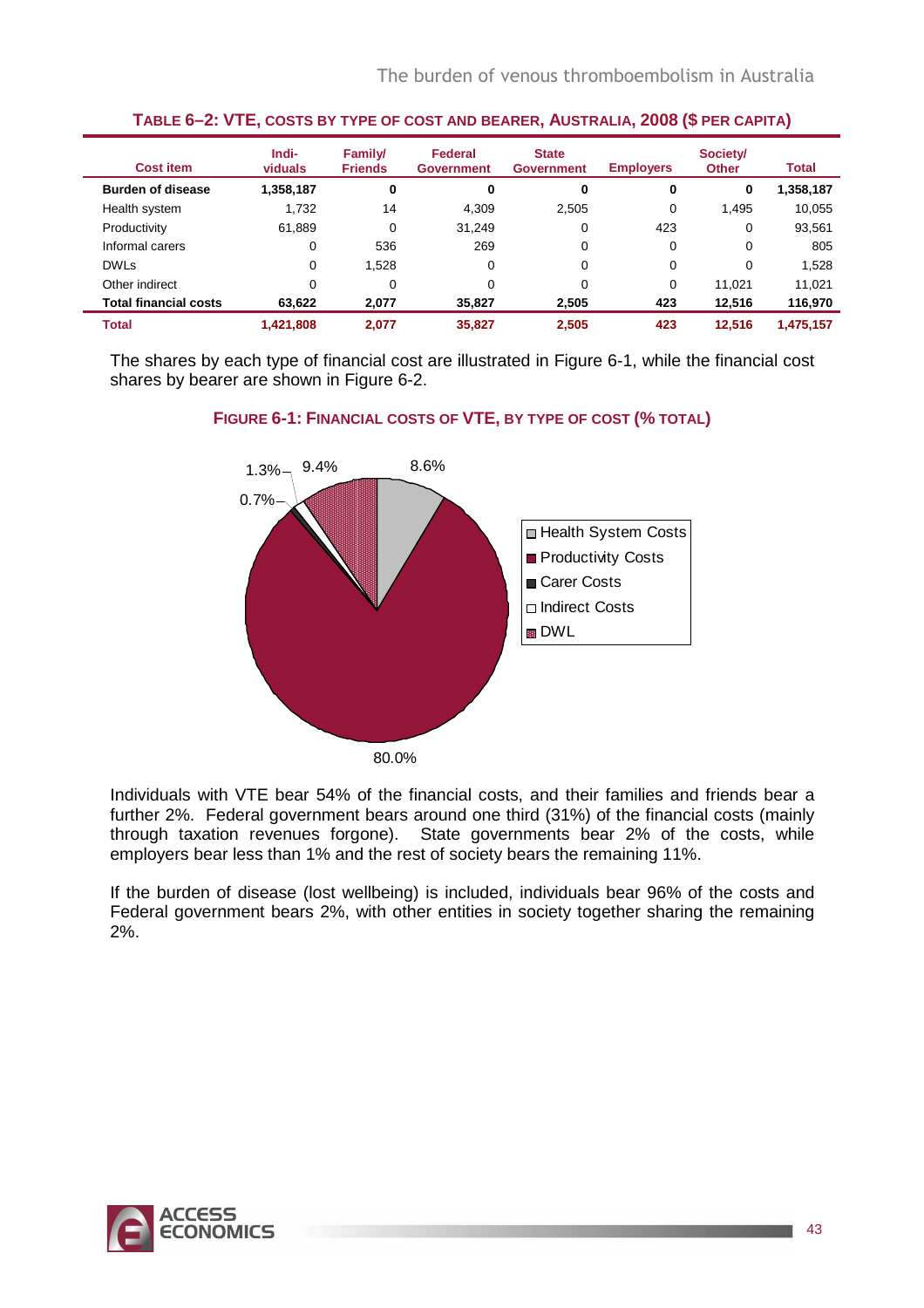

### **FIGURE 6-2: FINANCIAL COSTS OF VTE, BY BEARER (% TOTAL)**

## **6.2 COMPARISONS**

This section compares VTE with National Health Priority Areas (NHPAs) and, as appropriate, with other cardiovascular conditions. The seven NHPAs are cancer, cardiovascular disease, musculoskeletal diseases, mental disorders, diabetes, asthma and injuries.

### **6.2.1 PREVALENCE AND MORTALITY COMPARISONS**

Compared to some other health conditions such as arthritis, asthma or diabetes, VTE is relatively low in prevalence, affecting around 14,716 Australians in 2008 (0.07% of the population). However, VTE is more common than the most common types of cancer, and nearly as common as multiple sclerosis, stroke and road traffic accidents (Table 6–3).

|                         | <b>Number of Australians</b> |
|-------------------------|------------------------------|
| Prostate cancer*        | $11,899^d$                   |
| Breast cancer*          | $12,359^d$                   |
| Bowel cancer*           | $13,552^d$                   |
| <b>VTE</b>              | $14,716^a$                   |
| Multiple sclerosis      | $16,081^{b}$                 |
| Stroke <sup>*</sup>     | $19,627^d$                   |
| Road traffic accidents* | $25,381^d$                   |
| Appendicitis            | $26,170^d$                   |
| Type I diabetes*        | $97,440^{\circ}$             |
| Dementia                | 167,378 <sup>c</sup>         |
| Coronary heart disease* | 309,726°                     |
| Type II diabetes*       | $1,073,459^c$                |
| Asthma <sup>*</sup>     | 1,356,620°                   |
| Arthritis*              | 3,848,304 <sup>e</sup>       |

#### **TABLE 6–3: VTE, PREVALENCE COMPARISONS WITH OTHER CONDITIONS**

<sup>a</sup> Access Economics (this report) for the year 2008. <sup>b</sup> Access Economics (2005b) for the year 2005.  $\rm ^c$  Begg et al (2007) for the year 2003.  $\rm ^d$  As (c), but incident cases.  $\rm ^e$  Access Economics (2007) for the year 2007.

\* NHPAs.

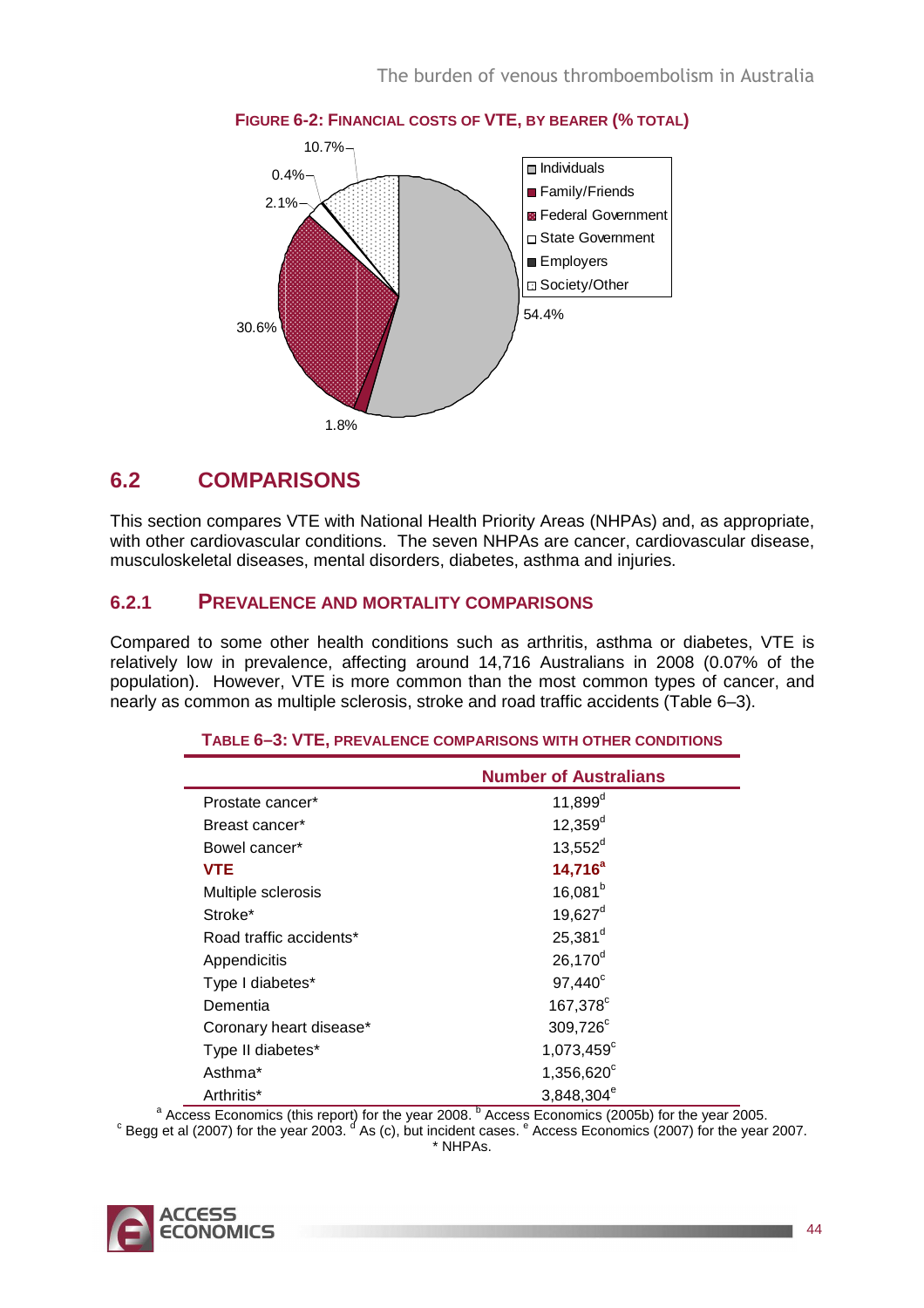$\Box$  In terms of mortality VTE causes more deaths than all transport accidents and falls combined. It is a bigger killer than bowel or breast cancer and over 40 times more deadly than AIDS (Figure 6-3).





 There were an estimated 70,799 hospital separations due to death in 2004-05 (AIHW, 2006) – VTE deaths thus represent some 7% of all deaths in Australian hospitals. This compares to being 0.2% of total hospital separations.<sup>10</sup>

### **6.2.2 COST COMPARISONS**

Cost comparisons are undertaken in terms of costs per capita, since otherwise prevalence dominates the profile. Table 6–4 compares costs for 16 conditions studied by Access Economics in recent years, ranked from highest to lowest in terms of financial cost per annum per person. The table shows VTE to be second only to muscular dystrophy on a financial cost per case basis at \$116,970 per person per annum. If the heavy dollar value of the burden of disease cost from premature mortality is included, VTE ranks most costly overall (noting that it uses a higher VSLY than in previous studies).

 $10$  Total hospital separations in 2004-05 were 7,018,850 (AIHW, 2006).



 $\overline{a}$ 

Source: Begg et al (2007) except for VTE (this report) for 2008. \*=NHPAs.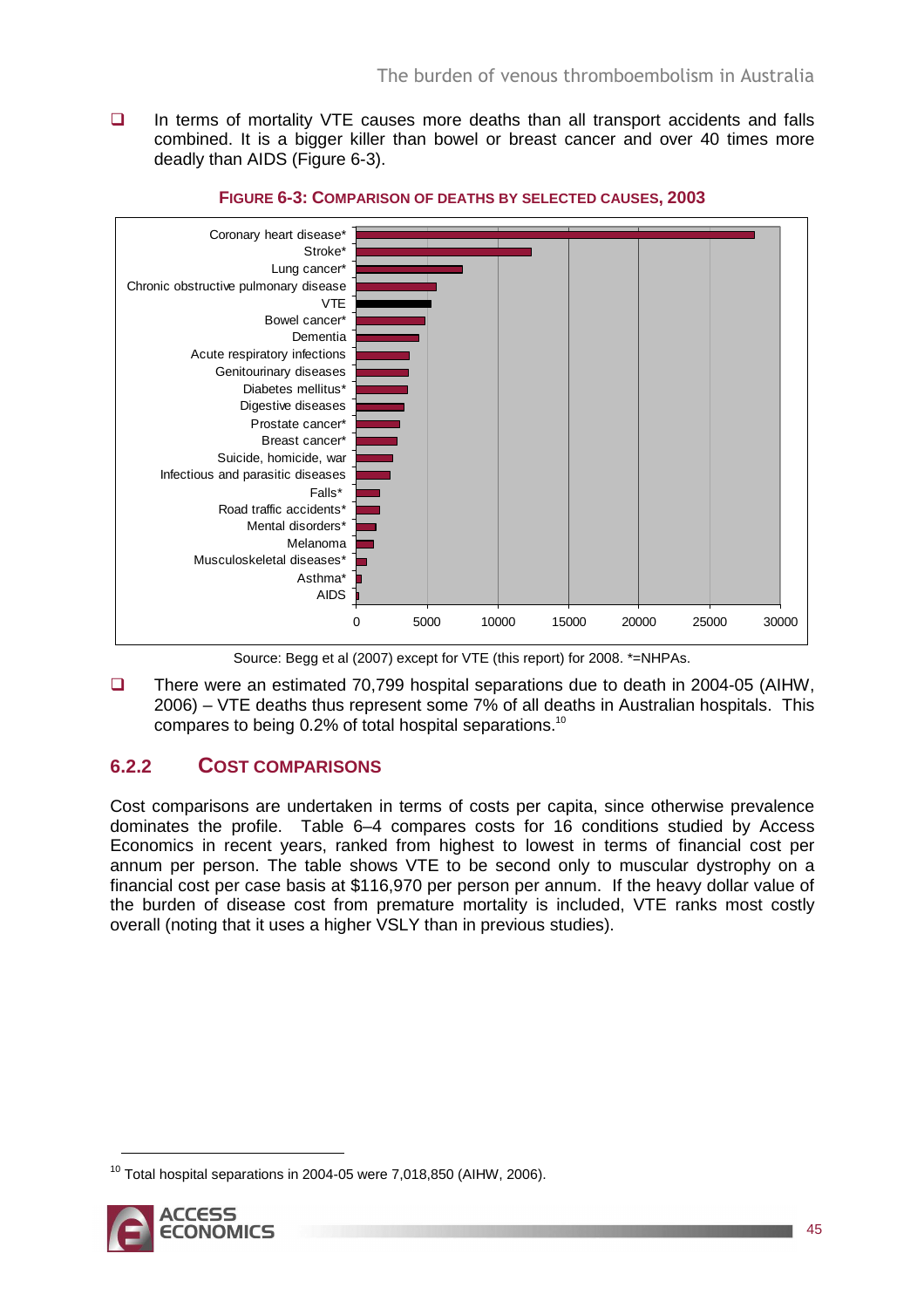| Year<br><b>of</b><br>study | <b>Condition</b>           | <b>Financial</b><br>costs<br>\$bn) | <b>\$burden</b><br><b>of</b><br>disease<br>\$bn) | <b>Total</b><br>cost<br><b>(current)</b><br>\$bn) | <b>Prevalence</b> | <b>Financial</b><br>cost \$ per<br>person pa | <b>Total cost</b><br>\$ per<br>person pa |
|----------------------------|----------------------------|------------------------------------|--------------------------------------------------|---------------------------------------------------|-------------------|----------------------------------------------|------------------------------------------|
| 2007                       | Muscular<br>dystrophy      | 0.4                                | 1.0                                              | 1.4                                               | 3,457             | \$125,832                                    | \$415,100                                |
| 2008                       | <b>VTE</b>                 | 1.7                                | 2.4                                              | 3.9                                               | 14,716            | \$116,970                                    | \$1,475,157                              |
| 2005                       | Cancer*                    | 11.2                               | 83.4                                             | 94.6                                              | 123,600           | \$90,615                                     | \$765,372                                |
| 2002                       | Schizophrenia*             | 1.8                                | n/a                                              | n/a                                               | 37,233            | \$48,344                                     | n/a                                      |
| 2007                       | Cerebral palsy             | 1.5                                | 2.4                                              | 3.9                                               | 33,797            | \$43,431                                     | \$115,099                                |
| 2002                       | Dementia                   | 6.6                                | n/a                                              | n/a                                               | 162,000           | \$40,741                                     | n/a                                      |
| 2005                       | Multiple sclerosis         | 0.6                                | 1.34                                             | 1.94                                              | 16,081            | \$37,333                                     | \$120,683                                |
| 2003                       | Bipolar disorder*          | 1.6                                | n/a                                              | n/a                                               | 99,099            | \$16,145                                     | n/a                                      |
| 2004                       | Vision loss                | 5.0                                | 4.8                                              | 9.9                                               | 480,000           | \$10,417                                     | \$20,625                                 |
| 2004                       | Sleep disorders#           | 6.2                                | 4.1                                              | 10.3                                              | 1,200,000         | \$5,167                                      | \$8,583                                  |
| 2004                       | Restless legs<br>syndrome  | 1.4                                | 9.7                                              | 11.1                                              | 280,338           | \$4,994                                      | \$39,595                                 |
| 2004                       | Cardiovascular<br>disease* | 14.2                               | 93.9                                             | 109.1                                             | 3,185,900         | \$4,457                                      | \$34,245                                 |
| 2007                       | GORD & PUD^                | 9.7                                | 7.2                                              | 16.9                                              | 2,181,400         | \$4,447                                      | \$7,747                                  |
| 2001                       | Osteoporosis*              | 7.5                                | n/a                                              | n/a                                               | 1,913,900         | \$3,919                                      | n/a                                      |
| 2005                       | <b>Hearing loss</b>        | 11.7                               | 11.3                                             | 23.0                                              | 3,545,231         | \$3,300                                      | \$6,488                                  |
| 2007                       | Arthritis*                 | 12.2                               | 11.7                                             | 23.9                                              | 3,848,304         | \$3,170                                      | \$6,211                                  |

#### **TABLE 6–4: VTE, TOTAL COST COMPARISONS WITH OTHER CONDITIONS (\$ BILLION, \$/CAPITA)**

Source: Past Access Economics reports available on **www.accesseconomics.com.au**

^Gastro-oesophageal reflux disease and peptic ulcer disease. # Obstructive sleep apnoea, insomnia, periodic limb movement disorder and narcolepsy. \* NHPAs.

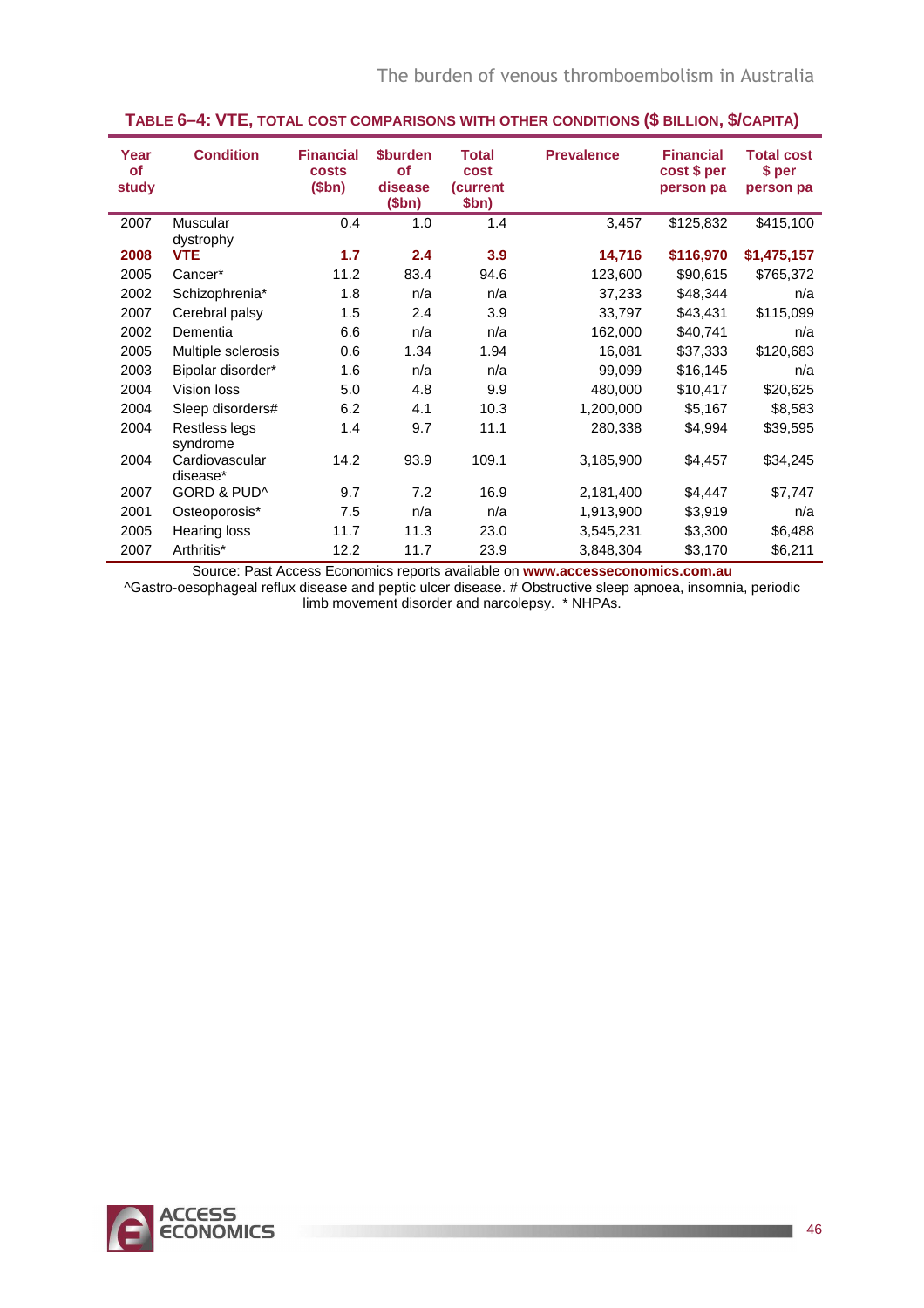## **REFERENCES**

- Access Economics (2008) The Health of Nations: The Value of a Statistical Life, Report for the Office of the Australian Safety and Compensation Council.
- Access Economics (2007) Painful realities: the economic impact of arthritis in Australia in 2007, Report for Arthritis Australia, July.
- Access Economics (2005a) The shifting burden of cardiovascular disease in Australia, Report for the National Heart Foundation of Australia, May.
- Access Economics (2005b) Acting positively: strategic implications of the economic costs of multiple sclerosis in Australia, Report for Multiple Sclerosis Australia, Winter.
- Ageno W, Squizzato A, Garcia D, Imberti D (2006) 'Epidemiology and Risk Factors of Venous Thromboembolism' Seminars in Thrombosis and Hemostatis, 32(7):651-8.
- Anderson FA (2003) 'Risk factors for Venous Thromboembolism' American Heart Association. 107(23) Supplement, 9-16.
- Australia and New Zealand Working Party on the Management and Prevention of Venous Thromboembolism (2007) Prevention of Venous Thromboembolism: Best Practice Guidelines for Australia & New Zealand. 4th Edition, December.
- Australian Bureau of Statistics (2008) Causes of Death, Australia, 2006 ABS Cat No 3303.0 released 14 March.
- Australian Institute of Health and Welfare (2007) Health expenditure Australia 2005–06. Health and Welfare Expenditure Series No 30, AIHW Cat No HWE 37, Canberra.
- Australian Institute of Health and Welfare (2006) Australian hospital statistics 2004–05 AIHW Cat No HSE 41, AIHW Health Services Series No 26, Canberra.
- Australian Institute of Health and Welfare (2005) Health system expenditure on disease and injury in Australia, 2000-01. AIHW Cat No HWE 28, Canberra.
- Begg S, Vos T, Barker B, Stevenson C, Stanley L, Lopez AD (2007) Burden of disease and injury in Australia 2003, AIHW PHE 82 Canberra, April.
- Bullano MF, Willey V, Hauch O, Wygant G, Spyropoulos AC, Hoffman L (2005) 'Longitudinal evaluation of health plan cost per venous thromboembolism or bleed event in patients with a prior venous thromboembolism event during hospitalization' Journal of Managed Care Pharmacy, 11:663-73.
- Bureau of Transport Economics (2000) Road Crash Costs in Australia, Bureau of Transport Economics, Report 102, Canberra.
- Coombes R (2005) 'Venous thromboembolism caused 25 000 deaths a year, say MPs' BMJ 330:559 (12 March), doi:10.1136/bmj.330.7491.559-c available at http://www.bmj.com/cgi/content/full/330/7491/559-c?ehom

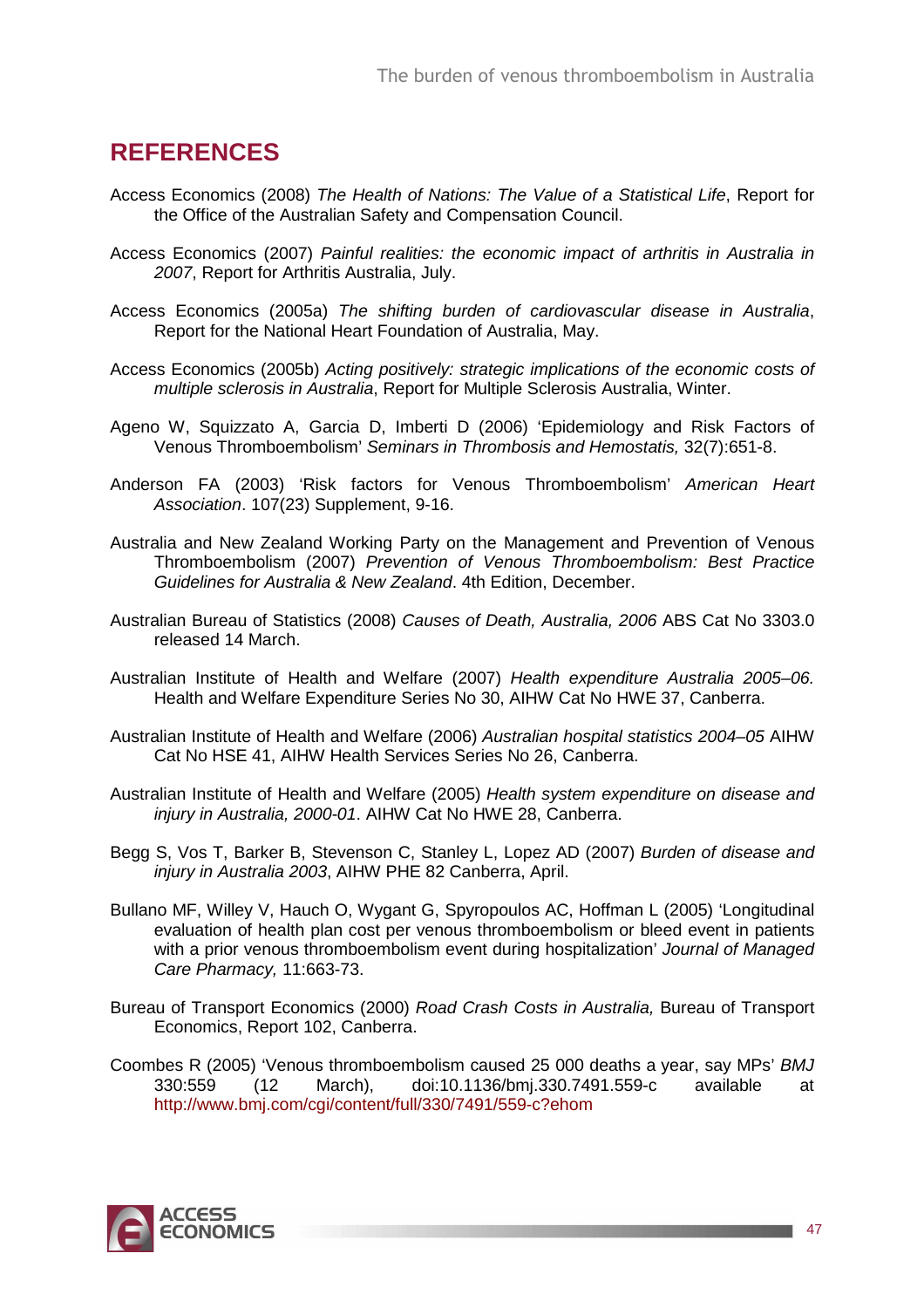- Cushman M, Tsai A, White R, Heckbert S, Rosamond W, Enright P, Folsom A (2004) 'Deep vein thrombosis and pulmonary embolism in two cohorts: the longitudinal investigation of thromboembolism etiology' American Journal of Medicine, 117(1):19-25.
- Heit JA, Cohen AT, Anderson FA et al on behalf of the VTE Impact Assessment Group (2005a) 'Estimated annual number of incident and recurrent, non-fatal and fatal venous thromboembolism (VTE) events in the US' Poster 68 presented at: American Society of Hematology, 47th Annual Meeting, Atlanta, GA, December 10-13.
- Heit JA, Kobbervig CE, James AH, Petterson TM, Bailey KR, Melton LJII (2005b) 'Trends in the Incidence of Venous Thromboembolism during Pregnancy or Postpartum: A 30- Year Population-Based Study' Annals of Internal Medicine 143(10):697-706.
- Heit JA, Silverstein MD, Mohr DN, Petterson TM, O'Fallon WM, Melton LJIII (2000) 'Risk factors for deep vein thrombosis and pulmonary embolism: a population-based casecontrol study' Archives of Internal Medicine 160(6);809-15.
- Heit JA, Silverstein MD, Mohr DN, Petterson TM, O'Fallon WM, Melton LJ III (1999) 'Predictors of survival after deep vein thrombosis and pulmonary embolism: a population-based, cohort study' Archives of Internal Medicine, 159:445–453.
- Hirsch J, Hoak J (1996) 'Management of Deep Vein Thrombosis and Pulmonary Embolism' Circulation 93:2212-2245.
- Lattimore R (1997) Research and Development Fiscal Incentives in Australia: Impacts and Policy Lessons, OECD Conference on Policy Evaluation in Innovation, 26-27 June, Paris, 81:574-7.
- MacDougall DA, Feliu AL, Boccuzzi SJ, Lin J (2006) 'Economic Burden of Deep-vein Thrombosis, Pulmonary Embolism, and Post-thrombotic Syndrome' American Journal of Health-System Pharmacy 63(20):S5-S15. available on http://www.medscape.com/viewarticle/547258\_1
- Mathers C, Vos T, Stevenson C (1999) The burden of disease and injury in Australia AIHW Cat No PHE 17, Canberra.
- Moll S, Mackman N (2008) 'Venous Thromboembolism: A Need for More Public Awareness and Research Into Mechanisms' Arterioscler Thromb Vasc Biol 28:367-369.
- Murray C, Lopez A (1996) The Global Burden of Disease: a comprehensive assessment of mortality and disability from diseases, injuries and risk factors in 1990 and projected to 2020, Volume 1, Global Burden of Disease and Injury Series, Harvard: Harvard School of Public Health.
- National Alliance for Thrombosis and Thrombophilia (2005) 'New Study Shows Burden of Venous Thromboembolism (VTE) for Americans' 14 December, available at http://www.prnewswire.com/cgi-bin/stories.pl?ACCT=104&STORY=/www/story/12-14- 2005/0004233851&EDATE
- National Collaborating Centre for Acute Care (2007) Venous thromboembolism: reducing the risk of venous thromboembolism (deep vein thrombosis and pulmonary embolism) in inpatients undergoing surgery: methods, evidence and guidance Commissioned by the National Institute of Clinical Excellence, April.